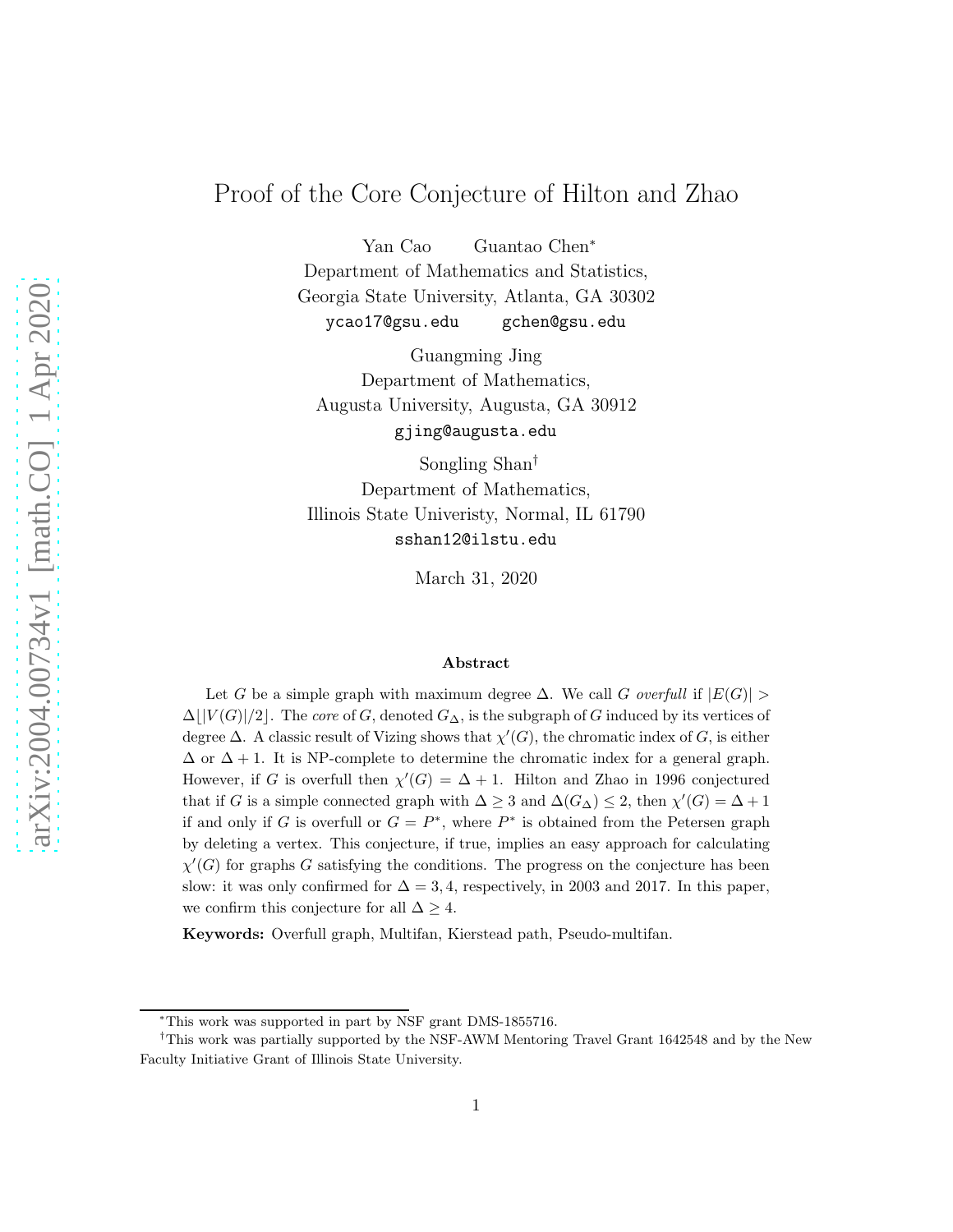# Contents

|              | 1 Introduction                            | $\bf{3}$ |
|--------------|-------------------------------------------|----------|
| $\mathbf{2}$ | Main Theorems                             | $\bf{5}$ |
| 3            | <b>Definitions and Preliminary Lemmas</b> | 9        |
|              | 3.1                                       | 11       |
|              | 3.2                                       | 12       |
|              | 3.3                                       | 14       |
|              | 3.4                                       | 14       |
|              | 3.5                                       | 17       |
|              | 3.5.1                                     | 18       |
|              | 3.5.2                                     | 21       |
|              | 4 Proof of Theorem 2.5                    | 31       |
|              | 5 Proof of Theorem 2.6                    | 39       |
|              | 6 Proof of Theorem 2.7                    | 40       |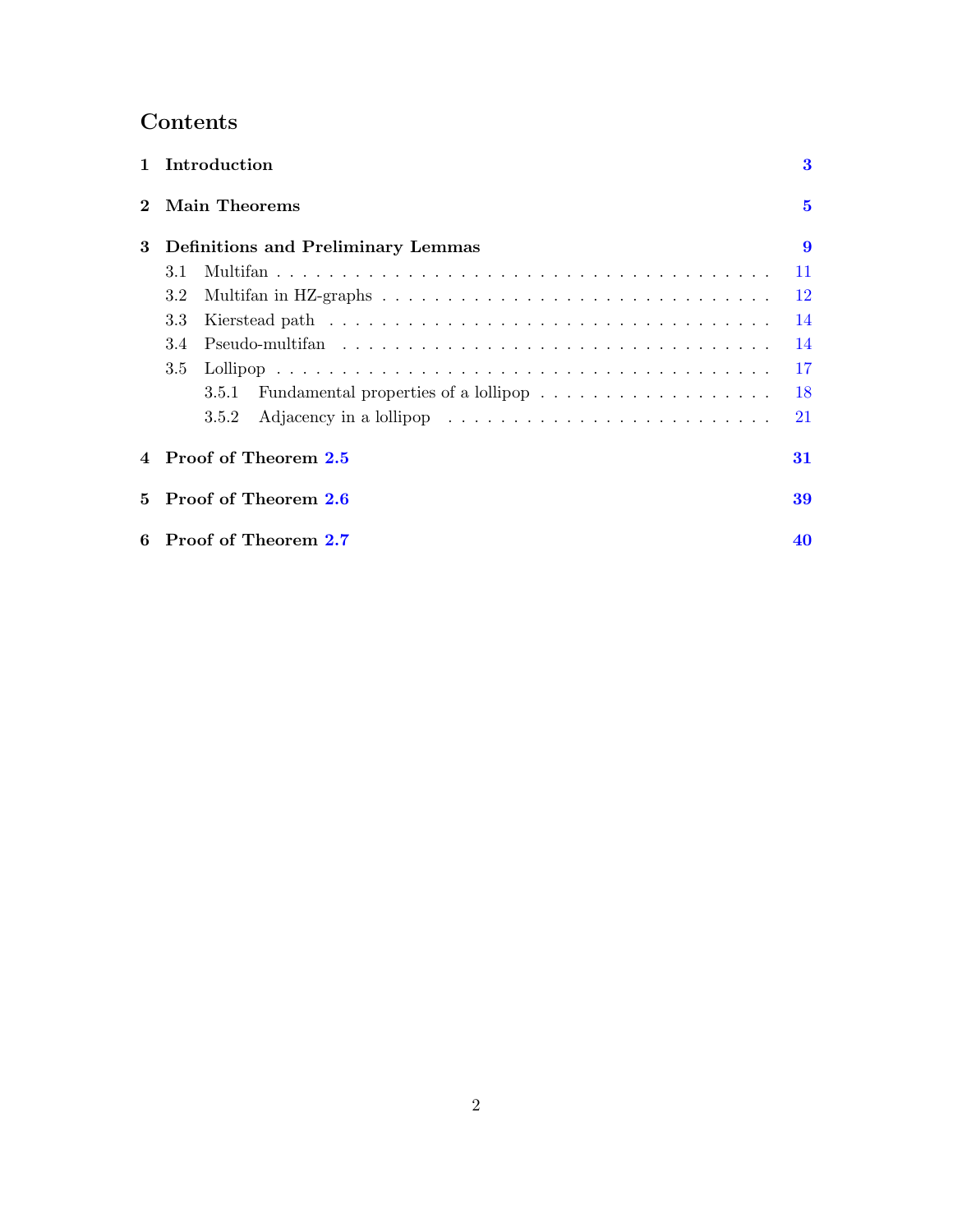### <span id="page-2-0"></span>1 Introduction

In this paper, we use graph to mean a simple graph, and use multigraph for graphs that may contain parallel edges but no loops. Let G be a graph with maximum degree  $\Delta(G) = \Delta$ . We denote by  $V(G)$  and  $E(G)$  the vertex set and edge set of G, respectively. The core of G, denoted  $G_{\Delta}$ , is the subgraph of G induced by its vertices of degree  $\Delta$ . An *edge k-coloring* of G is a mapping  $\varphi$  from  $E(G)$  to the set of integers  $[1, k] := \{1, \dots, k\}$ , called *colors*, such that no two adjacent edges receive the same color with respect to  $\varphi$ . The *chromatic index* of G, denoted  $\chi'(G)$ , is defined to be the smallest integer k so that G has an edge k-coloring. We denote by  $\mathcal{C}^k(G)$  the set of all edge k-colorings of G. In 1965, Vizing [\[15\]](#page-48-0) showed that a graph of maximum degree  $\Delta$  has chromatic index either  $\Delta$  or  $\Delta + 1$ . If  $\chi'(G) = \Delta$ , then G is said to be of Class 1; otherwise, it is said to be of Class 2. Holyer [\[11\]](#page-47-0) showed that it is NP-complete to determine whether an arbitrary graph is of Class 1.

For a multigraph G with  $|V(G)| \geq 3$ , define its density

<span id="page-2-1"></span>
$$
\omega(G) = \max_{X \subseteq V(G), |X| \ge 3} \frac{|E(G[X])|}{\lfloor |X|/2 \rfloor},\tag{1}
$$

or zero by convention if  $|V(G)| \leq 2$ . If  $\omega(G) > \Delta(G)$ , then  $\omega(G)$  is achieved by some  $X \subseteq V(G)$  with an odd cardinality. Note that  $\omega(G)$  is a lower bound on  $\chi'(G)$ , since every matching of G contains at most  $\lfloor |X|/2 \rfloor$  edges with both endpoints in X for every  $X \subseteq V(G)$ . We call G overfull if  $|E(G)| > \Delta \lfloor |V(G)|/2 \rfloor$ . Thus, if G is overfull,  $\omega(G) \ge \frac{|E(G)|}{\lfloor |V(G)|/2 \rfloor} > \Delta$ . Consequently,  $|V(G)|$  is odd and  $\chi'(G) = \Delta + 1$ .

Although it is NP-complete to compute the chromatic index of a graph  $G$ , as shown by Seymour [\[12\]](#page-47-1) using Edmonds' matching polytope theorem [\[6\]](#page-47-2), max $\{\Delta(G), \omega(G)\}\$ , which equals  $\chi'_{f}(G)$ , the *fractional chromatic index* of G, can be computed in polynomial time. This, naturally, leads to the question of characterizing graphs G such that  $\chi'(G) = [\chi'_{f}(G)]$ . The following conjectures indicate that there might be a large class of graphs and multigraphs G satisfying  $\chi'(G) = [\chi'_{f}(G)].$ 

**Conjecture 1.1** (Goldberg-Seymour Conjecture [\[8\]](#page-47-3), [\[12\]](#page-47-1)). Every multigraph G with  $\chi'(G) \geq$  $\Delta(G) + 2$  satisfies  $\chi'(G) = [\omega(G)].$ 

Conjecture 1.2 (Seymour's Exact Conjecture [\[13\]](#page-47-4)). Every planar multigraph G satisfies  $\chi'(G) = \lceil \chi'_f(G) \rceil$ .

Conjecture 1.3 (Hilton's Overfull Conjecture [\[3\]](#page-47-5), [\[4\]](#page-47-6)). Every graph G with  $\Delta(G)$ 1  $\frac{1}{3}|V(G)|$  satisfies  $\chi'(G) = \lceil \chi'_f(G) \rceil$ .

Goldberg-Seymour Conjecture was confirmed recently by Chen, Jing, and Zang [\[2\]](#page-47-7). Seymour's Exact Conjecture is equivalent to the Four-Color-Theorem when it is restricted to 3-regular planar multigraphs, and it implies the Four-Color-Theorem when it is restricted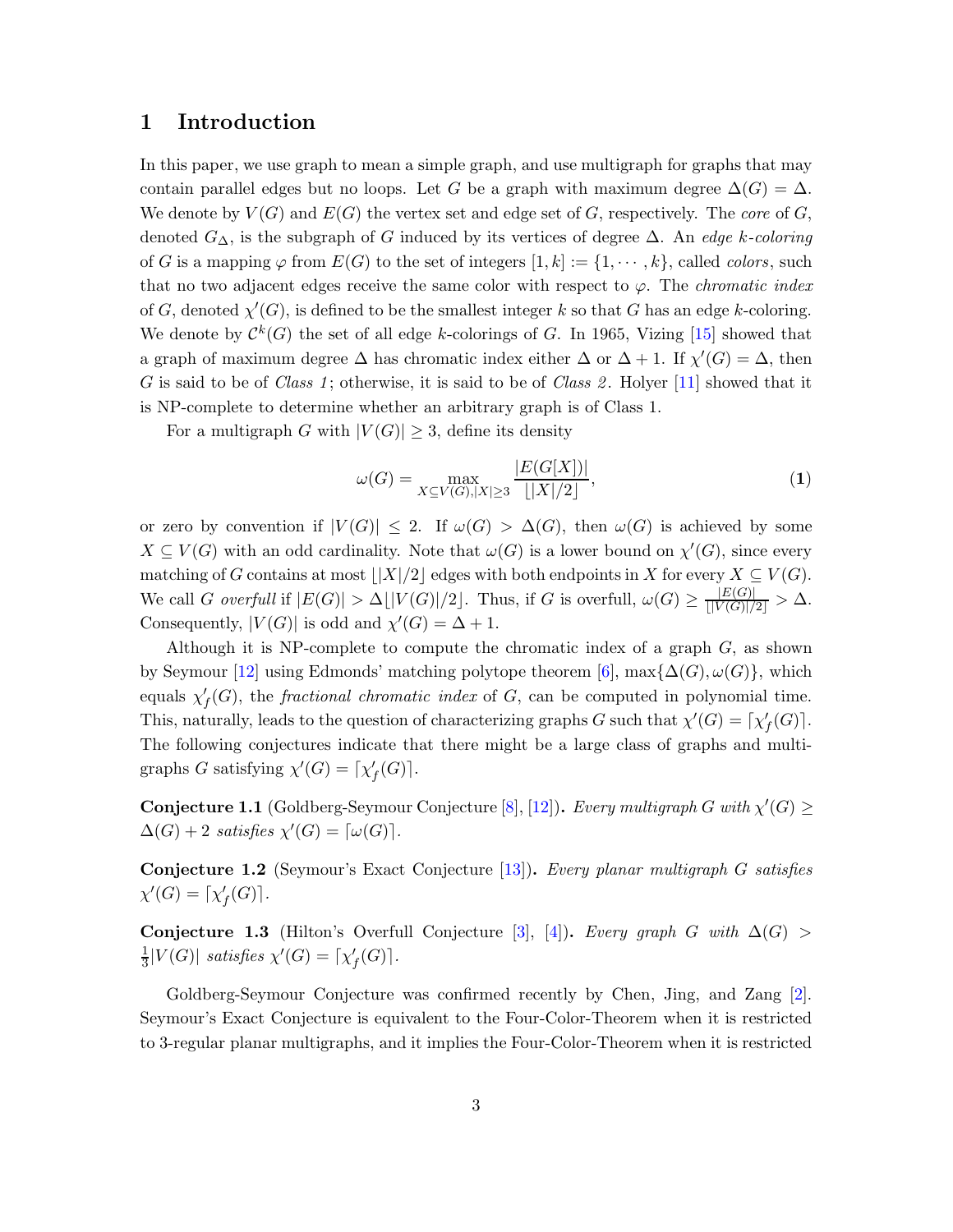to 4-regular planar multigraphs. Both Seymour's Exact Conjecture and Hilton's Overfull Conjecture are wide open.

Classifying a graph as Class 1 or Class 2 is a very difficult problem in general even when restricted to the class of graphs with maximum degree three, see [\[11\]](#page-47-0). Therefore, this problem is usually studied on particular classes of graphs. One possibility is to consider graphs whose core has a simple structure (see  $[14, \text{ Sect. } 4.2]$ ). Vizing  $[15]$  proved that if  $G_{\Delta}$  has at most two vertices then G is Class 1. Fournier [\[7\]](#page-47-8) generalized Vizing's result by showing that if  $G_{\Delta}$  contains no cycles then G is Class 1. Thus a necessary condition for a graph to be Class 2 is to have a core that contains cycles. Hilton and Zhao [\[10\]](#page-47-9) considered the problem of classifying graphs whose core is the disjoint union of cycles. Only a few such graphs are known to be Class 2. These include the overfull graphs and the graph  $P^*$ , which is obtained from the Petersen graph by removing one vertex. In 1996, Hilton and Zhao [\[10\]](#page-47-9) proposed the following conjecture, which again relates  $\chi'(G)$  to  $\omega(G)$ .

<span id="page-3-1"></span>Conjecture 1.4 (Core Conjecture). Let G be a connected simple graph with  $\Delta \geq 3$  and  $\Delta(G_{\Delta}) \leq 2$ . Then G is Class 2 if and only if G is overfull or  $G = P^*$ .

This conjecture has been one of the most fundamental unsolved problems in graph edge colorings. It attempts to classify graphs with  $\Delta(G_{\Delta}) \leq 2$ . This attempt is an initial but significant move from the result by Fournier [\[7\]](#page-47-8) that if  $G<sub>\Delta</sub>$  contains no cycles then G is Class 1. Secondly, if the Core Conjecture is true, it leads to an easy approach to determine the chromatic index for graphs G with  $\Delta(G_{\Delta}) \leq 2$ , by just counting the number of edges in G if  $G \neq P^*$ .

We call a connected Class 2 graph G with  $\Delta(G_{\Delta}) \leq 2$  a Hilton-Zhao graph (HZ-graph). Clearly,  $P^*$  is an HZ-graph with  $\chi'(P^*) = 4$  and  $\Delta(P^*) = 3$ . Hence the Core Conjecture is equivalent to the claim that every HZ-graph  $G \neq P^*$  with  $\Delta(G) \geq 3$  is overfull. Not much progress has been made since the conjecture was proposed by Hilton and Zhao in 1996. A first breakthrough was achieved in 2003, when Cariolaro and Cariolaro [\[1\]](#page-47-10) settled the base case  $\Delta = 3$ . They proved that  $P^*$  is the only HZ-graph with maximum degree  $\Delta = 3$ , and alternative proof was given later by Král', Sereny, and Stiebitz (see  $[14, pp. 67–63]$ ). The next case  $\Delta = 4$  was recently solved by Cranston and Rabern [\[5\]](#page-47-11), they proved that the only HZ-graph with maximum degree  $\Delta = 4$  is  $K_5^-$  ( $K_5$  with an edge deleted). The conjecture is wide open for  $\Delta \geq 5$ . In this paper, we confirm the Core Conjecture for all HZ-graphs G with  $\Delta \geq 4$  as below.

<span id="page-3-0"></span>**Theorem 1.5.** Let G be a connected graph with  $\Delta(G) = \Delta$ . If  $\Delta \geq 4$  and  $\Delta(G_{\Delta}) \leq 2$ , then G is Class 2 if and only if G is overfull.

Since overfull graphs are Class 2, it suffices to only show the "only if" part of the statement above. The proof of Theorem [1.5](#page-3-0) develops certain edge coloring techniques in dealing with the occurrence of "lollipop" structures in a  $\Delta$ -critical graphs, where a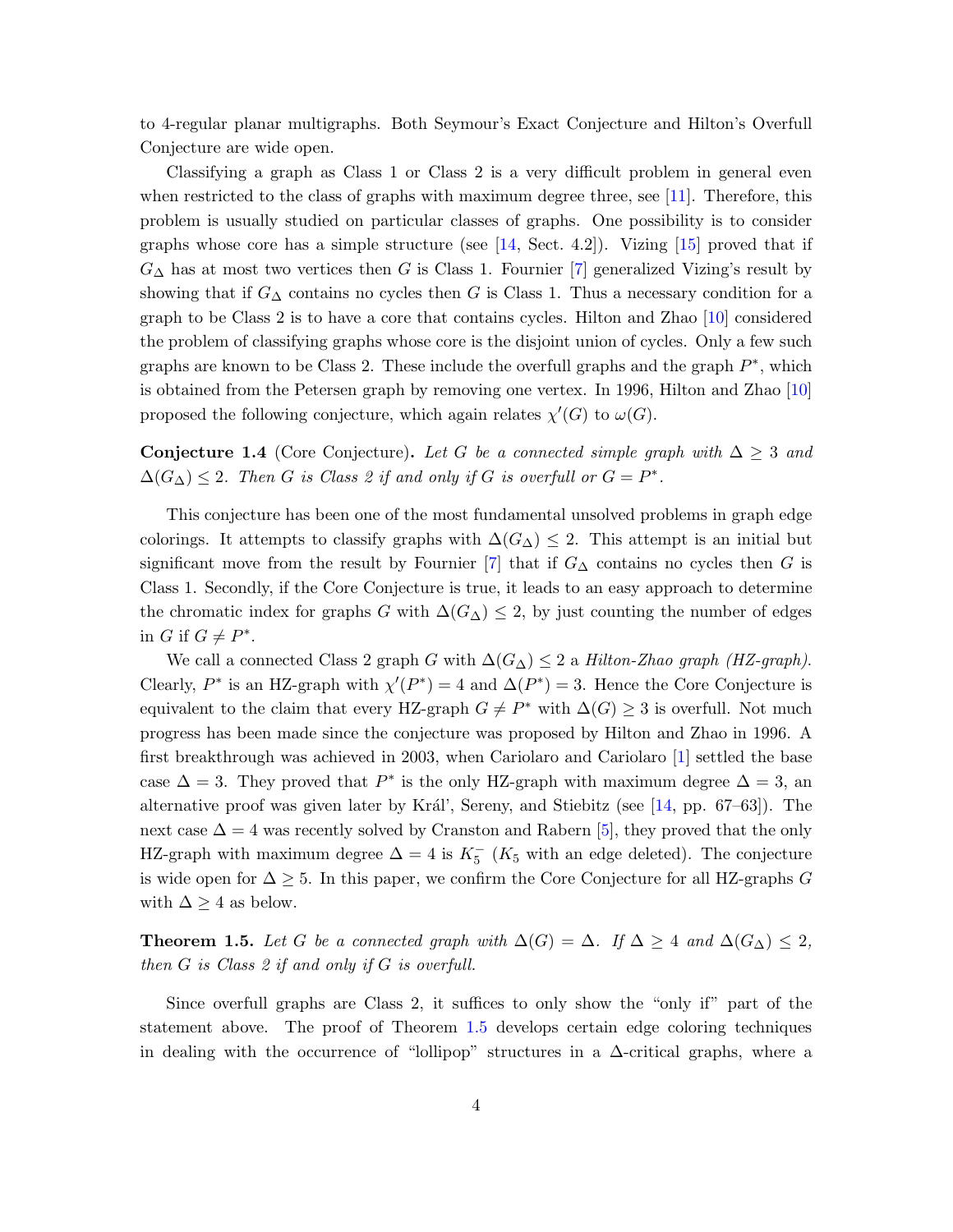lollipop structure can be seen as a combination of a multifan and a Kierstead path. The establishment of the coloring techniques indicates that in general, in a  $\Delta$ -critical graph  $G$ , if  $u$  is a vertex that is adjacent to many small degree vertices, then vertices that are of distance at most three to  $u$  in  $G$  are not adjacent to too many small degree vertices outside  $N_G(u)$ . In a sense, it says that a  $\Delta$ -critical graph G cannot have too many small degree vertices, or equivalently G is close to a  $\Delta$ -regular graph. This brings hope to find a subgraph H in G so that the density of H is close to  $\omega(G)$ , which thereby shedding some light on attacking density related conjectures such as Seymour's Exact Conjecture and Hilton's Overfull Conjecture. The confirmation of Seymour's Exact Conjecture applying edge coloring techniques will provide a computer-free proof for the Four-Color-Theorem.

It is also worth mentioning that our proofs imply a polynomial-time algorithm to edge color any graph G with  $\Delta(G) \geq 4$  and  $\Delta(G_{\Delta}) \leq 2$  by using exactly  $\chi'(G)$  colors.

### <span id="page-4-0"></span>2 Main Theorems

In this section, we prove Theorem [1.5](#page-3-0) by assuming the truth of Theorem [2.5](#page-6-0) to Theorem [2.7.](#page-6-2) We start with some concepts and auxiliary results.

Let G be a graph. For a vertex  $v \in V(G)$ ,  $N_G(v)$  is the set of neighbors of v in G, and  $d_G(v) = |N_G(v)|$  is the degree of v in G. The closed neighborhood of v in G, denoted  $N_G[v]$ , is defined by  $N_G(v) \cup \{v\}$ . We simply write  $N(v)$ ,  $N[v]$ , and  $d(v)$  if G is clear. For  $e \in E(G)$ ,  $G-e$  denotes the graph obtained from G by deleting the edge e. We write  $u \not\sim v$ if u is nonadjacent to v in G. The symbol  $\Delta$  is reserved for  $\Delta(G)$ , the maximum degree of G throughout this paper. A k-vertex in G is a vertex of degree exactly k in G, and a k-neighbor of a vertex v is a neighbor of v that is a k-vertex in G. Let  $i \geq 1$  be an integer and  $v \in V(G)$ . Define

$$
V_i = \{ w \in V(G) : d_G(w) = i \}, \qquad N_i(v) = N_G(v) \cap V_i, \quad \text{and} \quad N_i[v] = N_i(v) \cup \{ v \}.
$$

For  $X \subseteq V(G)$ , we define  $N_G(X) = \bigcup_{x \in X} N_G(x)$  and  $N_i(X) = N_G(X) \cap V_i$ . For  $H \subseteq G$ , we simple write  $N_G(H)$  for  $N_G(V(H))$ .

Similar to vertex coloring, it is essential to color the "core" part of a graph and then extend the coloring to the whole graph without increasing the total number of colors. This leads to the concept of edge-chromatic criticality. An edge  $e \in E(G)$  is a critical edge of G if  $\chi'(G-e) < \chi'(G)$ . A graph G is called *edge*  $\Delta$ -*critical* or simply  $\Delta$ -*critical* if G is connected,  $\chi(G) = \Delta + 1$ , and every edge of G is critical. Critical graphs are useful since they provide more information about the structure around a vertex than general Class 2 graphs. For example, Vizing's Adjacency Lemma (VAL) from 1965 [\[15\]](#page-48-0) is a useful tool that reveals certain structure at a vertex by assuming the criticality of an edge.

**Lemma 2.1** (Vizing's Adjacency Lemma (VAL)). Let G be a Class 2 graph with maximum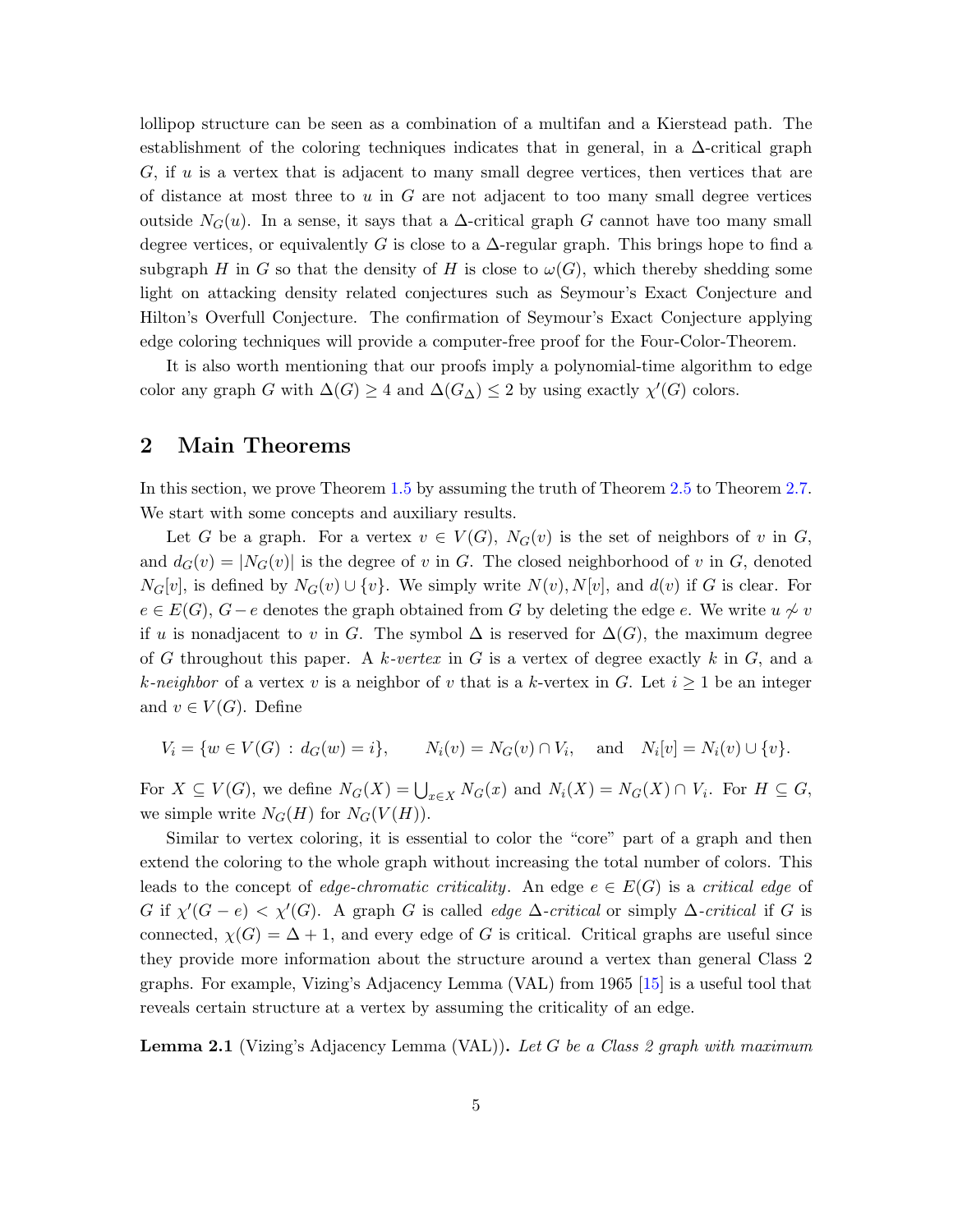degree  $\Delta$ . If  $e = xy$  is a critical edge of G, then x has at least  $\Delta - d_G(y) + 1$   $\Delta$ -neighbors in  $V(G) \setminus \{y\}.$ 

Let G be a graph and  $\varphi \in \mathcal{C}^k(G-e)$  for some edge  $e \in E(G)$  and some integer  $k \geq 0$ . For any  $v \in V(G)$ , the set of colors present at v is  $\varphi(v) = \{\varphi(f) : f$  is incident to v, and the set of colors missing at v is  $\overline{\varphi}(v) = [1, k] \setminus \varphi(v)$ . For a vertex set  $X \subseteq V(G)$ , define

$$
\overline{\varphi}(X) = \bigcup_{v \in X} \overline{\varphi}(v).
$$

The set X is called *elementary* with respect to  $\varphi$  or simply  $\varphi$ -elementary if  $\overline{\varphi}(u) \cap \overline{\varphi}(v) = \emptyset$ for every two distinct vertices  $u, v \in X$ . Sometimes, we just say that X is elementary if the edge coloring is understood.

A graph G with  $\chi'(G) = [\omega(G)]$  is called an *elementary graph*. Note that for  $e \in E(G)$ and  $\varphi \in \mathcal{C}^{\Delta}(G-e)$ ,  $V(G)$  is  $\varphi$ -elementary implies that G is elementary by taking  $X = V(G)$ in Definition ([1](#page-2-1)). Overfull graphs are certainly elementary. All known HZ-graphs except  $P^*$  are elementary. Hilton and Zhao in [\[9\]](#page-47-12) proved that every HZ-graph also satisfies the following properties.

<span id="page-5-0"></span>**Lemma 2.2.** If G is an HZ-graph with maximum degree  $\Delta$ , then the following statements hold.

- (a) G is  $\Delta$ -critical and  $G_{\Delta}$  is 2-regular.
- (b)  $\delta(G) = \Delta 1$ , or  $\Delta = 2$  and G is an odd cycle.
- (c) Every vertex of G has at least two neighbors in  $G_{\Delta}$ .

Stiebitz et al. in [\[14,](#page-48-1) Sect. 4.2] defined a class of elementary graphs, and showed that if an HZ-graph is elementary, then it belongs to the class.

**Definition 2.3.** Let  $\mathcal{O}_{\Delta}$  be a class of graphs constructed as follows: Let  $\Delta \geq 4$ ,  $n_1$  and  $n_2$ be integers with  $3 \leq n_1 \leq \Delta - 1$ ,  $n_2 = \Delta - 2$ , and  $n_1 + n_2$  being odd. Graphs in  $\mathcal{O}_{\Delta}$  are obtained from a complete bipartite graph  $K_{n_1,n_2}$  by inserting on the set of  $n_1$  independent vertices a 2-regular simple graph with  $n_1$  vertices and on the set of  $n_2$  independent vertices a  $(\Delta - 1 - n_1)$ -regular simple graph with  $n_2$  vertices.

By counting edges, it is straightforward to verify that graphs in  $\mathcal{O}_{\Delta}$  are overfull, and so are elementary. Stiebitz et al. in [\[14,](#page-48-1) Sect. 4.2] proved that for an HZ-graph  $G$  with maximum degree  $\Delta$ , if it is elementary, then either  $\Delta = 2$  and G is an odd cycle, or  $\Delta \geq 4$ and  $G \in \mathcal{O}_{\Delta}$ . As a consequence of this result and the observation that overfull graphs and P <sup>∗</sup> are Class 2, Conjecture [1.4](#page-3-1) is equivalent to the following conjecture.

<span id="page-5-1"></span>Conjecture 2.4. If G is an HZ-graph with maximum degree  $\Delta$ , then either  $G \in \mathcal{O}_{\Delta}$ , or  $\Delta = 2$  and G is an odd cycle, or  $\Delta = 3$  and  $G = P^*$ .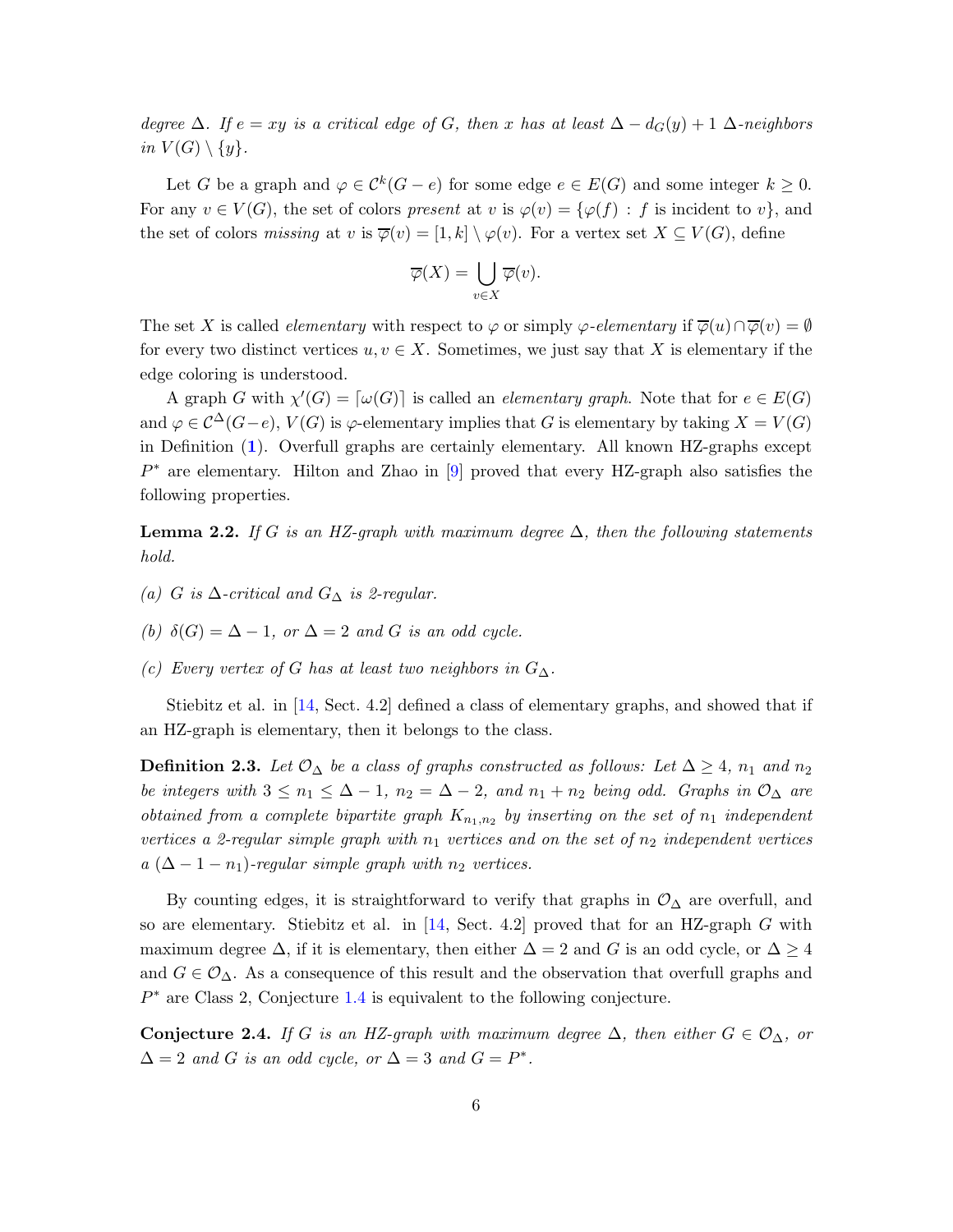We will in fact prove this equivalent form of the Core Conjecture for  $\Delta \geq 4$  based on the following results.

<span id="page-6-3"></span><span id="page-6-0"></span>**Theorem 2.5.** If G is an HZ-graph with maximum degree  $\Delta \geq 4$ , then the following two statements hold.

- <span id="page-6-6"></span>(i) For every two adjacent vertices  $u, v \in V_{\Delta}$ ,  $N_{\Delta-1}(u) = N_{\Delta-1}(v)$ .
- (ii) For any  $r \in V_\Delta$ , there exist a vertex  $s \in N_{\Delta-1}(r)$  and a coloring  $\varphi \in C^{\Delta}(G rs)$  such that  $N_{\Delta-1}[r]$  is  $\varphi$ -elementary.

For an HZ-graph G with  $\Delta(G) \geq 4$ , each component of  $G_{\Delta}$  is a cycle by Lemma [2.2.](#page-5-0) So Theorem [2.5](#page-6-0) [\(i\)](#page-6-3) implies that  $N_{\Delta-1}(x) = N_{\Delta-1}(y)$  for every two vertices  $x, y \in V_{\Delta}$  that are from a same cycle of  $G_{\Delta}$ .

<span id="page-6-1"></span>**Theorem 2.6.** If G is an HZ-graph with maximum degree  $\Delta \geq 4$ , then for every two adjacent vertices  $x, y \in V_{\Delta-1}, N_{\Delta}(x) = N_{\Delta}(y)$ .

<span id="page-6-2"></span>**Theorem 2.7.** Let G be an HZ-graph with maximum degree  $\Delta \geq 7$  and  $u, v \in V_{\Delta}$  be two non-adjacent vertices. If  $N_{\Delta-1}(u) \neq N_{\Delta-1}(v)$  and  $N_{\Delta-1}(u) \cap N_{\Delta-1}(v) \neq \emptyset$ , then  $|N_{\Delta-1}(u) \cap N_{\Delta-1}(v)| = \Delta - 3$ , i.e.  $|N_{\Delta-1}(u) \setminus N_{\Delta-1}(v)| = |N_{\Delta-1}(v) \setminus N_{\Delta-1}(u)| = 1$ .

<span id="page-6-7"></span>Corollary 2.8. If G is an HZ-graph with maximum degree  $\Delta \geq 7$  and there exist  $u, v \in V_{\Delta}$ such that  $N_{\Delta-1}(u) \neq N_{\Delta-1}(v)$ , then  $V_{\Delta-1}$  is an independent set in G.

**Proof.** Assume to the contrary that there exist  $x, y \in V_{\Delta-1}$  such that  $xy \in E(G)$ . By Lemma [2.2,](#page-5-0)  $N_{\Delta}(x) \neq \emptyset$ . Let  $w \in N_{\Delta}(x)$ . By the assumption that there exist  $u, v \in V_{\Delta}$  such that  $N_{\Delta-1}(u) \neq N_{\Delta-1}(v)$ , there exists some  $w'' \in V_{\Delta}$  such that  $N_{\Delta-1}(w) \neq N_{\Delta-1}(w'')$ . By Theorem [2.5](#page-6-0) (*i*), such w'' is not on the same cycle containing w in  $G_{\Delta}$ . Since G is connected, along a path in G joining w and w'', there exists some  $w' \in V_\Delta$  such that either  $N_{\Delta-1}(w) \neq N_{\Delta-1}(w')$  and  $N_{\Delta-1}(w) \cap N_{\Delta-1}(w') \neq \emptyset$  or there exists an edge between  $N_{\Delta-1}(w)$  and  $N_{\Delta-1}(w')$ . For the latter case, applying Theorem [2.6,](#page-6-1) we again see that  $N_{\Delta-1}(w) \cap N_{\Delta-1}(w') \neq \emptyset$ . Therefore, there exists  $w' \in V_{\Delta}$  such that  $N_{\Delta-1}(w) \neq N_{\Delta-1}(w')$ and  $N_{\Delta-1}(w) \cap N_{\Delta-1}(w') \neq \emptyset$ . The choice of w' implies

<span id="page-6-4"></span>
$$
|N_{\Delta-1}(w) \cap N_{\Delta-1}(w')| = \Delta - 3 \tag{2}
$$

by Theorem [2.7.](#page-6-2) Thus by  $(2)$  $(2)$  $(2)$  and Theorem [2.6](#page-6-1)

<span id="page-6-5"></span>
$$
x, y \in N_{\Delta - 1}(w) \cap N_{\Delta - 1}(w').
$$
\n
$$
(3)
$$

Let  $N_{\Delta-1}(w') \setminus N_{\Delta-1}(w) = \{z\}$ . We claim that  $N_{\Delta-1}(z) = \emptyset$ . For otherwise, let  $z' \in N_{\Delta-1}(z)$ . Clearly  $z' \neq z$ . By Theorem [2.6,](#page-6-1)  $z' \in N_{\Delta-1}(w') \setminus N_{\Delta-1}(w)$ , giving a contradiction to  $N_{\Delta-1}(w') \setminus N_{\Delta-1}(w) = \{z\}$ . We then claim that  $N_{\Delta}(z) \subseteq N_{\Delta}(x)$ . For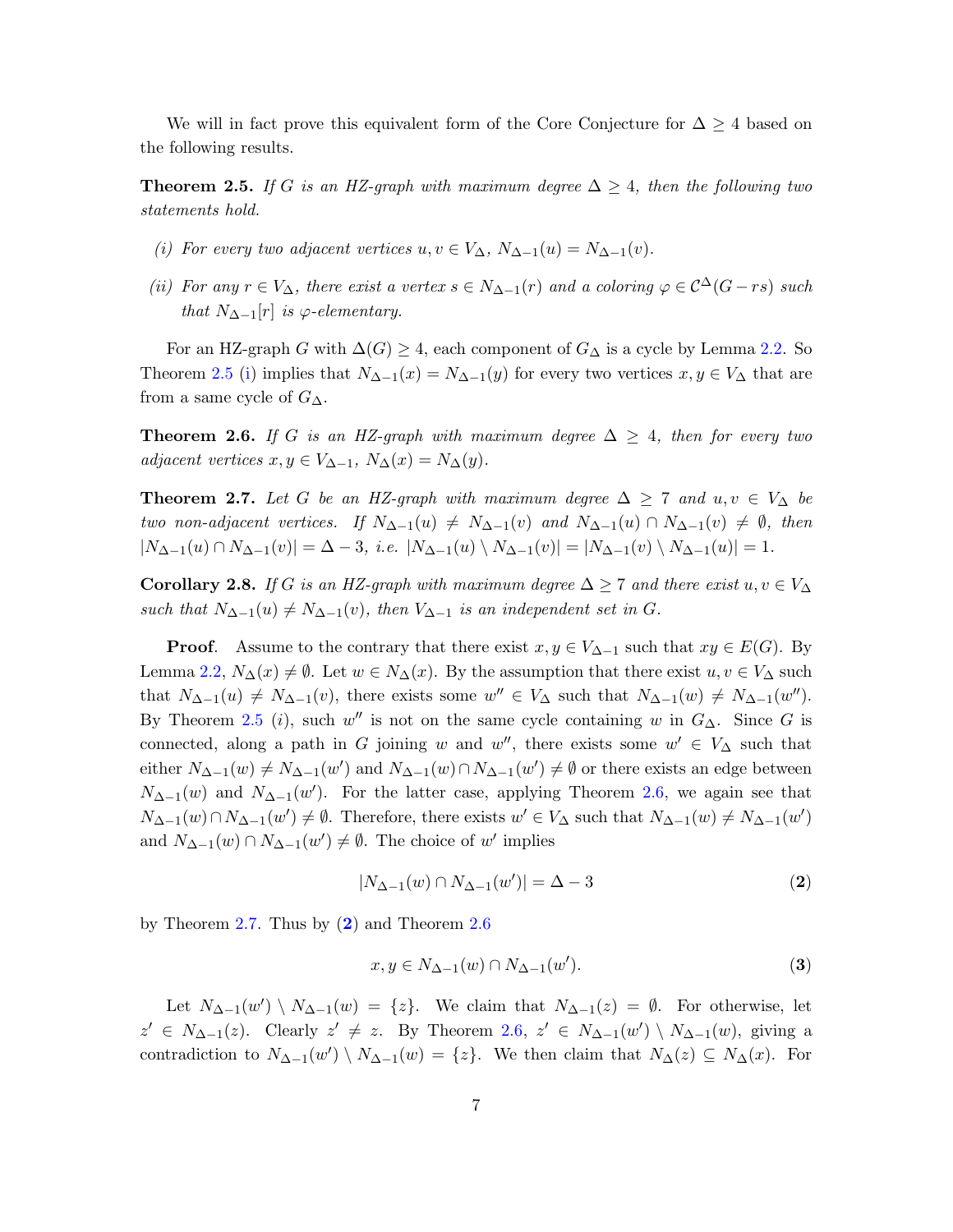otherwise let  $w^* \in N_\Delta(z) \setminus N_\Delta(x)$ . As  $x \in N_{\Delta-1}(w')$ , it follows that  $w^* \neq w'$ . Since  $z \in N_{\Delta-1}(w^*) \cap N_{\Delta-1}(w')$ , it follows that  $|N_{\Delta-1}(w^*) \cap N_{\Delta-1}(w')| \geq \Delta - 3$  by Theorem [2.7](#page-6-2) (it can happen that  $N_{\Delta-1}(w^*) = N_{\Delta-1}(w')$ ). Thus  $N_{\Delta-1}(w^*) \cap N_{\Delta-1}(w')$  contains at least one of x, y by ([3](#page-6-5)), and so  $x \in N_{\Delta-1}(w^*)$  by Theorem [2.6,](#page-6-1) contradicting the choice of w<sup>\*</sup>. Therefore we have  $N_{\Delta-1}(z) = \emptyset$  and  $N_{\Delta}(z) \subseteq N_{\Delta}(x)$ . However,  $d_G(z) \leq |N_{\Delta}(x)| <$  $|N_{\Delta}(x) \cup \{y\}| \leq d_G(x)$ , contradicting  $d_G(x) = d_G(z) = \Delta - 1$ . This completes the proof.  $\Box$ 

We now prove Conjecture [2.4](#page-5-1) for  $\Delta \geq 4$  as below.

#### **Theorem 2.9.** If G is an HZ-graph with maximum degree  $\Delta \geq 4$ , then  $G \in \mathcal{O}_{\Delta}$ .

*Proof.* Assume to the contrary that there exists an HZ-graph  $G$  with maximum degree  $\Delta \geq 4$  such that  $G \notin \mathcal{O}_{\Delta}$ . Let  $n = |V(G)|$ . First assume that  $N_{\Delta-1}(u) = N_{\Delta-1}(v)$  for every pair  $u, v \in V_\Delta$ . Then  $V_\Delta$ ,  $V_{\Delta-1}$  and the edges between them form a complete bipartite graph. Since  $G \notin \mathcal{O}_{\Delta}$ , it follows that n is even. Let  $r \in V_{\Delta}$ . The above assumption also implies that  $N_{\Delta-1}(r) = V_{\Delta-1}$ . By Theorem [2.5](#page-6-0) [\(ii\)](#page-6-6), there exist  $s \in N_{\Delta-1}(r) = V_{\Delta-1}$  and  $\varphi \in C^{\Delta}(G - rs)$  such that  $N_{\Delta-1}[r] = V_{\Delta-1} \cup \{r\}$  is  $\varphi$ -elementary, which thereby implies that  $V(G)$  is  $\varphi$ -elementary. Therefore, each color in  $\overline{\varphi}(N_{\Delta-1}[r])$  is missed at exactly one vertex in  $V(G)$ , showing that n is odd. This gives a contradiction.

We now assume that there exist  $u, v \in V_{\Delta}$  such that  $N_{\Delta-1}(u) \neq N_{\Delta-1}(v)$ . For each  $w \in V_{\Delta}$ , let  $C_w$  be the cycle in  $G_{\Delta}$  that contains w. By Theorem [2.5](#page-6-0) [\(i\)](#page-6-3),  $C_u$  and  $C_v$ are disjoint. Since  $G_{\Delta}$  is 2-regular,  $uv \notin E(G)$ . As G is connected, there is a path in G joining  $u$  and  $v$ . Furthermore, by Theorem [2.5](#page-6-0) [\(i\)](#page-6-3) and Theorem [2.6,](#page-6-1) there exists a path in G joining u and v with alternating vertices from  $V_{\Delta}$  and  $V_{\Delta-1}$ . Thus we may choose  $u, v \in V_{\Delta}$  with  $N_{\Delta-1}(u) \neq N_{\Delta-1}(v)$  such that there exists a path uwv with  $w \in V_{\Delta-1}$ . Then  $d_G(w) \geq |V(C_u)| + |V(C_v)| \geq 6$  by Theorem [2.5](#page-6-0) [\(i\)](#page-6-3). Thus  $\Delta = d_G(w) + 1 \geq 7$ . Applying Corollary [2.8,](#page-6-7) it follows that  $V_{\Delta-1}$  is an independent set of G.

Let  $A \subseteq V_{\Delta}$  be the set of all vertices a satisfying  $N_{\Delta-1}(a) = N_{\Delta-1}(u)$ , and let  $B \subseteq V_{\Delta}$ be the set of all vertices b satisfying  $N_{\Delta-1}(b) \neq N_{\Delta-1}(u)$  and  $N_{\Delta-1}(b) \cap N_{\Delta-1}(u) \neq \emptyset$ . Clearly  $u \in A$  and  $v \in B$ , so A and B are non-empty. Partition B into non-empty subsets  $B_1, B_2, \ldots, B_t$  such that for each  $i \in [1, t]$ , all vertices in  $B_i$  have the same neighborhood in  $V_{\Delta-1}$ . By Theorem [2.5](#page-6-0) [\(i\)](#page-6-3), each of  $A, B_1, B_2, \ldots, B_t$  induces a union of disjoint cycles in  $G_{\Delta}$ . So  $|A| \geq 3$  and  $|B_i| \geq 3$  for each  $i \in [1, t]$ .

Now we claim  $t \geq \Delta - 2$ . Assume otherwise  $t \leq \Delta - 3$ . Since each  $i \in [1, t], |N_{\Delta-1}(A)|$  $N_{\Delta-1}(B_i)|=1$  by Theorem [2.7](#page-6-2) and  $|N_{\Delta-1}(A)|=\Delta-2$ , by the Pigeonhole Principle, it follows that  $N_{\Delta-1}(A) \cap (\bigcap_{i=1}^t N_{\Delta-1}(B_i)) \neq \emptyset$ . Let  $z \in N_{\Delta-1}(A) \cap (\bigcap_{i=1}^t N_{\Delta-1}(B_i))$  and  $z' \in N_{\Delta-1}(A) \setminus N_{\Delta-1}(B_1)$ . Then

$$
|A| + \sum_{1 \le i \le t} |B_i| = d_G(z) = d_G(z') \le |A| + \sum_{2 \le i \le t} |B_i|,
$$

achieving a contradiction. Hence  $t \geq \Delta - 2$ .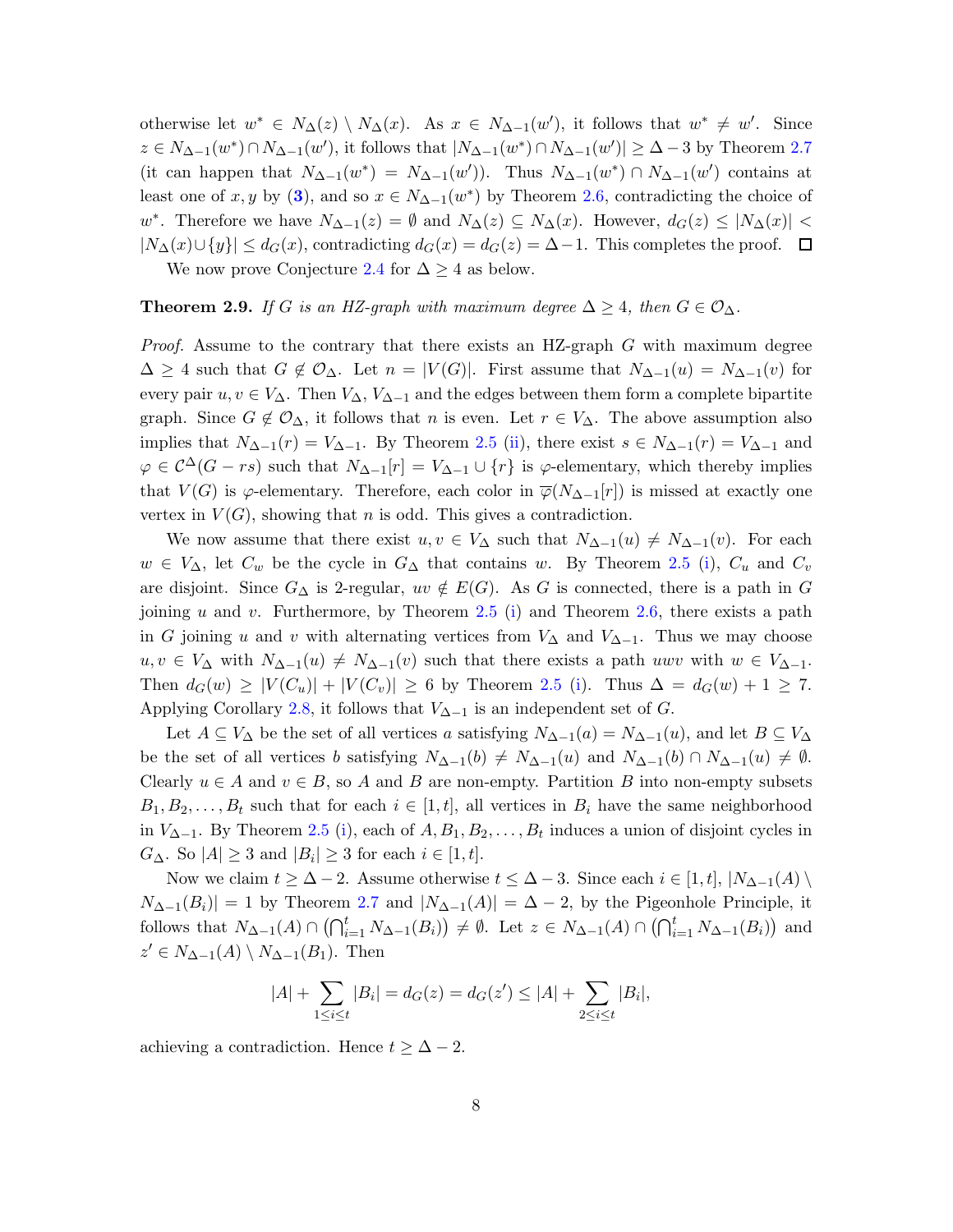We now achieve a contradiction to the assumption  $\Delta \geq 7$  by counting the number of edges in G between  $N_{\Delta-1}(A)$  and  $A \cup B$ . Note that  $|N_{\Delta-1}(A)| = \Delta - 2$ . Since each vertex in B has exactly  $\Delta - 3$  neighbors in  $N_{\Delta - 1}(A)$  and  $|B_i| \geq 3$  for each  $i \in [1, t]$ , we have

$$
|E_G(A \cup B, N_{\Delta - 1}(A))| = |A|(\Delta - 2) + |\cup_{i=1}^t B_i|(\Delta - 3) \ge 3(\Delta - 2) + 3t(\Delta - 3) \ge 3(\Delta - 2)^2.
$$

On the other hand, since  $N_{\Delta-1}(A)$  is an independent set and every vertex in it has degree  $\Delta - 1$  in G, we have

$$
|E_G(A \cap B, N_{\Delta - 1}(A))| = (\Delta - 1)(\Delta - 2).
$$

<span id="page-8-0"></span>Solving  $(\Delta-1)(\Delta-2) \geq 3(\Delta-2)^2$  gives  $2 \leq \Delta \leq 2.5$ , achieving a desired contradiction.  $\Box$ 

### 3 Definitions and Preliminary Lemmas

In this section, we present a few known results and some new results. Those will be the foundations for showing one of the main theorems. Let G be a graph,  $\varphi \in C^k(G-e)$  for some  $e \in E(G)$  and some integer  $k \geq 0$ . We start with some definitions and notation.

For two distinct colors  $\alpha, \beta \in [1, k]$ , let H be the subgraph of G with  $V(H) = V(G)$  and  $E(H)$  consisting of edges from  $E(G)$  that are colored by  $\alpha$  or  $\beta$  with respect to  $\varphi$ . Each component of H is either an even cycle or a path, which is called an  $(\alpha, \beta)$ -chain of G with respect to  $\varphi$ . If we interchange the colors  $\alpha$  and  $\beta$  on an  $(\alpha, \beta)$ -chain C of G, we get a new edge  $k$ -coloring of  $G$ , and we write

$$
\varphi' = \varphi/C.
$$

This operation is called a Kempe change. For a color  $\alpha$ , a sequence of Kempe  $(\alpha, *)$ -changes is a sequence of Kempe changes that each involves the exchanging of the color  $\alpha$  and another color from  $[1, k]$ .

Let  $x, y \in V(G)$ , and  $\alpha, \beta, \gamma \in [1, k]$  be three colors. If x and y are contained in a same  $(\alpha, \beta)$ -chain of G with respect to  $\varphi$ , we say x and y are  $(\alpha, \beta)$ -linked with respect to  $\varphi$ . Otherwise, x and y are  $(\alpha, \beta)$ -unlinked with respect to  $\varphi$ . Without specifying  $\varphi$ , when we just say x and y are  $(\alpha, \beta)$ -linked or x and y are  $(\alpha, \beta)$ -unlinked, we mean they are linked or unlinked with respect to the current edge coloring. Let P be an  $(\alpha, \beta)$ chain of G with respect to  $\varphi$  that contains both x and y. If P is a path, denote by  $P_{[x,y]}(\alpha,\beta,\varphi)$  the subchain of P that has endvertices x and y. By swapping colors along  $P_{[x,y]}(\alpha,\beta,\varphi)$ , we mean exchanging the two colors  $\alpha$  and  $\beta$  on the path  $P_{[x,y]}(\alpha,\beta,\varphi)$ . The notion  $P_{[x,y]}(\alpha, \beta)$  always represents the  $(\alpha, \beta)$ -chain with respect to the current edge coloring. Define  $P_x(\alpha, \beta, \varphi)$  to be an  $(\alpha, \beta)$ -chain or an  $(\alpha, \beta)$ -subchain of G with respect to  $\varphi$  that starts at x and ends at a different vertex missing exactly one of  $\alpha$  and  $\beta$ . (If x is an endvertex of the  $(\alpha, \beta)$ -chain that contains x, then  $P_x(\alpha, \beta, \varphi)$  is unique. Otherwise, we take one segment of the whole chain to be  $P_x(\alpha, \beta, \varphi)$ . We will specify the segment when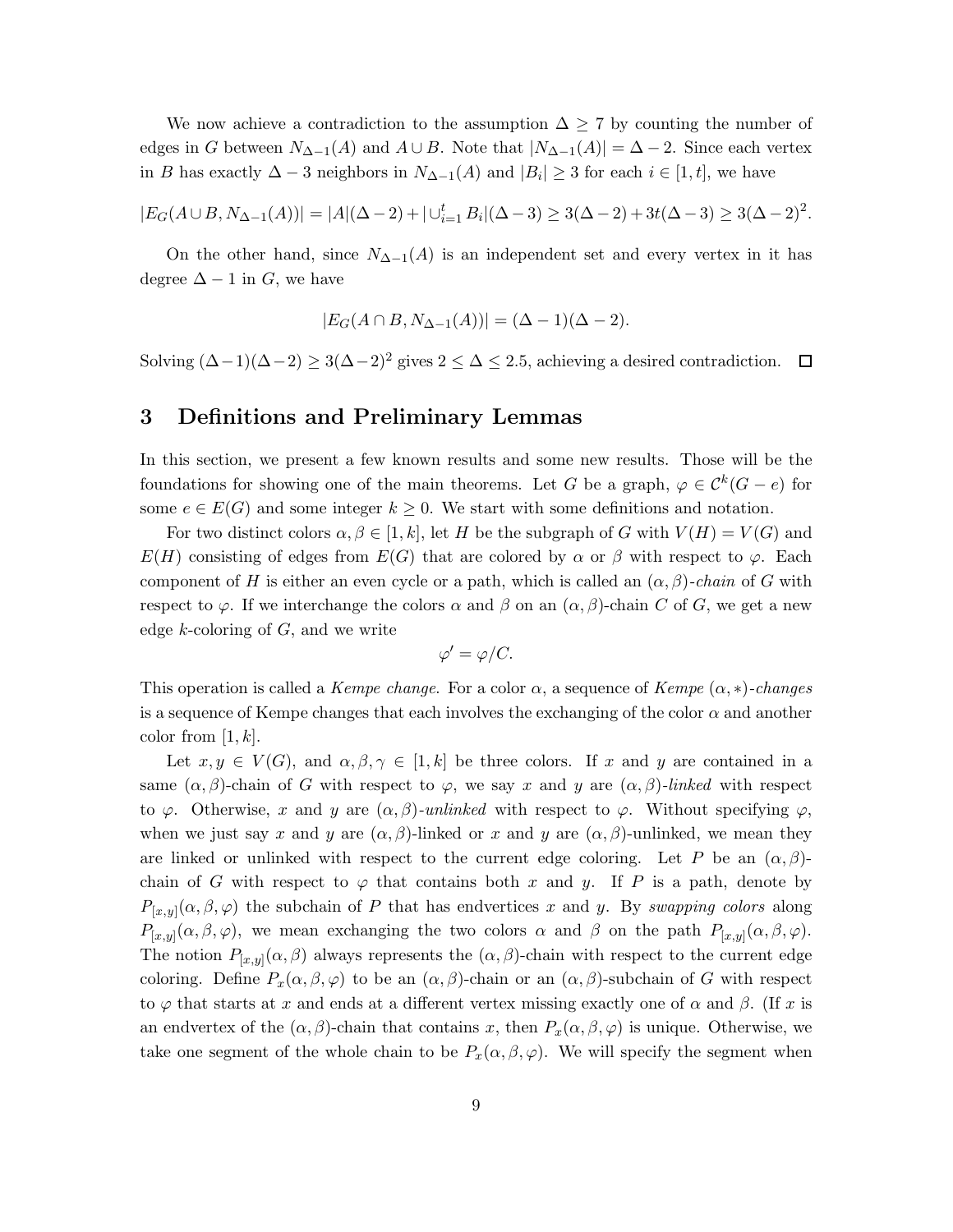it is used.) If u is a vertrex on  $P_x(\alpha, \beta, \varphi)$ , we write  $u \in P_x(\alpha, \beta, \varphi)$ ; and if uv is an edge on  $P_x(\alpha, \beta, \varphi)$ , we write  $uv \in P_x(\alpha, \beta, \varphi)$ . Similarly, the notion  $P_x(\alpha, \beta)$  always represents the  $(\alpha, \beta)$ -chain with respect to the current edge coloring. If  $u, v \in P_x(\alpha, \beta)$  such that u lies between x and v, then we say that  $P_x(\alpha, \beta)$  meets u before v. Suppose that  $\alpha \in \overline{\varphi}(x)$ and  $\beta, \gamma \in \varphi(x)$ . An  $(\alpha, \beta) - (\beta, \gamma)$  swap at x consists of two operations: first swaps colors on  $P_x(\alpha, \beta, \varphi)$  to get an edge k-coloring  $\varphi'$ , and then swaps colors on  $P_x(\beta, \gamma, \varphi')$ . By convention, an  $(\alpha, \alpha)$ -swap at x does nothing at x. Suppose the current color of an edge uv of G is  $\alpha$ , the notation  $uv : \alpha \to \beta$  means to recolor the edge uv using the color  $\beta$ . Recall that  $\overline{\varphi}(x)$  is the set of colors not present at x. If  $|\overline{\varphi}(x)| = 1$ , we will also use  $\overline{\varphi}(x)$  to denote the color that is missing at  $x$ . When recoloring a graph, we say the current coloring is conflicting at x with respect to a color if there are at least two edges incident to x that are colored by the specified color.

Let T be a sequence of vertices and edges of G. We denote by  $V(T)$  the set of vertices from  $V(G)$  that are contained in T, and by  $E(T)$  the set of edges from  $E(G)$  that are contained in T. If  $V(T)$  is  $\varphi$ -elementary, then for a color  $\tau \in \overline{\varphi}(V(T))$ , we denote by  $\overline{\varphi}_T^{-1}(\tau)$  the unique vertex in  $V(T)$  at which  $\tau$  is missed. For a coloring  $\varphi' \in C^{\Delta}(G-e)$ ,  $\varphi'$ is called T-stable with respect to  $\varphi$  if for every  $x \in V(T)$  it holds that  $\overline{\varphi}'(x) = \overline{\varphi}(x)$ , and for every  $f \in E(T)$  it holds that  $\varphi'(f) = \varphi(f)$ . Clearly,  $\varphi$  is T-stable with respect to itself.

Let  $\alpha, \beta, \gamma, \tau \in [1, k]$ . We will use a matrix with two rows to denote a sequence of operations taken on  $\varphi$ . Each entry in the first row represents a path or a sequence of vertices. Each entry in the second row, indicates the action taken on the object above this entry. We require the operations to be taken to follow the "left to right" order as they appear in the matrix. For example, the matrix below indicates three operations taken on the graph based on the coloring from the previous step:

$$
\begin{bmatrix} P_{[a,b]}(\alpha,\beta) & s_c : s_d & rs \\ \alpha/\beta & \text{shift} & \gamma \to \tau \end{bmatrix}.
$$

Step 1 Swap colors on the  $(\alpha, \beta)$ -subchain  $P_{[a,b]}(\alpha, \beta, \varphi)$ .

- Step 2 Based on the coloring obtained from Step 1, shift from  $s_c$  to  $s_d$  for vertices  $s_c, s_{c+1}, \ldots, s_d$ . (Shifting will be defined shortly.)
- Step 3 Based on the coloring obtained from Step 2, do  $rs : \gamma \to \tau$ .

Let  $w \in V(G)$  and  $p \geq 1$ . A star centered at w with p leaves is a subgraph of G that is isomorphic to the complete bipartite graph  $K_{1,p}$  such that w has degree p in the subgraph. If  $v_1, \ldots, v_p \in N_G(w)$  are the leaves, we denote the star by  $S(w; v_1, \ldots, v_p)$ .

Let a, b be two positive integers. If  $b \ge a$ , we abbreviate a vertex sequence  $s_a, s_{a+1}, \ldots, s_b$ as  $s_a : s_b$ . If  $b < a$ , then  $s_a : s_b$  denotes an empty sequence. The notation [a, b] stands for the set  $\{a, \ldots, b\}$  if  $b \ge a$ , and  $\emptyset$  otherwise. If  $F = (a_1, \ldots, a_t)$  is a sequence, then for a new entry b,  $(F, b)$  denotes the sequence  $(a_1, \ldots, a_t, b)$ .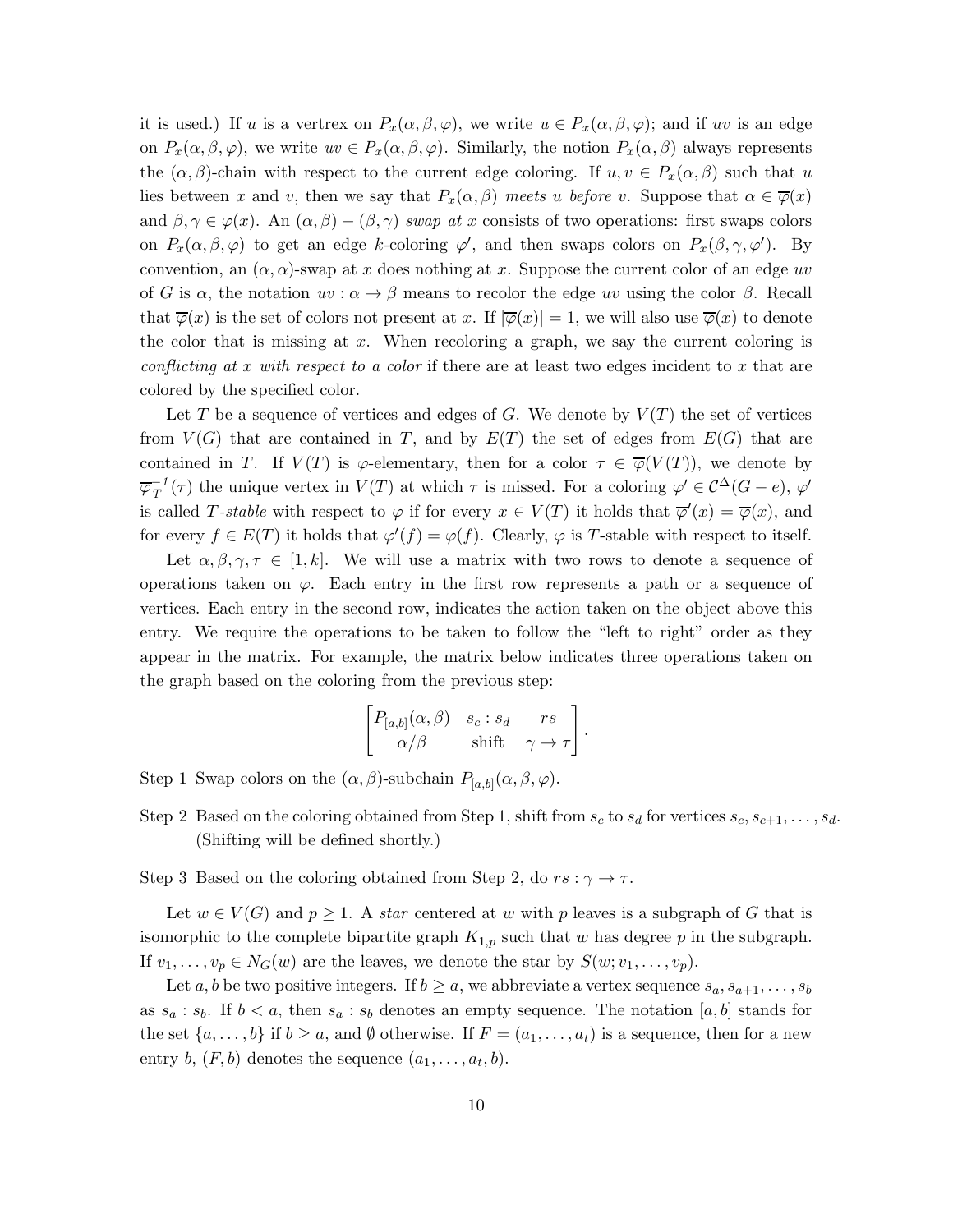#### <span id="page-10-0"></span>3.1 Multifan

Let G be a graph,  $e = rs_1 \in E(G)$  and  $\varphi \in C^k(G-e)$  for some integer  $k \geq 0$ . A multifan centered at r with respect to e and  $\varphi$  is a sequence  $F_{\varphi}(r, s_1 : s_p) := (r, rs_1, s_1, rs_2, s_2, \ldots, rs_p, s_p)$ with  $p \geq 1$  consisting of distinct vertices  $r, s_1, s_2, \ldots, s_p$  and distinct edges  $rs_1, rs_2, \ldots, rs_p$ satisfying the following condition:

(F1) For every edge  $rs_i$  with  $i \in [2, p]$ , there is a vertex  $s_j$  with  $j \in [1, i-1]$  such that  $\varphi(rs_i) \in \overline{\varphi}(s_i)$ .

We will simply denote a multifan  $F_{\varphi}(r, s_1 : s_p)$  by F if  $\varphi$  and the vertices and edges in  $F_{\varphi}(r, s_1 : s_p)$  are clear. Let  $F_{\varphi}(r, s_1 : s_p)$  be a multifan. By its definition, for any  $p^* \in [1, p]$ ,  $F_{\varphi}(r, s_1 : s_{p^*})$  is a multifan. The following result regarding a multifan can be found in [\[14,](#page-48-1) Theorem 2.1].

<span id="page-10-3"></span><span id="page-10-1"></span>**Lemma 3.1.** Let G be a Class 2 graph and  $F_{\varphi}(r, s_1 : s_p)$  be a multifan with respect to a critical edge  $e = rs_1$  and a coloring  $\varphi \in C^{\Delta}(G - e)$ . Then the following statements hold.

- <span id="page-10-4"></span>(a)  $V(F)$  is  $\varphi$ -elementary.
- (b) Let  $\alpha \in \overline{\varphi}(r)$ . Then for every  $i \in [1, p]$  and  $\beta \in \overline{\varphi}(s_i)$ , r and  $s_i$  are  $(\alpha, \beta)$ -linked with respect to  $\varphi$ .

Let  $F_{\varphi}(r, s_1 : s_p)$  be a multifan. We call  $s_{\ell_1}, s_{\ell_2}, \ldots, s_{\ell_k}$ , a subsequence of  $s_1 : s_p$ , an  $\alpha$ -sequence with respect to  $\varphi$  and F if the following holds:

$$
\varphi(rs_{\ell_1}) = \alpha \in \overline{\varphi}(s_1), \quad \varphi(rs_{\ell_i}) \in \overline{\varphi}(s_{\ell_{i-1}}), \quad i \in [2, k].
$$

A vertex in an  $\alpha$ -sequence is called an  $\alpha$ -inducing vertex with respect to  $\varphi$  and F, and a missing color at an  $\alpha$ -inducing vertex is called an  $\alpha$ -*inducing color*. For convenience,  $\alpha$  itself is also an  $\alpha$ -inducing color. We say  $\beta$  is *induced by*  $\alpha$  if  $\beta$  is  $\alpha$ -inducing. By Lemma [3.1](#page-10-1) (a) and the definition of multifan, each color in  $\overline{\varphi}(V(F))$  is induced by a unique color in  $\overline{\varphi}(s_1)$ . Also if  $\alpha_1, \alpha_2$  are two distinct colors in  $\overline{\varphi}(s_1)$ , then an  $\alpha_1$ -sequence is disjoint with an  $\alpha_2$ -sequence. For two distinct  $\alpha$ -inducing colors  $\beta$  and  $\delta$ , we write  $\delta \prec \beta$  if there exists an  $\alpha$ -sequence  $s_{\ell_1}, s_{\ell_2}, \ldots, s_{\ell_k}$  such that  $\delta \in \overline{\varphi}(s_{\ell_i}), \beta \in \overline{\varphi}(s_{\ell_j})$  and  $i < j$ . For convenience,  $\alpha \prec \beta$  for any  $\alpha$ -inducing color  $\beta \neq \alpha$ . Then all  $\alpha$ -inducing colors form a poset with order  $\prec$ . An α-inducing color is called a *last α-inducing color* if it is a maximal element in the poset.

As a consequence of Lemma [3.1](#page-10-1) (a), we have the following properties for a multifan.

<span id="page-10-2"></span>**Lemma 3.2.** Let G be a Class 2 graph and  $F_{\varphi}(r, s_1 : s_p)$  be a multifan with respect to a critical edge  $e = rs_1$  and a coloring  $\varphi \in C^{\Delta}(G-e)$ . For two colors  $\delta \in \overline{\varphi}(s_i)$  and  $\lambda \in \overline{\varphi}(s_j)$ with  $i, j \in [1, p]$  and  $i \neq j$ , the following statements hold.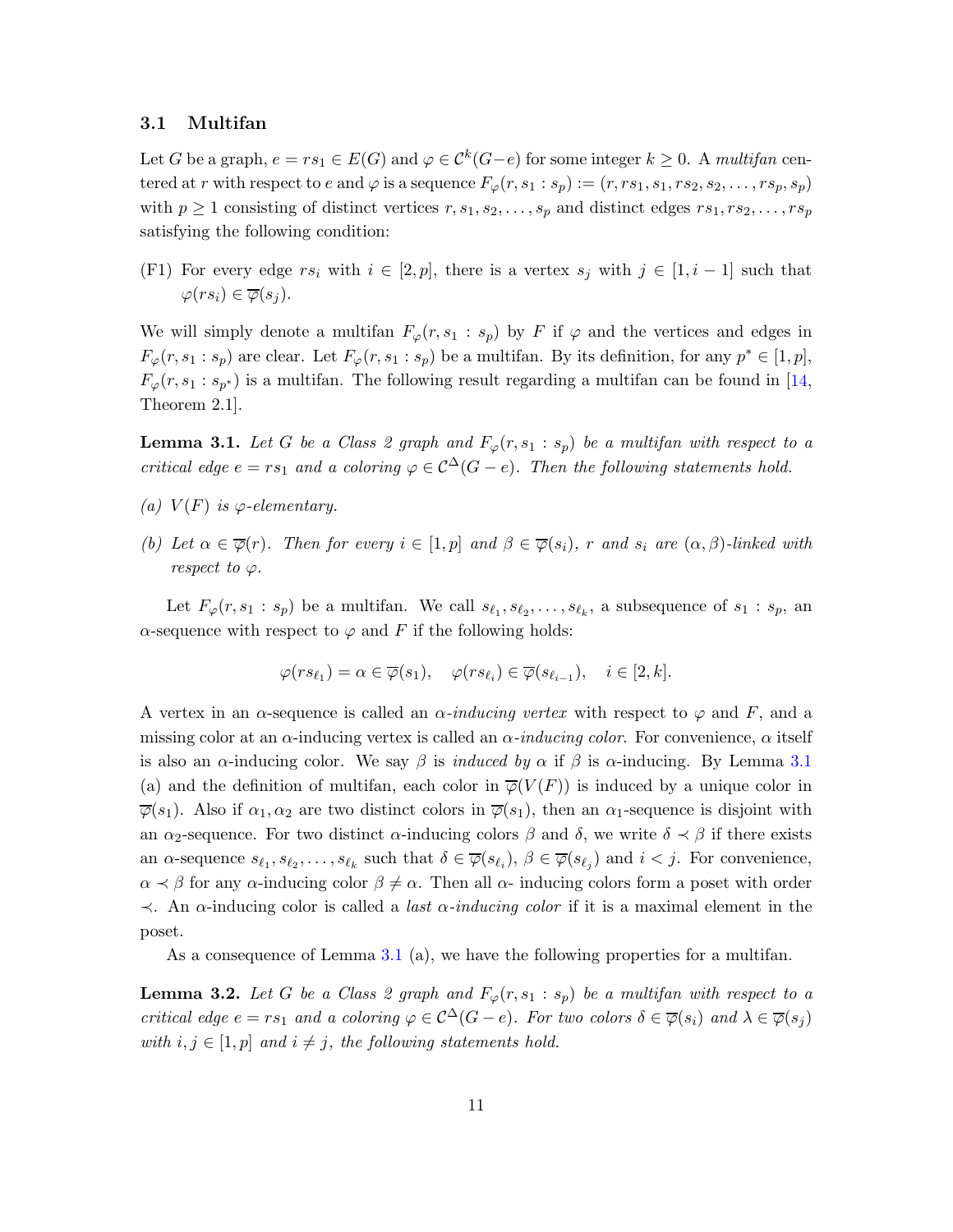- <span id="page-11-2"></span><span id="page-11-1"></span>(a) If  $\delta$  and  $\lambda$  are induced by different colors, then  $s_i$  and  $s_j$  are  $(\delta, \lambda)$ -linked with respect to  $\varphi$ .
- (b) If  $\delta$  and  $\lambda$  are induced by the same color,  $\delta \prec \lambda$ , and  $s_i$  and  $s_j$  are  $(\delta, \lambda)$ -unlinked with respect to  $\varphi$ , then  $r \in P_{s_j}(\lambda, \delta, \varphi)$ .

*Proof.* For (a), suppose otherwise that  $s_i$  and  $s_j$  are  $(\delta, \lambda)$ -unlinked with respect to  $\varphi$ . Assume that  $\delta$  and  $\lambda$  are induced by  $\alpha$  and  $\beta$  respectively where  $\alpha, \beta$  are two distinct colors from  $\overline{\varphi}(s_1)$ . Let  $s_{i_1}, s_{i_2}, \ldots, s_{i_k} = s_i$  be the  $\alpha$ -sequence containing  $s_i$ , and  $s_{j_1}, s_{j_2}, \ldots, s_{j_\ell} =$ s<sub>j</sub> be the β-sequence containing s<sub>j</sub>. Since  $V(F)$  is  $\varphi$ -elementary, s<sub>i</sub> is the only vertex in F that misses  $\delta$ . Therefore, the other end of  $P_{s_j}(\delta,\lambda,\varphi)$  is outside of  $V(F)$ . Let  $\varphi' =$  $\varphi/P_{s_j}(\delta,\lambda,\varphi)$ . It is clear that  $\varphi' \in C^{\Delta}(G-e)$ , and  $F^* = (r, rs_{i_1}, s_{i_2}, \ldots, s_{i_k}, rs_{j_1}, s_{j_1}, \ldots, s_{j_\ell})$ is a multifan under  $\varphi'$ . However,  $\delta \in \overline{\varphi}'(s_i) \cap \overline{\varphi}'(s_j)$ , contradicting Theorem [3.1](#page-10-1) (a).

For (b), suppose otherwise that  $r \notin P_{s_j}(\lambda, \delta, \varphi)$ . Assume, without loss of generality, that  $i < j$ , and  $s_2, \ldots, s_i, s_{i+1}, \ldots, s_j$  is an  $\alpha$ -sequence where  $\alpha \in \overline{\varphi}(s_1)$ . Since  $V(F)$  is  $\varphi$ -elementary,  $s_i$  is the only vertex in F that misses  $\delta$ . Therefore, when  $s_i$  and  $s_j$  are  $(\delta, \lambda)$ -unlinked with respect to  $\varphi$ , the other end of  $P_{s_j}(\delta, \lambda, \varphi)$  is outside of  $V(F)$ . Let  $\varphi' = \varphi/P_{s_j}(\delta, \lambda, \varphi)$ . It is clear that  $\varphi' \in C^{\Delta}(G - e)$ . Since  $r \notin P_{s_j}(\lambda, \delta, \varphi)$ ,  $\varphi'$  agrees with  $\varphi$  on F at every edge and every vertex except  $s_j$ . Therefore, the sequence  $F_{\varphi}(r, s_1 : s_j)$ , obtained from  $F_{\varphi}(r, s_1 : s_p)$  by deleting every edge and every vertex after  $s_j$  is still a multifan. However,  $\delta \in \overline{\varphi}'(s_i) \cap \overline{\varphi}'(s_j)$ , contradicting Theorem [3.1](#page-10-1) (a).  $\Box$ 

#### <span id="page-11-0"></span>3.2 Multifan in HZ-graphs

As ∆-degree vertices in a multifan do not miss any color, for multifans in an HZ-graph, we add a further requirement in its definition as follows: all vertices of the multifan except the center vertex have degree  $\Delta - 1$ . In the remainder of this paper, we use this new definition for all multifans in HZ-graphs.

Let G be an HZ-graph with  $\Delta \geq 3$ ,  $rs_1 \in E(G)$  with  $r \in V_{\Delta}$  and  $s_1 \in V_{\Delta-1}$ , and  $\varphi \in C^{\Delta}(G-rs_1)$ . Let  $F_{\varphi}(r,s_1:s_p)$  be a multifan. By its definition, except  $s_1$ , every other  $s_i$  misses exactly one color with respect to  $\varphi$  in F. Note that  $|\overline{\varphi}(s_1)| = 2$ , and so every color in  $\overline{\varphi}(V(F))$  is induced by one of the two colors in  $\overline{\varphi}(s_1)$ . So  $s_1, s_2, \ldots, s_p$  can be divided into two sequences. Therefore, we can equip  $F$  with additional properties.

Let F be a multifan in G with respect to  $rs_1$  and  $\varphi \in C^{\Delta}(G - rs_1)$ . We call F a typical multifan, denoted  $F_{\varphi}(r, s_1 : s_{\alpha} : s_{\beta})$ , if  $\overline{\varphi}(r) = \{1\}$ ,  $\overline{\varphi}(s_1) = \{2, \Delta\}$  and the following hold:

- (1) Either  $|V(F)| = 2$ , or  $|V(F)| \geq 3$  and there exist  $\alpha \in [2, \beta]$  such that  $s_2, \ldots, s_\alpha$  is a 2inducing sequence and  $s_{\alpha+1}, \ldots, s_{\beta}$  is a  $\Delta$ -inducing sequence of F, where  $\beta = |V(F)| - 1$ .
- (2) If  $|V(F)| \geq 3$ , then for each  $i \in [2, \beta]$ ,  $\varphi(rs_i) = i$  and  $\overline{\varphi}(s_i) = i + 1$  except when  $i = \alpha + 1 \in [3, \beta]$ . In this case,  $\varphi(rs_{\alpha+1}) = \Delta$  and  $\overline{\varphi}(s_{\alpha+1}) = \alpha + 2$ .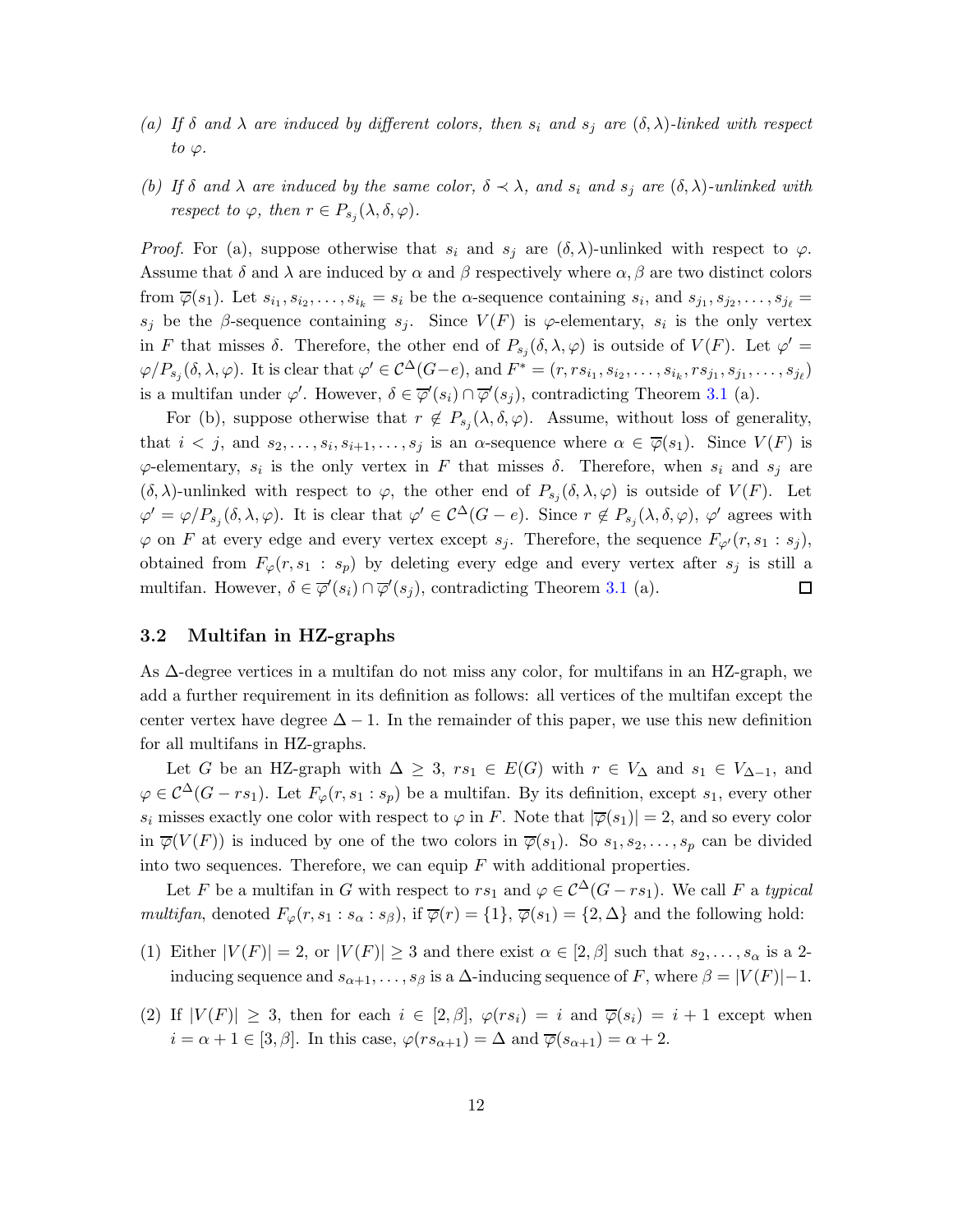Clearly by relabelling vertices and colors if necessary, any multifan in an HZ-graph can be assumed to be a typical multifan. If  $\alpha \geq 2$  and  $\beta > \alpha$ , we say F has two sequences. Otherwise we say F has one sequence. For a typical multifan  $F = F_{\varphi}(r, s_1 : s_{\alpha} : s_{\beta})$ , if  $\alpha = \beta$ , then we write  $F = F_{\varphi}(r, s_1 : s_\alpha)$  and say that F is a typical 2-inducing multifan. The graph depicted in Figure [1](#page-12-0) shows a typical multifan within the neighborhood of a  $\Delta$ -vertex  $r$  in an HZ-graph.



<span id="page-12-0"></span>Figure 1: A typical multifan  $F_{\varphi}(r, s_1 : s_{\alpha} : s_{\beta})$  in the neighborhood of r, where a dashed line at a vertex indicates a color missing at the vertex.

The following Lemma indicates that in an HZ-graph, any multifan can be assumed to be a typical multifan with only one sequence.

<span id="page-12-1"></span>**Lemma 3.3.** Let G be an HZ-graph with maximum degree  $\Delta \geq 3$ ,  $rs_1 \in E(G)$  with  $r \in V_{\Delta}$ and  $s_1 \in V_{\Delta-1}$ , and  $\varphi \in C^{\Delta}(G - rs_1)$ . Then for every multifan  $F = F_{\varphi}(r, s_1 : s_p)$  of  $G$ , there exists a coloring  $\varphi' \in C^{\Delta}(G - rs_p)$  and a typical multifan  $F^*$  centered at r with respect to  $rs_p$  and  $\varphi'$  such that  $V(F^*) = V(F)$  and  $F^*$  has one sequence.

**Proof.** By the definition of multifan,  $s_p$  is the last  $\eta$ -inducing color for some  $\eta \in \overline{\varphi}(s_1)$ . Thus we may assume, without loss of generality, that  $F = F_{\varphi}(r, s_1 : s_{\alpha} : s_{\beta})$  is a typical multifan and  $s_p = s_\beta$ . Clearly if F has only one sequence then we are done. Thus we assume that  $\beta \ge \alpha + 1 \ge 3$ . Let  $\varphi'$  be obtained from  $\varphi$  by uncoloring  $rs_{\beta}$ , doing  $rs_i : i \to$  $i+1$  for each  $i \in [\alpha+1,\beta-1]$  and coloring  $rs_1$  by  $\Delta$ . Now  $\overline{\varphi}'(s_{\beta}) = {\beta, \beta+1}, F^* =$  $(r, rs_{\beta}, s_{\beta}, rs_{\beta-1}, s_{\beta-1}, \ldots, rs_{\alpha+1}, s_{\alpha+1}, rs_1, s_1, rs_2, s_2, \ldots, rs_{\alpha}, s_{\alpha})$  is a  $\beta$ -inducing multifan with respect to  $rs_{\beta}$  and  $\varphi'$ . By permuting the name of the colors and the label of the vertices, we obtain the desired multifan.  $\Box$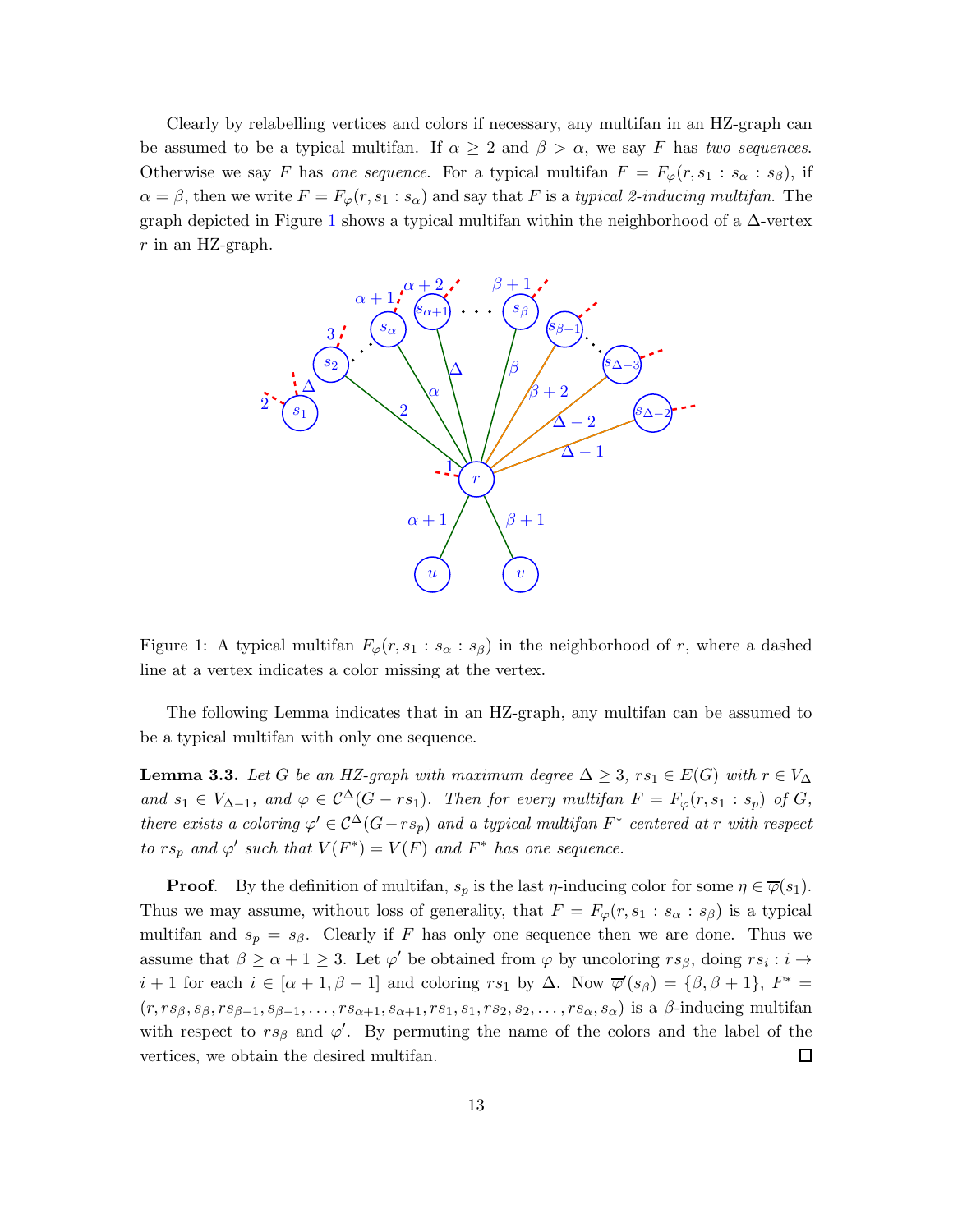#### <span id="page-13-0"></span>3.3 Kierstead path

Let G be a graph,  $e = v_0v_1 \in E(G)$ , and  $\varphi \in C^k(G-e)$  for some integer  $k \geq 0$ . A Kierstead path with respect to e and  $\varphi$  is a sequence  $K = (v_0, v_0v_1, v_1, v_1v_2, v_2, \ldots, v_{p-1}, v_{p-1}v_p, v_p)$ with  $p \geq 1$  consisting of distinct vertices  $v_0, v_1, \ldots, v_p$  and distinct edges  $v_0v_1, v_1v_2, \ldots, v_{p-1}v_p$ satisfying the following condition:

(K1) For every edge  $v_{i-1}v_i$  with  $i \in [2, p]$ , there is a vertex  $v_i$  with  $j \in [1, i-1]$  such that  $\varphi(v_{i-1}v_i) \in \overline{\varphi}(v_i)$ .

Clearly a Kierstead path with at most 3 vertices is a multifan. We consider Kierstead paths with 4 vertices. In the following lemma, statement  $(a)$  was proved in Theorem 3.3 from [\[14\]](#page-48-1) and, analogous to Lemma [3.2,](#page-10-2) statement (b) is a consequence of  $(a)$ .

<span id="page-13-2"></span>**Lemma 3.4.** Let G be a Class 2 graph,  $e = v_0v_1 \in E(G)$  be a critical edge, and  $\varphi \in$  $\mathcal{C}^{\Delta}(G-e)$ . If  $K=(v_0, v_0v_1, v_1, v_1v_2, v_2, v_2v_3, v_3)$  is a Kierstead path with respect to e and  $\varphi$ , then the following statements hold.

- (a) If  $\max\{d_G(v_2), d_G(v_3)\} < \Delta$ , then  $V(K)$  is  $\varphi$ -elementary.
- (b) For any two colors  $\alpha \in \overline{\varphi}(v_0)$  and  $\delta \in \overline{\varphi}(v_3)$ , if  $\max\{d_G(v_2), d_G(v_3)\} < \Delta$  and  $\alpha \notin$  $\{\varphi(v_1v_2), \varphi(v_2v_3)\},\$  then  $v_3$  and  $v_0$  are  $(\delta, \alpha)$ -linked with respect to  $\varphi$ .

#### <span id="page-13-1"></span>3.4 Pseudo-multifan

In this subsection, we introduce a concept called "pseudo-multifan" and study some properties of it. Let G be a graph,  $e = rs_1 \in E(G)$ , and  $\varphi \in C^k(G - e)$  for some integer  $k \geq 0$ . A multifan  $F_{\varphi}(r, s_1 : s_t)$  is called *maximum* at r if  $|V(F)|$  is maximum among all multifans with respect to rs and  $\varphi' \in \mathcal{C}^k(G - rs)$  for some  $s \in N_{\Delta-1}(r)$ .

A pseudo-multifan with respect to  $rs_1$  and  $\varphi \in \mathcal{C}^k(G - rs_1)$  is a sequence

$$
S := S_{\varphi}(r, s_1 : s_t : s_p) := (r, rs_1, s_1, rs_2, s_2, \dots, rs_t, s_t, rs_{t+1}, s_{t+1}, \dots, s_{p-1}, rs_p, s_p)
$$

with  $p \geq 2$  and  $t \geq 1$  consisting of distinct vertices  $r, s_1, \ldots, s_p$  and distinct edges  $rs_1, rs_2, \ldots, rs_p$ satisfying the following conditions:

- $(P1)$   $(r, rs_1, s_1, rs_2, s_2, \ldots, rs_t, s_t)$ , denoted by  $F_\varphi(r, s_1 : s_t)$ , is a multifan, and it is maximum at r.
- (P2)  $V(S)$  is  $\varphi$ -elementary. Moreover, for every F-stable  $\varphi' \in C^k(G-e)$  with respect to  $\varphi$ ,  $V(S)$  is  $\varphi'$ -elementary.

Clearly every maximum multifan is a pseudo-multifan, and if  $S$  is a pseudo-multifan with respect to  $\varphi$  and a multifan F, then by the definition above, S is a pseudo-multifan under every F-stable coloring  $\varphi'$ . Colors in  $\overline{\varphi}(\{s_{t+1},\ldots,s_p\})$  are called *pseudo-missing colors* of S.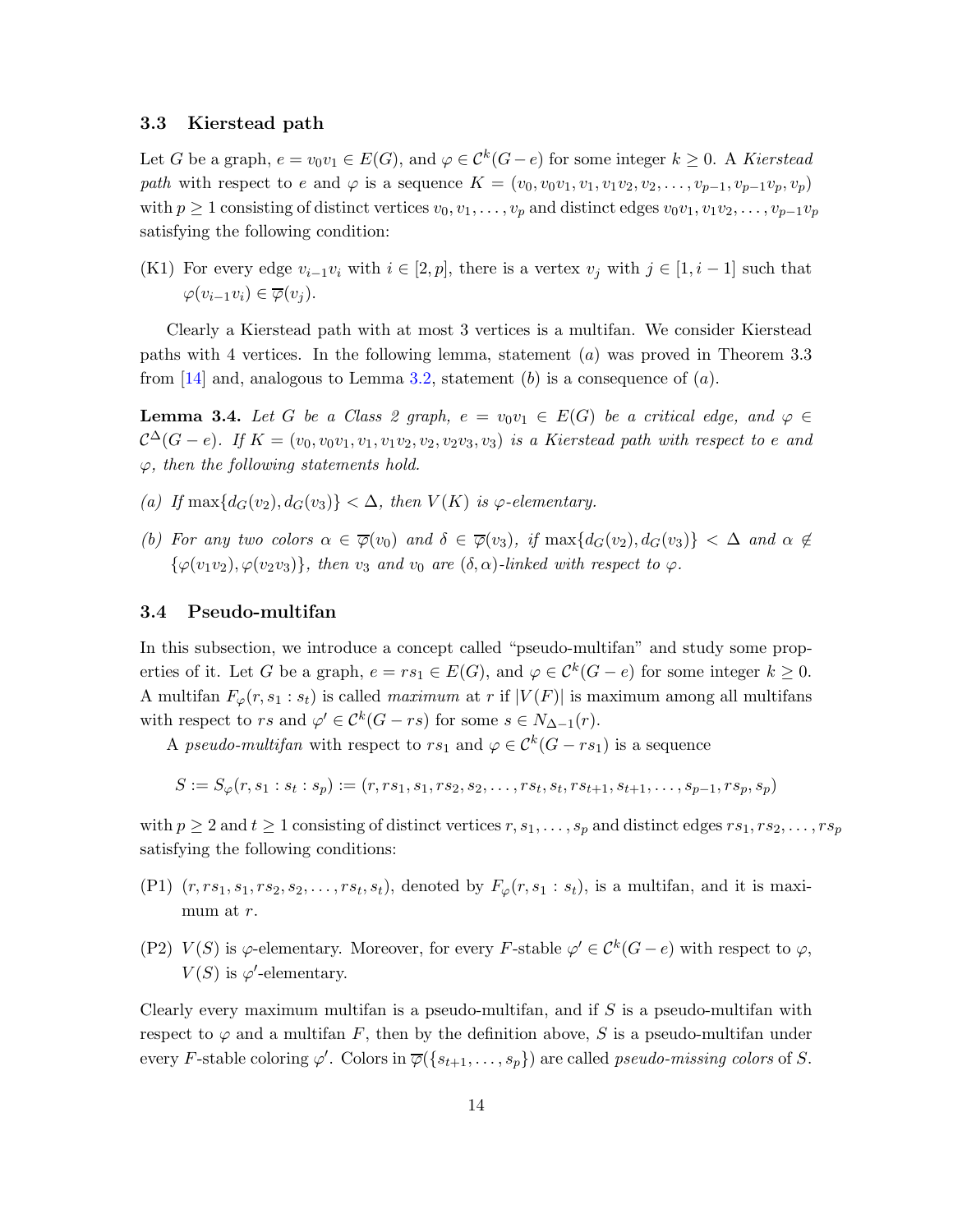Let G be an HZ-graph,  $e = rs_1 \in E(G)$  with  $r \in V_\Delta$  and  $s_1 \in V_{\Delta-1}$ , and  $\varphi \in C^{\Delta}(G-e)$ . We call a pseudo-multifan S typical (resp. typical 2-inducing) if the multifan that is contained in S is typical (resp. typical 2-inducing).

A sequence of distinct vertices  $s_{h_1}, s_{h_2}, \ldots, s_{h_t} \in N_{\Delta-1}(r)$  form a rotation if

(1)  $\{s_{h_1}, s_{h_t}, \ldots, s_{h_t}\}\$ is  $\varphi$ -elementary, and

(2) for each  $\ell$  with  $\ell \in [1, t]$ , it holds  $\varphi(rs_{h_{\ell}}) = \overline{\varphi}(s_{h_{\ell-1}})$  where  $h_0 = h_t$ .

An example of a rotation is given in Figure [2.](#page-14-0)



<span id="page-14-0"></span>Figure 2: A rotation in the neighborhood of  $r$ .

Assume  $N_{\Delta-1}(r) = \{s_1, s_2, \ldots, s_{\Delta-2}\}.$  Let  $i, j$  be integers with  $2 \le i \le j \le \Delta-2$ . Then the *shifting from*  $s_i$  to  $s_j$  is an operation that, for each  $\ell$  with  $\ell \in [i, j]$ , replaces the current color of  $rs_{\ell}$  by the color in  $\overline{\varphi}(s_{\ell})$ . We will apply shifting either on a sequence of vertices from a multifan or on a rotation. Note that we sometimes have  $i > j$  when applying a shifting, in which case the shifting does not change any color.

<span id="page-14-1"></span>**Lemma 3.5.** Let G be an HZ-graph with maximum degree  $\Delta \geq 3$ ,  $r \in V_{\Delta}$  with  $N_{\Delta-1}(r) =$  ${s_1, s_2, \ldots, s_{\Delta-2}}$ , and  $\varphi \in C^{\Delta}(G-rs_1)$ . Suppose that there exists a typical pseudo-multifan  $S := S_{\varphi}(r, s_1 : s_t : s_{\Delta - 2})$ , and the maximum multifan  $F := F_{\varphi}(r, s_1 : s_{\alpha} : s_t)$  contained in S is typical. Then for each  $i \in [2, \alpha]$ , if  $\varphi'$  is the coloring obtained from  $\varphi$  by uncoloring  $rs_i$ , shifting from  $s_2$  to  $s_{i-1}$  and coloring rs<sub>1</sub> by 2, then

$$
S^* = (r, rs_i, s_i, rs_{i-1}, s_{i-1}, \dots, s_2, rs_1, s_1, rs_{i+1}, s_{i+1}, \dots, s_t, \dots, s_{\Delta-2})
$$

is a pseudo-multifan with respect to  $\varphi'$ .

**Proof.** By the definition of shifting, we know that

$$
F^* = (r, rs_i, s_i, rs_{i-1}, s_{i-1}, \dots, s_2, rs_1, s_1, rs_{i+1}, s_{i+1}, \dots, s_t)
$$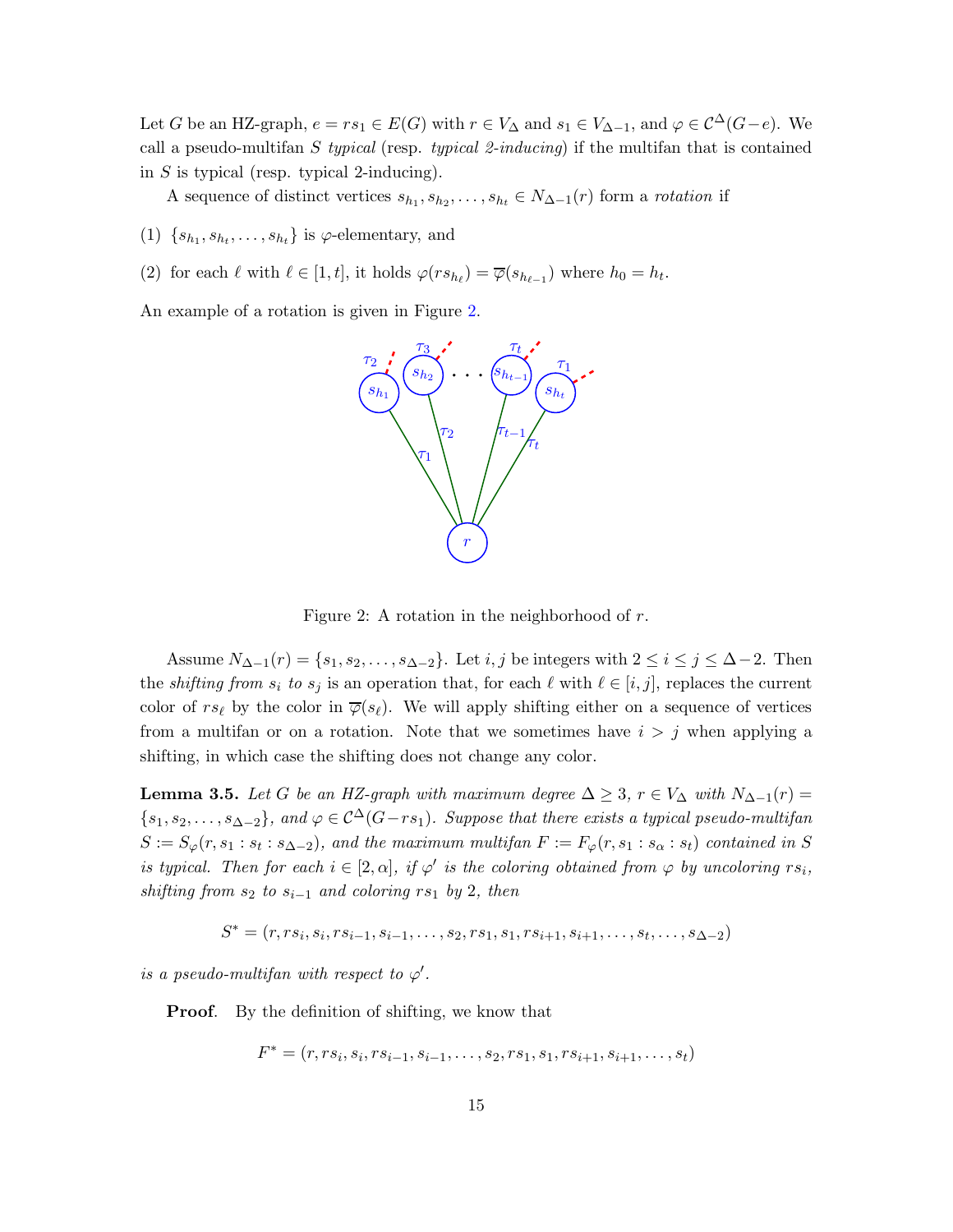is a multifan. Since  $|V(F^*)| = |V(F)|$ ,  $F^*$  is also a maximum multifan at r. So to show Lemma [3.5,](#page-14-1) it suffices to show that for any  $F^*$ -stable  $\varphi'' \in C^{\Delta}(G - rs_i)$  with respect to  $\varphi'$ ,  $V(S)$  is  $\varphi''$ -elementary. Suppose to the contrary that there exists  $F^*$ -stable  $\varphi'' \in C^{\Delta}(G-rs_i)$ with respect to  $\varphi'$  but  $V(S)$  is not  $\varphi''$ -elementary. As  $\varphi''$  is F<sup>\*</sup>-stable with respect to  $\varphi'$ , we can undo the operations we did before. More specifically, let  $\varphi'''$  be the coloring obtained from  $\varphi''$  by uncoloring  $rs_1$ , shifting from  $s_2$  to  $s_{i-1}$  and coloring  $s_i$  by i. Then  $\varphi'''$  is F-stable with respect to  $\varphi$  and  $\overline{\varphi}'''(V(S)) = \overline{\varphi}''(V(S))$ . Thus,  $V(S)$  is not  $\varphi''$ -elementary implies that  $V(S)$  is not  $\varphi'''$ -elementary. This contradicts the assumption that  $V(S)$  is elementary under any F-stable coloring with respect to  $\varphi$ .  $\Box$ 

<span id="page-15-4"></span>**Lemma 3.6.** Let G be an HZ-graph with maximum degree  $\Delta \geq 3$ ,  $r \in V_{\Delta}$  with  $N_{\Delta-1}(r) =$  $\{s_1, s_2, \ldots, s_{\Delta-2}\},$  and  $\varphi \in C^{\Delta}(G - rs_1)$ . If there exists a pseudo-multifan  $S := S_{\varphi}(r, s_1)$ :  $s_t : s_{\Delta-2}$ ) with  $\delta \in \overline{\varphi}(s_j)$  for some  $j \in [t+1, \Delta-2]$  and with  $F := F_{\varphi}(r, s_1 : s_t)$  being the maximum multifan contained in S, then the following statements hold.

- <span id="page-15-1"></span><span id="page-15-0"></span>(a)  $\{s_{t+1}, \ldots, s_{\Delta-2}\}$  can be partitioned into rotations with respect to  $\varphi$ .
- <span id="page-15-2"></span>(b)  $s_i$  and r are  $(\delta, 1)$ -linked with respect to  $\varphi$ .
- <span id="page-15-3"></span>(c) For every color  $\gamma \in \overline{\varphi}(V(F) \setminus \{r\}),$  it holds  $r \in P_y(\delta, \gamma) = P_{s_j}(\delta, \gamma)$ , where  $y = \overline{\varphi}_F^{-1}(\gamma)$ . Furthermore, for  $z \in N_G(r)$  such that  $\varphi(rz) = \gamma$ ,  $P_y(\delta, \gamma)$  meets z before r.
- (d) For every  $\delta^* \in \overline{\varphi}(V(S) \setminus V(F))$  with  $\delta^* \neq \delta$ , it holds  $P_y(\delta, \delta^*) = P_{s_j}(\delta, \delta^*)$ , where  $y = \overline{\varphi_S}^{-1}(\delta^*)$ . Furthermore, either  $r \in P_{s_j}(\delta, \delta^*)$  or  $P_r(\delta, \delta^*)$  is an even cycle.

**Proof.** By relabeling colors and vertices, we assume F is typical. Let  $F = F_{\varphi}(r, s_1 :$  $s_{\alpha}: s_{\beta}$  be a typical multifan, where  $\beta = t$ .

For statement [\(a\)](#page-15-0), by the definition of multifan, we have  $\varphi({\{rs_2, rs_3, ..., rs_\beta\}}) = \overline{\varphi}(V(F))\setminus$  $\{1,\alpha+1,\beta+1\}$ . Since  $V(S)$  is  $\varphi$ -elementary,  $\bigcup_{i=\beta+1}^{\Delta-2} \overline{\varphi}(s_i) = [1,\Delta] \setminus \overline{\varphi}(V(F))$ . Note that  $\{\varphi(rs_i) : i \in [\beta + 1, \Delta - 2]\} = [1, \Delta] \setminus (\varphi(\{rs_2, rs_3, \ldots, rs_\beta\}) \cup \{1, \alpha + 1, \beta + 1\})$ . Hence

$$
\bigcup_{i=\beta+1}^{\Delta-2} \overline{\varphi}(s_i) = \{ \varphi(rs_i) \, : \, i \in [\beta+1, \Delta-2] \}.
$$

Thus, the sequence of missing colors  $\overline{\varphi}(s_{\beta+1}), \ldots, \overline{\varphi}(s_{\Delta-2})$  is a permutation of the sequence of colors  $\varphi(rs_{\beta+1}), \ldots, \varphi(rs_{\Delta-2})$ . Since every permutation can be partitioned into disjoint cycles,  $\{s_{\beta+1}, \ldots, s_{\Delta-2}\}\$  has a partition into rotations. This finishes the proof for [\(a\)](#page-15-0).

Notice that  $j \in [t+1, \Delta-2]$ , and statement [\(a\)](#page-15-0) implies that there is a rotation containing  $s_j$ . Assume without loss of generality that this rotation is  $s_j, s_{j+1}, \ldots, s_\ell$  in the remainder of this proof.

For [\(b\)](#page-15-1), if  $s_j$  and r are  $(\delta, 1)$ -unlinked with respect to  $\varphi$ , then  $P_{s_j}(\delta, 1)$  ends at a vertex outside  $V(F)$  and does not contain any edge in F. Thus  $\varphi' = \varphi/P_{s_j}(\delta, 1)$  is F-stable with respect to  $\varphi$ . But  $V(S)$  is not  $\varphi'$ -elementary, giving a contradiction to (P2) in the definition of a pseudo-multifan.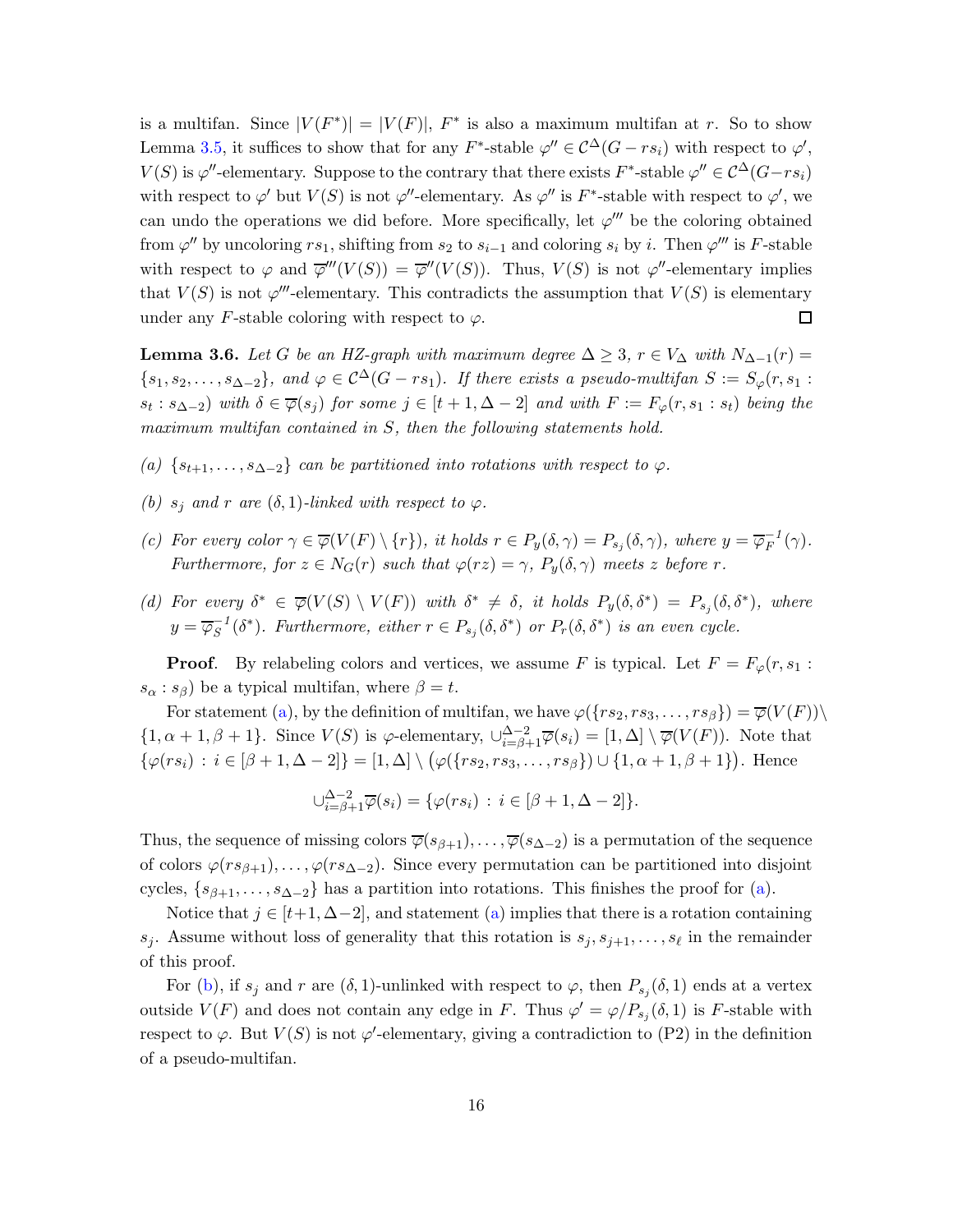For the first part of statement[\(c\)](#page-15-2), suppose to the contrary that there exists  $\gamma \in \overline{\varphi}(s_i)$ for some  $i \in [1, \beta]$  such that  $r \in P_{s_i}(\delta, \gamma) = P_{s_j}(\delta, \gamma)$  does not hold. Assume without loss of generality that  $i \in [1, \alpha]$ . Then we have the following three cases:  $r \notin P_{s_i}(\delta, \gamma)$  and  $r \notin P_{s_j}(\delta, \gamma); r \notin P_{s_i}(\delta, \gamma)$  and  $r \in P_{s_j}(\delta, \gamma);$  and  $r \in P_{s_i}(\delta, \gamma)$  and  $r \notin P_{s_j}(\delta, \gamma)$ .

Suppose that  $r \notin P_{s_i}(\delta, \gamma)$  and  $r \notin P_{s_j}(\delta, \gamma)$ . Then let  $\varphi' = \varphi/Q$ , where Q is the  $(\delta, \gamma)$ chain containing r. Note that  $\varphi'$  and  $\varphi$  agree on every edge incident to r except two edges  $rs_{j+1}$  and rz where z is defined in statement [\(c\)](#page-15-2). Since  $r \notin P_{s_i}(\delta, \gamma)$ ,  $r \notin P_{s_j}(\delta, \gamma)$  and  $N_{\Delta-1}(r)$  is  $\varphi$ -elementary,  $\overline{\varphi}'(s_i) = \overline{\varphi}(s_i)$  for all  $s_i \in N_{\Delta-1}(r)$ . Thus under the new coloring  $\varphi', F^* = (r, rs_1, s_1, \ldots, s_i, rs_{j+1}, s_{j+1}, \ldots, rs_\ell, s_\ell, rs_j, s_j, rs_{i+1}, s_{i+1}, \ldots, s_\beta)$  is a multifan (recall that  $\{s_j, s_{j+1}, \ldots, s_l\}$  is the rotation containing  $s_j$ ) because  $\overline{\varphi}'(s_i) = \gamma = \varphi'(rs_{j+1}),$  $\overline{\varphi}'(s_j) = \delta = \varphi'(rs_{i+1})$  if  $i < \alpha$ , and  $\varphi'(s_{i+1}) = \Delta = \overline{\varphi}'(s_1)$  if  $i = \alpha$ . As  $|V(F)| < |V(F^*)|$ , we obtain a contradiction to the maximality of  $F$ .

Suppose that  $r \notin P_{s_i}(\delta, \gamma)$  and  $r \in P_{s_j}(\delta, \gamma)$ . Then let  $\varphi' = \varphi/P_{s_j}(\delta, \gamma)$ . Similar to the case above, one can easily check that  $F^* = (r, rs_1, s_1, \ldots, s_i, rs_{j+1}, s_{j+1}, \ldots, rs_\ell, s_\ell, rs_j, s_j)$ is a multifan. Since  $\overline{\varphi}'(s_i) = \overline{\varphi}'(s_j) = \gamma$ , we obtain a contradiction to Lemma [3.1](#page-10-1) [\(a\)](#page-10-3) that  $V(F^*)$  is  $\varphi'$ -elementary.

Suppose that  $r \in P_{s_i}(\delta, \gamma)$  and  $r \notin P_{s_j}(\delta, \gamma)$ . Then let  $\varphi' = \varphi/P_{s_j}(\delta, \gamma)$ . Note that  $\varphi'$  is F-stable with respect to  $\varphi$ , thus by the definition of a pseudo-multifan,  $V(S)$  is  $\varphi'$ elementary. But  $\overline{\varphi}'(s_i) = \overline{\varphi}'(s_j) = \gamma$ , giving a contradiction. This completes the proof of the first part of statement [\(c\)](#page-15-2).

For the second part of statement[\(c\)](#page-15-2), assume to the contrary that  $P_y(\delta, \gamma)$  meets r before z. Then  $P_y(\delta, \gamma)$  meets  $s_{j+1}$  before r. Let  $\varphi'$  be obtained from  $\varphi$  by shifting from  $s_j$  to  $s_\ell$ . Then  $r \notin P_y(\delta, \gamma, \varphi')$ , showing a contradiction to the first part of [\(c\)](#page-15-2).

For the first part of statement[\(d\)](#page-15-3), assume to the contrary that there exists  $\delta^* = \overline{\varphi}(s_{j^*})$ for some  $j^* \neq j$  and  $j^* \in [t+1, \Delta-2]$  such that  $P_{s_j}(\delta, \delta^*) \neq P_{s_{j^*}}(\delta, \delta^*)$ . Then let  $\varphi' = \varphi/P_{s_j}(\delta, \delta^*)$ . Note that  $\varphi'$  is F-stable with respect to  $\varphi$ , but  $V(S)$  is not  $\varphi'$ -elementary, showing a contradiction to the definition of a pseudo-multifan. For the second part of [\(d\)](#page-15-3), assume that  $r \notin P_{s_j}(\delta, \delta^*)$  and the  $(\delta, \delta^*)$ -chain containing r is a path Q. By [\(a\)](#page-15-0), we let  $s_{\ell_1},\ldots,s_{\ell_k}$  be a rotation with  $\varphi(rs_{\ell_1}) = \overline{\varphi}(s_{\ell_t}) = \delta^*$  (note  $s_{\ell_k} = s_{j^*}$ ). Note that the path  $Q$ contains  $rs_{j+1}$  and  $rs_{j^*}$  since  $\varphi(rs_{j+1}) = \delta$  and  $\varphi(s_{j^*}) = \delta^*$ . So  $Q - rs_{j+1} - rs_{j^*}$  consists of two disjoint paths, say  $Q_j$  and  $Q_{j^*}$ , which contain  $s_{j+1}$  and  $s_{j^*}$  respectively. Let  $\varphi'$  be obtained from  $\varphi$  by shifting from  $s_j$  to  $s_l$  and from  $s_{\ell_1}$  to  $s_{\ell_k}$  (only shift once if they are the same sequence up to permutation). Then  $P_{s_{j+1}}(\delta, \delta^*, \varphi') = Q_j$ . Let  $\varphi^* = \varphi'/P_{s_{j+1}}(\delta, \delta^*, \varphi')$ . We see that  $\varphi^*$  is F-stable with respect to  $\varphi$ , but  $V(S)$  is not  $\varphi^*$ -elementary, giving a contradiction. 口

#### <span id="page-16-0"></span>3.5 Lollipop

Let G be an HZ graph,  $e = rs_1 \in E(G)$  with  $r \in V_{\Delta}$  and  $s_1 \in V_{\Delta-1}$ , and let  $\varphi \in C^{\Delta}(G-e)$ . Then a lollipop centered at r (shown in Figure [3\)](#page-17-1) is a sequence  $L = (F, ru, u, ux, x)$  of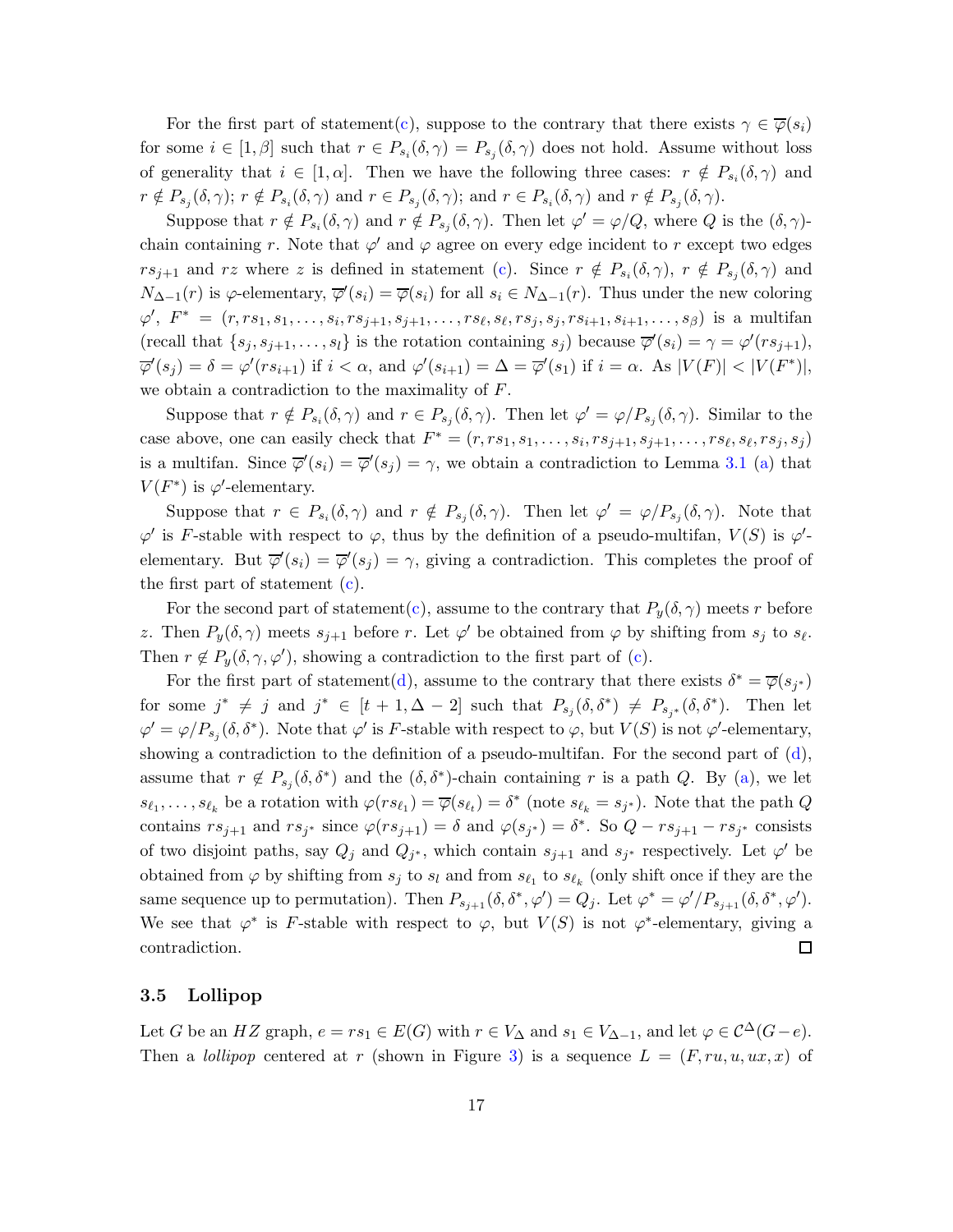distinct vertices and edges such that  $F = F_{\varphi}(r, s_1 : s_\alpha : s_\beta)$  is a typical multifan,  $u \in N_\Delta(r)$ and  $x \in N_{\Delta-1}(u)$  with  $x \notin \{s_1, \ldots, s_\beta\}.$ 

In this section, we will establish fundamental properties for a lollipop in an HZ-graph, which will enable us to show that a lollipop in an HZ-graph is elementary in the next section, revealing the truth of Theorem [2.5.](#page-6-0)



<span id="page-17-1"></span>Figure 3: A lollipop centered at r, where x can be the same as some  $s_i$  for  $i \in [\beta + 1, \Delta - 2]$ .

#### <span id="page-17-0"></span>3.5.1 Fundamental properties of a lollipop

<span id="page-17-4"></span>**Lemma 3.7.** Let G be an HZ-graph with maximum degree  $\Delta \geq 3$ ,  $r \in V_{\Delta}$ ,  $N_{\Delta-1}(r) =$  ${s_1, s_2, \ldots, s_{\Delta-2}}$ , and  $\varphi \in C^{\Delta}(G - rs_1)$ , and let  $F = F_{\varphi}(r, s_1 : s_{\alpha} : s_{\beta})$  be a typical multifan and  $L = (F, ru, u, ux, x)$  be a lollipop centered at r such that  $\varphi(ru) = \alpha + 1$ . If  $\overline{\varphi}(x) = \alpha + 1$ , then  $\varphi(ux) \neq 1$ . Furthermore, if  $\varphi(ux) = \tau$  is a 2-inducing color with respect to  $\varphi$  and F, then the following statements hold.

- <span id="page-17-3"></span><span id="page-17-2"></span>(a)  $ux \in P_r(\tau, 1)$ .
- (b) Let  $P_x(\tau,1)$  be the  $(\tau,1)$ -chain starting at x not containing ux. Then  $P_x(\tau,1)$  ends at r.
- (c) For any 2-inducing color  $\delta$  with  $\tau \prec \delta$ ,  $r \in P_{s_1}(\Delta, \delta) = P_{s_{\delta-1}}(\Delta, \delta)$ .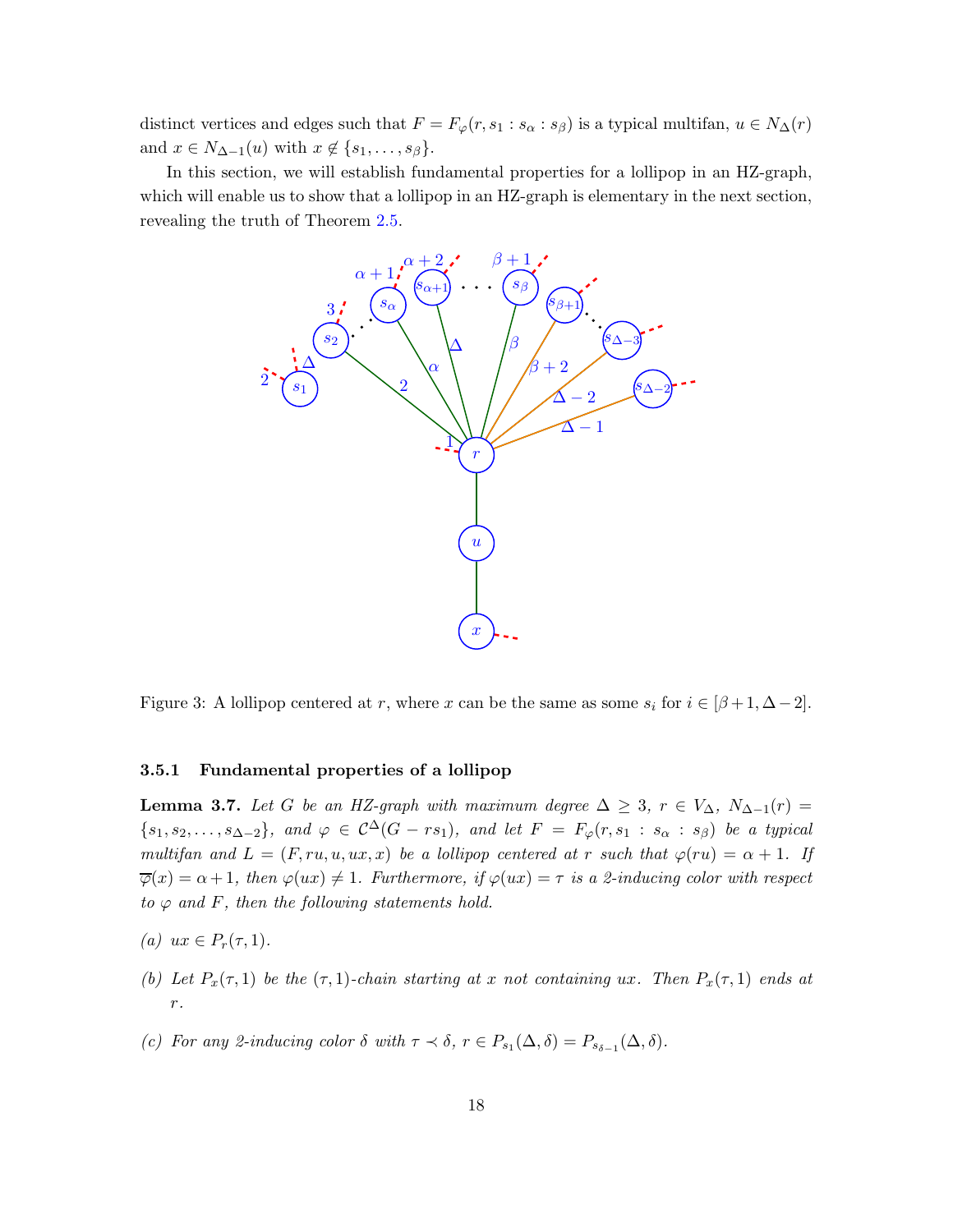- <span id="page-18-1"></span><span id="page-18-0"></span>(d) For any  $\Delta$ -inducing color  $\delta$ ,  $r \in P_{s_{\delta-1}}(\delta, \alpha+1) = P_{s_\alpha}(\delta, \alpha+1)$ , where  $s_{\Delta-1} = s_1$  if  $\delta = \Delta$ .
- (e) For any 2-inducing color  $\delta$  with  $\delta \prec \tau$ ,  $r \in P_{s_\alpha}(\delta, \alpha + 1) = P_{s_{\delta-1}}(\delta, \alpha + 1)$ .

*Proof.* The assertion  $\varphi(ux) \neq 1$  is clear. As otherwise,  $P_r(1, \alpha + 1, \varphi) = rux$ , contradicting Lemma [3.1](#page-10-1) [\(b\)](#page-10-4) that r and  $s_{\alpha}$  are  $(1, \alpha + 1)$ -linked with respect to  $\varphi$ .

Suppose that [\(a\)](#page-17-2) fails, then  $ux \notin P_r(1, \tau)$ . Since  $\tau$  is 2-inducing,  $\tau \neq 1$ . Let Q be the  $(1, \tau)$ -chain containing u. Then Q does not contain r or  $s_{\tau-1}$ , since r and  $s_{\tau-1}$  are  $(1, \tau)$ linked with respect to  $\varphi$  by Lemma [3.1](#page-10-1) [\(b\)](#page-10-4). Therefore  $\varphi' = \varphi/Q$  is F-stable. Consequently, r and  $s_{\alpha}$  are still  $(1, \alpha + 1)$ -linked with respect to  $\varphi'$ . However  $P_r(1, \alpha + 1, \varphi')$  ends at x, giving a contradiction.

For statement [\(b\)](#page-17-3), by [\(a\)](#page-17-2), it follows that  $ux \in P_r(\tau, 1)$ . Thus  $P_x(\tau, 1)$  is a subpath of  $P_r(\tau,1) = P_{s_{\tau-1}}(\tau,1)$ . So  $P_x(\tau,1)$  ends at either r or  $s_{\tau-1}$ . Assume to the contrary that  $P_x(\tau,1)$  ends at  $s_{\tau-1}$ . Then  $P_r(1,\tau)$  meets u before x, and so  $P_{[s_{\tau},u]}(1,\tau)$  does not contain any edge from the lollipop  $L$ . Hence we can do the following operations:

$$
\begin{bmatrix} s_{\tau} : s_{\alpha} & P_{[s_{\tau},u]}(1,\tau) & ux & ur\\ \text{shift} & 1/\tau & \tau \to \alpha+1 & \alpha+1 \to 1 \end{bmatrix}
$$

.

Clearly  $(r, rs_1, s_1, \ldots, s_{\tau-1})$  is still a multifan under the new coloring, but  $\tau$  is missing at both r and  $s_{\tau-1}$ , showing a contradiction to Lemma [3.1](#page-10-1) [\(a\)](#page-10-3).

Before proving the remaining statements, we introduce a new coloring  $\varphi^*$  established on statement [\(b\)](#page-17-3). Let  $\varphi^*$  be the coloring obtained from  $\varphi$  by doing the following operations:

$$
\begin{bmatrix} P_x(1,\tau) & rux \\ 1/\tau & \tau/(\alpha+1) \end{bmatrix}.
$$

where  $P_x(1,\tau)$  is defined in [\(b\)](#page-17-3). Let  $E_{ch} = E(P_x(1,\tau)) \cup \{ux,ur\}$ . Clearly  $\varphi^*$  and  $\varphi$  agree on all edges in  $E(G) \setminus E_{ch}$ . Note that  $\overline{\varphi}^*(r) = \alpha + 1$  and  $\overline{\varphi}^*(s) = \overline{\varphi}(s)$  for all  $s \in V(F) \setminus \{r\}$ , and  $(r, rs_1, s_1, rs_2, s_2 \ldots, s_{\tau-1})$  and  $(r, rs_1, s_1, rs_{\alpha+1}, s_{\alpha+1}, \ldots, s_\beta)$  are multifans under  $\varphi^*$ . These properties will be frequently used in the following proof.

Now for the statement(c), firstly  $P_{s_1}(\Delta, \delta) = P_{s_{\delta-1}}(\Delta, \delta)$  by Lemma [3.2](#page-10-2) [\(a\)](#page-11-1). Assume to the contrary that  $r \notin P_{s_1}(\Delta, \delta)$ . Since  $\{\Delta, \delta\} \cap \{1, \tau\} = \emptyset$ ,  $P_{s_1}(\Delta, \delta) = P_{s_{\delta-1}}(\Delta, \delta)$  does not contain any edge from  $E_{ch}$ . Thus  $P_{s_1}(\Delta, \delta, \varphi^*) = P_{s_{\delta-1}}(\Delta, \delta, \varphi^*) = P_{s_1}(\Delta, \delta, \varphi)$ , and so  $r \notin P_{s_1}(\Delta, \delta, \varphi^*)$ . Let  $\varphi' = \varphi^* / P_{s_1}(\Delta, \delta, \varphi^*)$ . Then  $\delta \in \overline{\varphi}'(s_1)$  and  $(r, rs_1, rs_1, rs_\delta, s_\delta, \ldots, s_\alpha)$ is a multifan under  $\varphi'$ . However  $\alpha + 1$  is missing at both r and  $s_{\alpha}$ , giving a contradiction to Lemma  $3.1$  [\(a\)](#page-10-3).

For statement [\(d\)](#page-18-0), firstly  $P_{s_{\delta-1}}(\alpha+1,\delta) = P_{s_{\alpha}}(\alpha+1,\delta)$  by Lemma [3.2](#page-10-2) [\(a\)](#page-11-1). Assume to the contrary that  $r \notin P_{s_{\delta-1}}(\alpha+1,\delta)$ . Since  $\{\alpha+1,\delta\} \cap \{1,\tau\} = \emptyset$ ,  $P_{s_\alpha}(\alpha+1,\delta) = P_{s_{\delta-1}}(\alpha+1,\delta)$ does not contain any edge from  $E_{ch}$ . Thus  $P_{s_\alpha}(\alpha+1,\delta,\varphi^*) = P_{s_{\delta-1}}(\alpha+1,\delta,\varphi^*) = P_{s_{\delta-1}}(\alpha+1)$  $1, \delta, \varphi$ , and so  $r \notin P_{s_{\delta-1}}(\alpha+1,\delta,\varphi^*)$ . This gives a contradiction to Lemma [3.1](#page-10-1) [\(b\)](#page-10-4) that r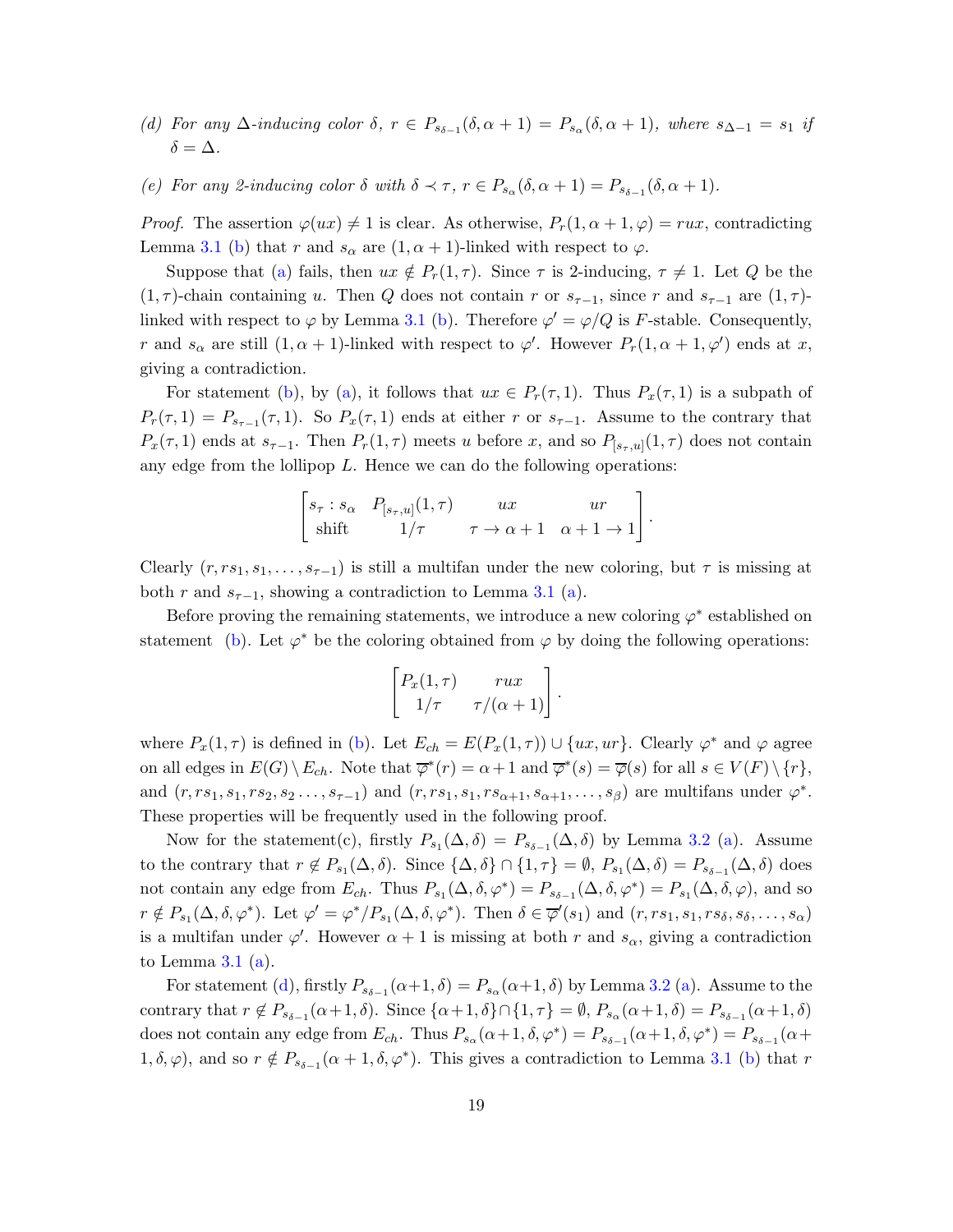and  $s_{\delta-1}$  are  $(\alpha+1,\delta)$ -linked with respect to  $\varphi^*$ , since  $(r,rs_1,s_1,rs_{\alpha+1},s_{\alpha+1},\ldots,s_\beta)$  is a multifan under  $\varphi^*$ .

For statement [\(e\)](#page-18-1), if it fails then we have that either  $P_{s_\alpha}(\alpha+1,\delta) \neq P_{s_{\delta-1}}(\alpha+1,\delta)$  or  $P_{s_{\alpha}}(\alpha+1,\delta)=P_{s_{\delta-1}}(\alpha+1,\delta)$  but  $r \notin P_{s_{\alpha}}(\alpha+1,\delta)$ . For the first case,  $r \in P_{s_{\alpha}}(\alpha+1,\delta)$ by Lemma [3.2](#page-10-2) [\(b\)](#page-11-2) and so  $r \notin P_{s_{\delta-1}}(\alpha+1,\delta)$ . Therefore  $r \notin P_{s_{\delta-1}}(\alpha+1,\delta)$  in both cases. Consequently,  $E(P_{\delta-1}(\alpha+1,\delta)) \cap E_{ch} = \emptyset$ . Hence,  $P_{s_{\delta-1}}(\alpha+1,\delta,\varphi^*) = P_{s_{\delta-1}}(\alpha+1,\delta,\varphi)$  and  $r \notin P_{s_{\delta-1}}(\alpha+1,\delta,\varphi^*)$ . This gives a contradiction, since under  $\varphi^*, (r, rs_1, s_1, rs_2, s_2 \ldots, s_{\tau-1})$ is a multifan, and so r and  $s_{\delta-1}$  should be  $(\alpha + 1, \delta)$ -linked Lemma [3.1](#page-10-1) [\(b\)](#page-10-4). This finishes the proof of statement [\(e\)](#page-18-1) and Lemma [3.7.](#page-17-4)  $\Box$ 

<span id="page-19-2"></span>**Lemma 3.8.** Let G be an HZ-graph with maximum degree  $\Delta \geq 3$ ,  $r \in V_{\Delta}$ ,  $N_{\Delta-1}(r) =$  ${s_1, s_2, \ldots, s_{\Delta-2}},$  and  $\varphi \in C^{\Delta}(G - rs_1)$ , and let  $F := F_{\varphi}(r, s_1 : s_{\alpha} : s_{\beta})$  be a typical multifan and  $L := (F, ru, u, ux, x)$  be a lollipop centered at r such that  $\varphi(ru) = \alpha + 1$ . Then  $for s_{h_1} \in \{s_{\beta+1}, \ldots, s_{\Delta-2}\}$  with  $\varphi(rs_{h_1}) = \tau_1 \in \{\beta+2, \cdots, \Delta-1\}$ , the following statements hold.

- <span id="page-19-0"></span>(1) If exists a vertex  $w \in V(G) \setminus (V(F) \cup \{s_{h_1}\})$  such that  $w \in P_r(\tau_1, 1, \varphi')$  for every F-stable  $\varphi' \in C^{\Delta}(G - rs_1)$ , then there exists a sequence of distinct vertices  $s_{h_1}, s_{h_2}, \ldots, s_{h_t} \in \{s_{\beta+1}, \ldots, s_{\Delta-2}\}\$  satisfying the following conditions:
	- (a)  $\varphi(rs_{h_{i+1}}) = \overline{\varphi}(s_{h_i}) \in \{\beta+2,\cdots,\Delta-1\}$  for each  $i \in [1,t-1]$ ;
	- (b)  $s_{h_i}$  and r are  $(\overline{\varphi}(s_{h_i}), 1)$ -linked with respect to  $\varphi$  for each  $i \in [1, t]$ ;
	- $(c) \overline{\varphi}(s_{h_t}) = \tau_1.$
- <span id="page-19-1"></span>(2) If  $\overline{\varphi}(x) = \alpha + 1$  and there exists a vertex  $w \in V(G) \setminus (V(F) \cup \{s_{h_1}\})$  such that  $w \in$  $P_r(\tau_1, 1, \varphi')$  for every L-stable  $\varphi' \in C^{\Delta}(G-rs_1)$  obtained from  $\varphi$  through a sequence of Kempe  $(1,*)$ -changes, then there exists a sequence of distinct vertices  $s_{h_1}, s_{h_2}, \ldots, s_{h_t} \in$  $\{s_{\beta+1}, \ldots, s_{\Delta-2}\}\$  satisfying the following conditions:
	- (a)  $\varphi(rs_{h_{i+1}}) = \overline{\varphi}(rs_{h_i}) \in \{\beta+2,\cdots,\Delta-1\}$  for each  $i \in [1,t-1]$ ;
	- (b)  $s_{h_i}$  and r are  $(\overline{\varphi}(s_{h_i}), 1)$ -linked with respect to  $\varphi$  for each  $i \in [1, t-1]$ ;
	- (c)  $\overline{\varphi}(s_{h_t}) = \tau_1$  or  $\overline{\varphi}(s_{h_t}) = \alpha + 1$ . If  $\overline{\varphi}(s_{h_t}) = \tau_1$ , then  $s_{h_t}$  and r are  $(\tau_1, 1)$ -linked with respect to  $\varphi$ .

*Proof.* We show [\(1\)](#page-19-0) and [\(2\)](#page-19-1) simultaneously. Let  $\overline{\varphi}(s_{h_1}) = \tau_2$ . For (2), we may assume that  $\tau_2 \neq \alpha+1$ , as otherwise,  $s_{h_1}$  is the desired sequence for it. Note that  $\tau_2 \neq 1$ , since otherwise  $w \notin P_r(\tau_1, 1, \varphi) = rs_{h_1}$ , giving a contradiction. We claim that  $s_{h_1}$  satisfies (a) and (b) in [\(1\)](#page-19-0). If (a) fails, then  $\tau_2 \in [1, \Delta] \setminus {\beta + 2, ..., \Delta - 1} = \overline{\varphi}(V(F))$ , so r and  $\overline{\varphi}_F^{-1}(\tau_2)$  are  $(\tau_2, 1)$ -linked by Lemma [3.1](#page-10-1) [\(b\)](#page-10-4); if (b) fails, then  $s_{h_1}$  and r are  $(\tau_2, 1)$ -unlinked. In both cases, we have  $s_{h_1}$  and r are  $(\tau_2, 1)$ -unlinked. Now let  $\varphi' = \varphi/P_{s_{h_1}}(\tau_2, 1)$ . Clearly,  $\varphi'$  is F-stable. Since r and  $s_{\alpha}$  are  $(1, \alpha + 1)$ -linked with respect to  $\varphi$  by Lemma [3.1](#page-10-1) [\(b\)](#page-10-4) and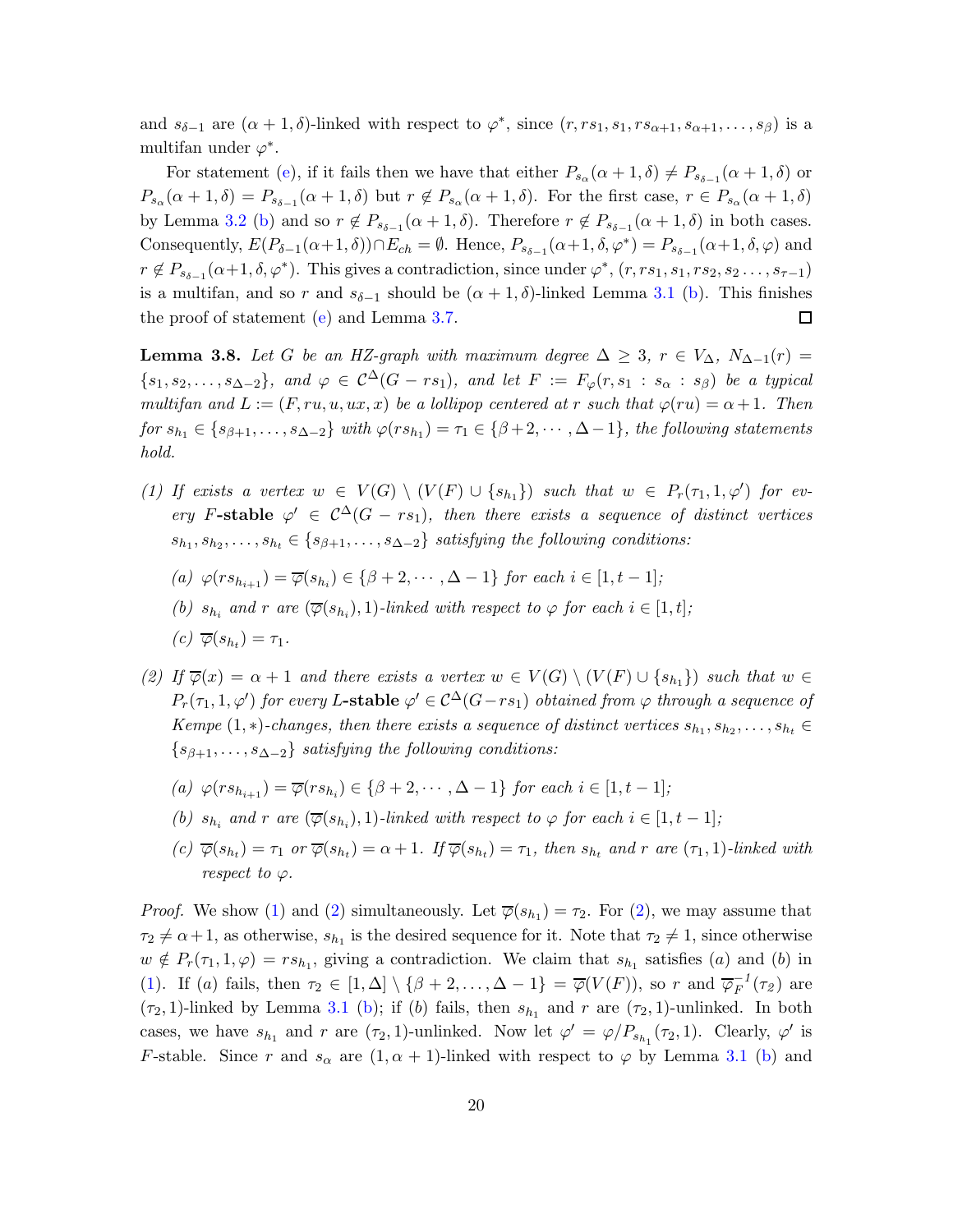$\varphi(ru) = \alpha + 1$ , we have  $\varphi'(ru) = \varphi(ru)$ . For [\(1\)](#page-19-0), we already achieve a contradiction since  $\overline{\varphi}'(s_{h_1}) = 1$  implies  $w \notin P_r(\tau_1, 1, \varphi') = rs_{h_1}$ . For [\(2\)](#page-19-1), since  $\tau_2 \neq \alpha + 1$ ,  $\overline{\varphi}'(x) = \overline{\varphi}(x)$ . By Lemma [3.7,](#page-17-4) the color  $\varphi(ux)$  on ux will keep unchanged under any Kempe  $(1,*)$ -change not involving vertices from  $V(F) \cup \{x\}$ . Thus,  $\varphi'$  is L-stable. We again reach a contradiction since  $w \notin P_r(\tau_1, 1, \varphi') = rs_{h_1}.$ 

Now  $s_{h_1}$  is a sequence that satisfies (*a*) and (*b*) in [\(1\)](#page-19-0). Let  $s_{h_1}, \ldots, s_{h_k}$  be a longest sequence of vertices from  $\{s_{\beta+1}, \ldots, s_{\Delta-2}\}\$  that satisfies (a) and (b) in [\(1\)](#page-19-0). We are done if  $\overline{\varphi}(s_{h_k}) = \tau_1$ . Thus, assume  $\overline{\varphi}(s_{h_k}) = \tau_{k+1} \neq \tau_1$ . By (a) we have  $\tau_{k+1} \in {\beta + 1, ..., \Delta - 1}$ . Since each  $s_{h_i}$ , including  $s_{h_k}$ , is  $(\tau_{i+1}, 1)$ -linked with r, we know  $\tau_{k+1} \notin {\tau_1, \tau_2, \ldots, \tau_k}$ . Thus, there exists  $s_{h_{k+1}} \in N_{\Delta-1}(r)$  such that  $\varphi(rs_{h_{k+1}}) = \tau_{k+1}$ . Let  $\overline{\varphi}(s_{h_i}) = \tau_{i+1}$  for each  $i \in [1, k+1]$ . By the maximality of the sequence  $s_{h_1}, \ldots, s_{h_k}$ , either  $\overline{\varphi}(s_{h_{k+1}}) \in \overline{\varphi}(V(F))$  or  $\overline{\varphi}(s_{h_{k+1}}) \in {\beta+2,\ldots,\Delta-1}$  and  $s_{h_{k+1}}$  and  $r$  are  $(\tau_{k+2}, 1)$ -unlinked. In both cases,  $s_{h_{k+1}}$ and r are  $(\tau_{k+2}, 1)$ -unlinked. Again, for  $(2)$ , we assume  $\overline{\varphi}(s_{h_{k+1}}) \neq \alpha + 1$ . Thus, we assume that we are proving [\(1\)](#page-19-0) and proving [\(2\)](#page-19-1) under the assumption that  $\overline{\varphi}(s_{h_{k+1}}) \neq \alpha + 1$ . In both cases, we do a sequence of Kempe changes around r from  $s_{h_{k+1}}$  to  $s_{h_1}$  as below to reach a contradiction:

- (1) Swap colors along  $P_{s_{h_{k+1}}}(\tau_{k+2}, 1)$  (after (1),  $P_r(1, \tau_{k+1}) = rs_{h_{k+1}}$ );
- (2) Swap colors along  $P_{s_{h_k}}(\tau_{k+1}, 1)$  (after (2),  $P_r(1, \tau_k) = rs_{h_k}$ );
- (3) Continue the same kind of Kempe change from  $s_{h_{k-1}}$  to  $s_{h_3}$ ;
- (4) Swap colors along  $P_{s_{h_2}}(\tau_3, 1)$  (after (4),  $P_r(1, \tau_2) = rs_{h_2}$ );
- (5) Swap colors along  $P_{s_{h_1}}(\tau_2, 1)$  (after (5),  $P_r(1, \tau_1) = rs_{h_1}$ ).

Let the current coloring be  $\varphi'$ . Clearly,  $\varphi'$  is obtained from  $\varphi$  through a sequence of Kempe (1, \*)-changes. For [\(1\)](#page-19-0),  $\varphi'$  is F-stable with respect to  $\varphi$  with  $\varphi'(ru) = \varphi(ru)$ . For the case of proving [\(2\)](#page-19-1), as we assumed  $\overline{\varphi}(s_{h_{k+1}}) \neq \alpha+1$ , we have  $\overline{\varphi}'(x) = \overline{\varphi}(x)$ . By Lemma [3.7,](#page-17-4) the color  $\varphi(ux)$  on ux will keet unchanged under any Kempe  $(1,*)$ -change not involving vertices from  $V(F) \cup \{x\}$ . Thus,  $\varphi'$  is L-stable with respect to  $\varphi$ . However, in both cases,  $w \notin P_r(\tau_1, 1, \varphi')$ . This gives a contradiction to the assumptions in [\(1\)](#page-19-0) and [\(2\)](#page-19-1). 口

#### <span id="page-20-0"></span>3.5.2 Adjacency in a lollipop

Let G be an HZ graph,  $e = rs_1 \in E(G)$  with  $r \in V_{\Delta}$  and  $s_1 \in V_{\Delta-1}$ , and  $\varphi \in C^{\Delta}(G - e)$ , and let  $F := F_{\varphi}(r, s_1 : s_{\alpha} : s_{\beta})$  be a typical multifan. In this subsection, we show that if there exists a lollipop  $L = (F, ru, u, ux, x)$  in G, then u is not adjacent to at least two vertices in  $\{s_1, \ldots, s_\beta\}$  (if  $\beta \geq 2$ ). The existence of more small degree neighbors of u outside the multifan  $F$  provides us more room to work on. This extra structure will provide us a tool to proof Theorem [2.5](#page-6-0) in Section [4.](#page-30-0)

<span id="page-20-1"></span>**Lemma 3.9.** Let G be an HZ-graph with maximum degree  $\Delta \geq 3$ ,  $r \in V_{\Delta}$ ,  $N_{\Delta-1}(r) =$  $\{s_1, s_2, \ldots, s_{\Delta-2}\}\$ , and  $\varphi \in C^{\Delta}(G - rs_1)$ , and let  $F := F_{\varphi}(r, s_1 : s_{\alpha})$  be a typical 2-inducing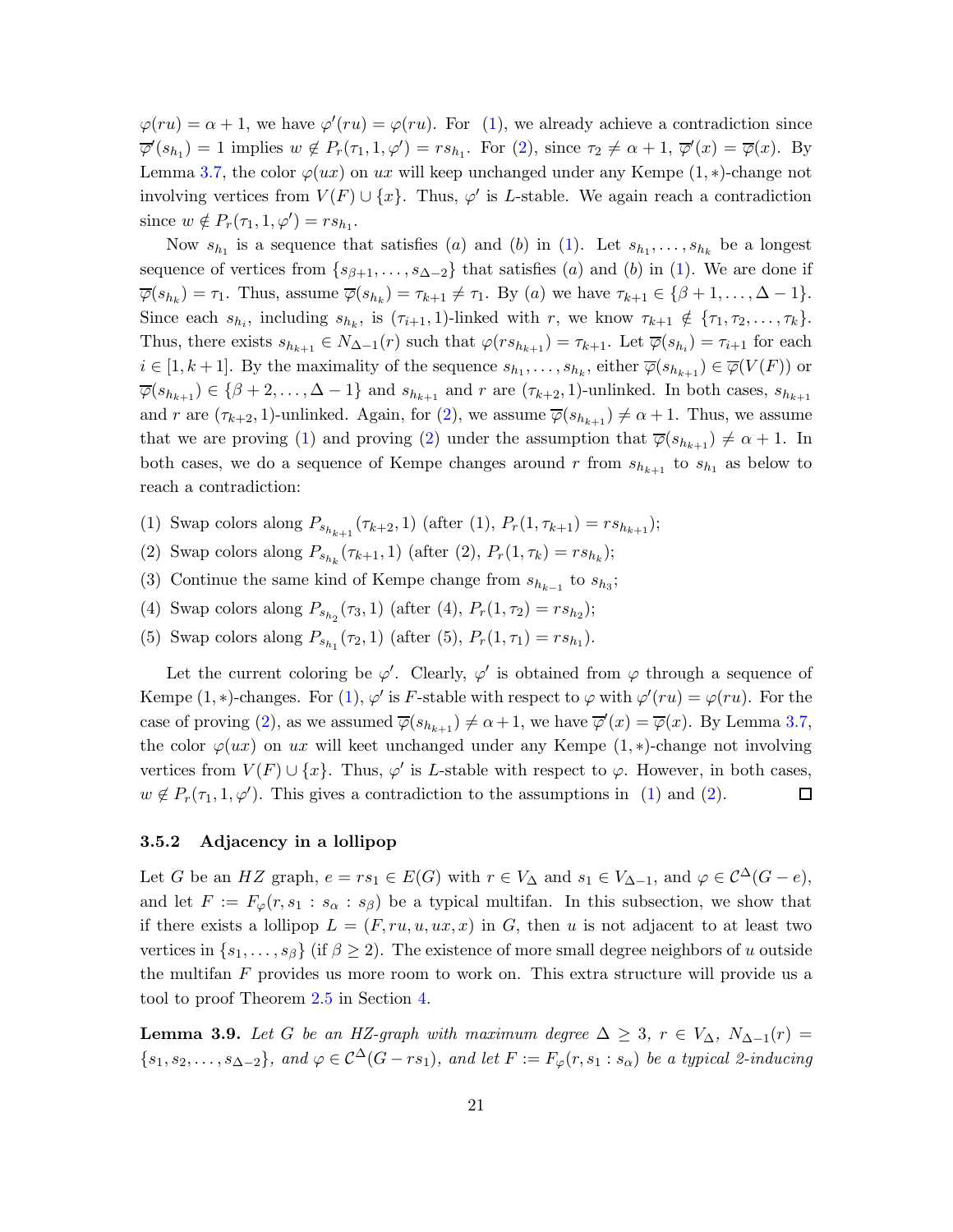multifan and  $L := (F, ru, u, ux, x)$  be a lollipop centered at r. If  $\varphi(ru) = \alpha + 1$ ,  $\overline{\varphi}(x) = \alpha + 1$ , and  $\varphi(ux) = \Delta$ , then  $u \nsim s_1$  and  $u \nsim s_\alpha$ .

Instead of proving Lemma [3.9,](#page-20-1) we prove the following stronger result, besides implies Lemma [3.9,](#page-20-1) which will also be used to prove Lemma [3.11.](#page-24-0)

<span id="page-21-1"></span>**Lemma 3.10.** Let G be an HZ-graph with maximum degree  $\Delta \geq 3$ ,  $r \in V_{\Delta}$ ,  $N_{\Delta-1}(r) =$  ${s_1, s_2, \ldots, s_{\Delta-2}}$ , and  $\varphi \in C^{\Delta}(G-rs_1)$ , and let  $F := F_{\varphi}(r, s_1 : s_{\alpha} : s_{\beta})$  be a typical multifan and  $L := (F, ru, u, ux, x)$  be a lollipop centered at r. If  $\varphi(ru) = \alpha + 1$ ,  $\overline{\varphi}(x) = \alpha + 1$ , and  $\varphi(ux) = \Delta$ , then the following two statements hold.

(1) If  $u \sim s_1$ , then  $\varphi(us_1)$  is a  $\Delta$ -inducing color.

(2) If  $u \sim s_\alpha$ , then  $\varphi(us_\alpha)$  is a  $\Delta$ -inducing color.

Proof. Assume to the contrary that the statements fail. We naturally have two cases.

Case 1:  $u \sim s_1$  and  $\varphi(us_1)$  is not a  $\Delta$ -inducing color. Let  $\varphi(us_1) = \tau$ . Note that  $\tau \neq 2, \alpha + 1, \Delta$ . We first show that us<sub>1</sub> can not be 1 under any L-stable coloring.

<span id="page-21-0"></span>**Claim 3.1.** For every L-stable  $\varphi^* \in C^{\Delta}(G - rs_1)$ , it holds that  $\varphi^*(us_1) \neq 1$ . Furthermore, if  $\varphi^*(us_1) = \varphi(us_1) = \tau$ , then  $us_1 \in P_r(\tau, 1, \varphi^*)$ .

*Proof of Claim [3.1.](#page-21-0)* Suppose instead that  $\varphi^*(us_1) = 1$  for the first part, and  $us_1 \notin P_r(\tau, 1, \varphi^*)$ for the second part. Let  $\varphi' = \varphi^*$  in the former case and let  $\varphi' = \varphi^*/Q$  in the latter case, where Q is the  $(\tau, 1)$ -chain containing us<sub>1</sub>. Clearly  $\varphi'$  is F-stable with respect to  $\varphi$ . Since  $P_r(\alpha+1,1,\varphi') = P_{s_\alpha}(\alpha+1,1,\varphi')$  by Lemma [3.1](#page-10-1) [\(b\)](#page-10-4),  $P_x(\alpha+1,1,\varphi')$  does not contain r. Thus  $\varphi'' = \varphi' / P_x(\alpha + 1, 1, \varphi')$  is F-stable with respect to  $\varphi^*$  and  $\varphi''(u s_1) = \varphi'(u s_1) = 1$ . However,  $P_{s_1}(\Delta, 1, \varphi'') = s_1ux$ , contradicting Lemma [3.1](#page-10-1) [\(b\)](#page-10-4) that  $s_1$  and  $r$  are  $(\Delta, 1)$ -linked with respect to  $\varphi''$ .  $\Box$ 

Subcase 1.1:  $\tau \in \overline{\varphi}(V(F))$  is 2-inducing. A precoloring of L in this case is depicted in Figure [4.](#page-22-0)

By Claim [3.1,](#page-21-0)  $us_1 \in P_r(\tau,1) = P_{s_{\tau-1}}(\tau,1)$ . Let  $P_u(\tau,1)$  be the subpath of  $P_r(\tau,1)$ starting at u not containing us<sub>1</sub>. Then  $P_u(\tau, 1)$  ends at either r or s<sub> $\tau-1$ </sub>. Consequently if we shift from  $s_{\tau}$  to  $s_{\alpha}$ , then  $P_u(\tau, 1)$  will end at either  $s_{\tau}$  or  $s_{\tau-1}$ . Thus we can do the following operations:

$$
\begin{bmatrix} s_{\tau} : s_{\alpha} & P_u(\tau, 1) & us_1 & ux & ur \\ \text{shift} & \tau/1 & \tau \to \Delta & \Delta \to \alpha + 1 & \alpha + 1 \to 1 \end{bmatrix}.
$$

Denote the new coloring by  $\varphi'$ . Now  $\overline{\varphi}'(s_1) = \overline{\varphi}'(r) = {\tau}$ , we can color  $rs_1$  by  $\tau$  to obtain a  $\Delta$ -edge coloring of G, which contradicts the fact that G is Class 2.

Subcase 1.2:  $\tau \notin \overline{\varphi}(V(F))$ . Thus  $\tau \in {\beta + 2, ..., \Delta - 1}$ . A precoloring of L in this case is depicted in Figure [5.](#page-23-0)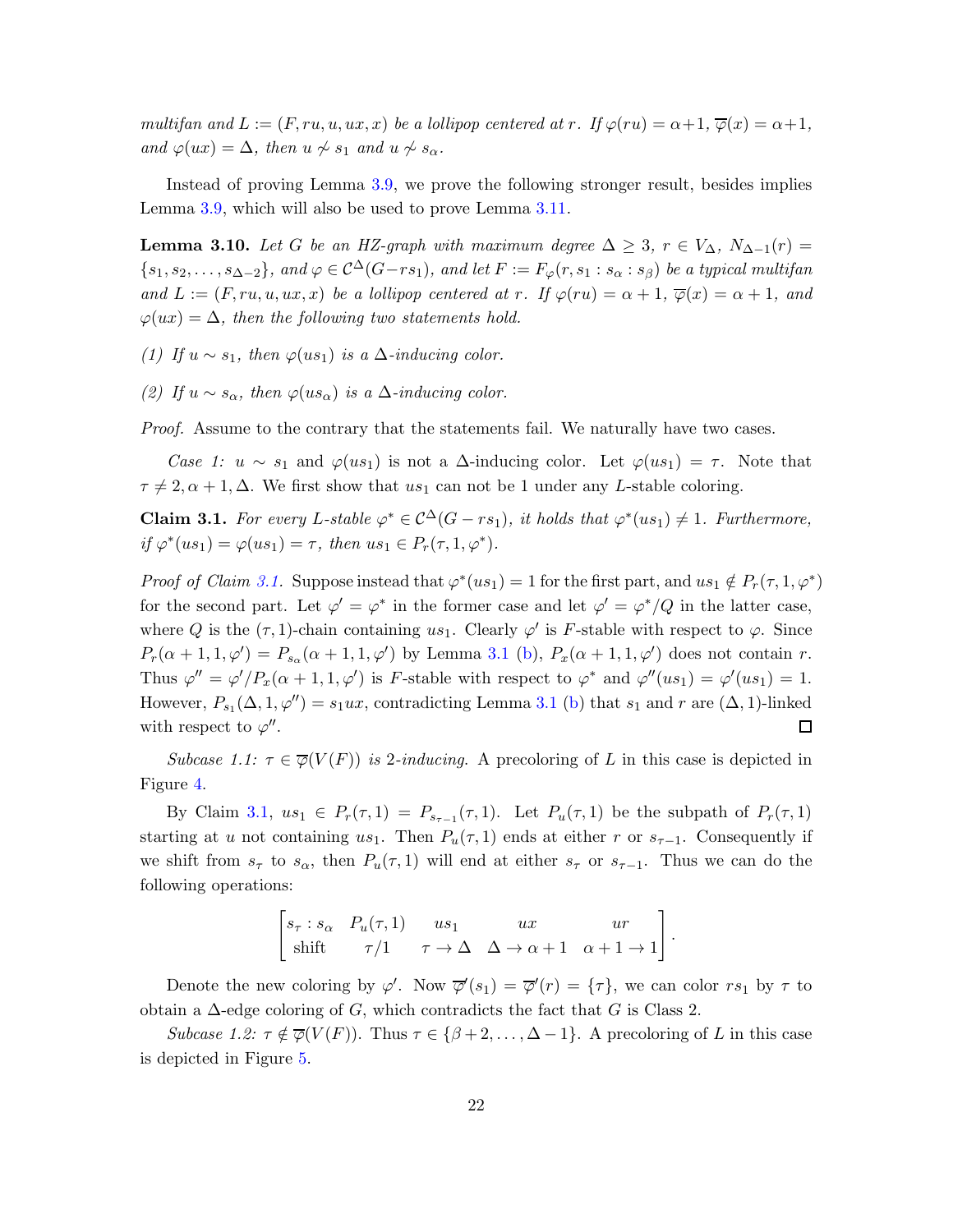

<span id="page-22-0"></span>Figure 4: Precoloring of L in Subcase 1.1 of Lemma [3.10](#page-21-1)

Let  $\tau_1 = \tau$  and  $s_{h_1} \in N_{\Delta-1}(r)$  such that  $\varphi(rs_{h_1}) = \tau_1$ . Since  $us_1 \in P_r(\tau, 1, \varphi)$  and the color on  $us_1$  is not 1 under every L-stable coloring by Claim [3.2,](#page-24-1) for every L-stable  $\varphi' \in C^{\Delta}(G - rs_1)$  obtained from  $\varphi$  through a sequence of Kempe  $(1, *)$ -changes, it holds that  $\varphi'(us_1) = \varphi(us_1)$ . Therefore,  $u \in P_r(\tau, 1, \varphi')$  by Claim [3.1](#page-21-0) again. Applying Lemma [3.8](#page-19-2) on L with u playing the role of w, we find a sequence of distinct vertices  $s_{h_1}, \ldots, s_{h_t} \in$  $\{s_{\beta+1}, \ldots, s_{\Delta-2}\}\$  satisfying the following conditions:

- (a)  $\varphi(rs_{h_{i+1}}) = \overline{\varphi}(s_{h_i}) = \tau_{i+1} \in {\beta+2, \cdots, \Delta-1}$  for each  $i \in [1, t-1]$ ;
- (b)  $s_{h_i}$  and r are  $(\tau_{i+1}, 1)$ -linked with respect to  $\varphi$  for each  $i \in [1, t-1]$ ;
- (c)  $\overline{\varphi}(s_{h_t}) = \tau_1$  or  $\alpha + 1$ , and if  $\overline{\varphi}(s_{h_t}) = \tau_1$ , then  $s_{h_t}$  and  $r$  are  $(\tau_1, 1)$ -linked with respect to  $\varphi$ .

Subcase  $\overline{\varphi}(s_{h_t}) = \tau_1$ . In this case,  $t \geq 2$ . By Claim [3.1,](#page-21-0)  $us_1 \in P_r(\tau, 1) = P_{s_{h_t}}(\tau, 1)$ . Suppose first that  $P_{s_{h_t}}(\tau,1)$  meets u before  $s_1$ . We do the following operations:

$$
\begin{bmatrix} P_{[s_{h_t}, u]}(\tau, 1) & us_1 & ux & ur\\ \tau/1 & \tau \to \Delta & \Delta \to \alpha + 1 & \alpha + 1 \to 1 \end{bmatrix}
$$

.

The new coloring is F-stable, but  $\alpha + 1$  is missing at both r and  $s_{\alpha}$ , giving a contradiction to Lemma [3.1](#page-10-1) [\(b\)](#page-10-4). Thus  $P_{s_{h_1}}(\tau,1)$  meets  $s_1$  before u. Then shifting from  $s_{h_1}$  to  $s_{h_t}$  gives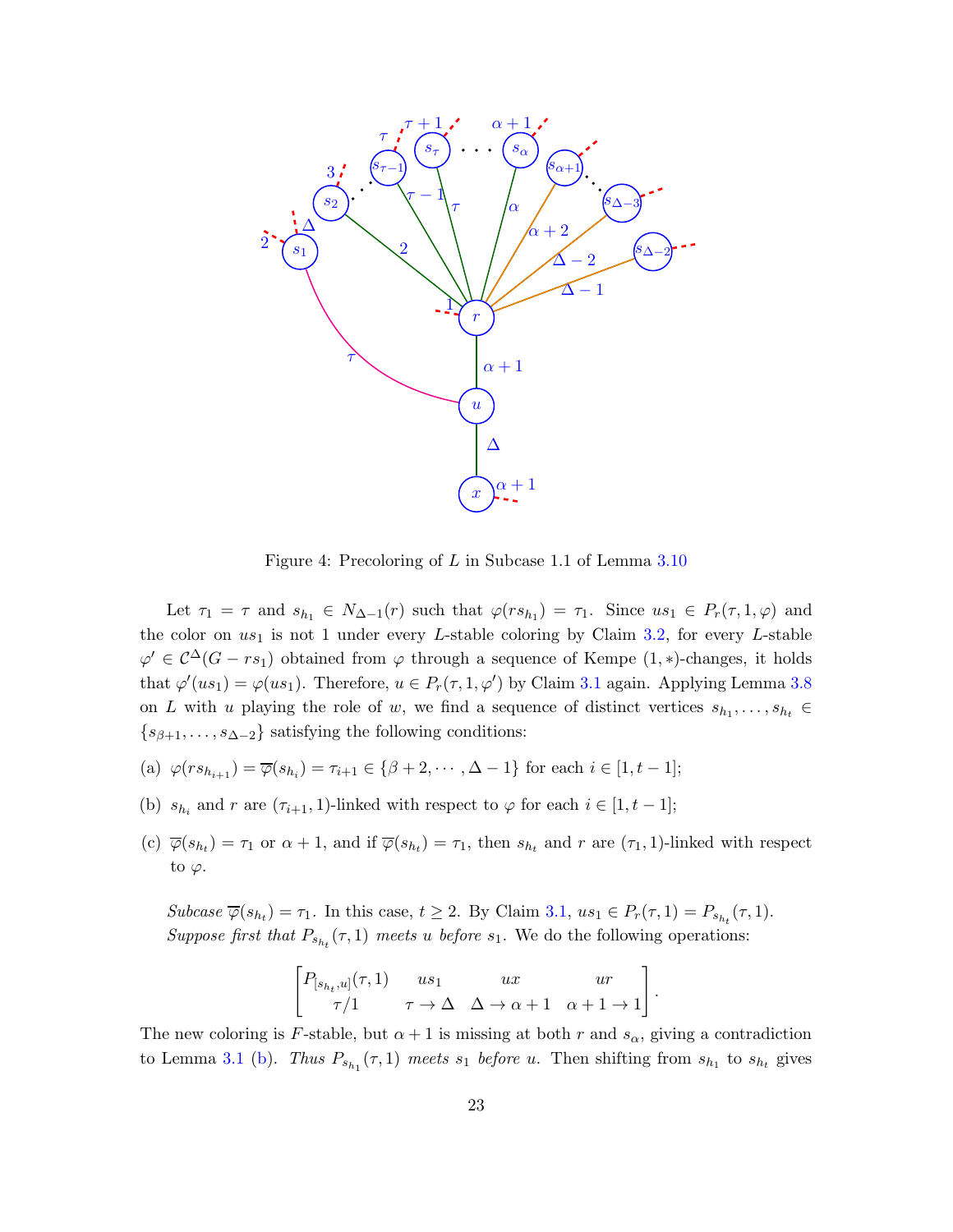

<span id="page-23-0"></span>Figure 5: Precoloring of L in Subcase 1.2 of Lemma [3.10](#page-21-1)

back to the previous case with  $s_{h_1}$  playing the role of  $s_{h_t}$ .

Subcase  $\overline{\varphi}(s_{h_t}) = \alpha + 1$ . Note that t could be 1 in this case. By Claim [3.1,](#page-21-0)  $us_1 \in$  $P_r(\tau,1) = P_z(\tau,1)$ , for some vertex  $z \in V(G) \setminus (V(F) \cup \{x, s_{h_1}, \ldots, s_{h_t}\})$ . Assume first that  $s_{h_t} \neq x.$ 

If  $P_z(\tau, 1)$  meets u before  $s_1$ , we do the following operations:

$$
\begin{bmatrix} P_{[z,u]}(\tau,1) & us_1 & ux & ur \\ \tau/1 & \tau \to \Delta & \Delta \to \alpha+1 & \alpha+1 \to 1 \end{bmatrix}.
$$

The new coloring is F-stable, but  $\alpha + 1$  is missing at both r and  $s_{\alpha}$ , giving a contradiction to Lemma  $3.1$  [\(a\)](#page-10-3).

If  $P_z(\tau, 1)$  meets  $s_1$  before u, we do the following operations:

$$
\begin{bmatrix} P_{[z,s_1]}(\tau,1) & s_{h_1} : s_{h_t} & us_1 & ux & ur \\ \tau/1 & \text{shift} & \tau \to \Delta & \Delta \to \alpha+1 & \alpha+1 \to \tau \end{bmatrix}.
$$

The new coloring is F-stable, but 1 is missing at both  $r$  and  $s_1$ , giving a contradiction to Lemma  $3.1$  [\(a\)](#page-10-3).

Assume now that  $s_{h_t} = x$ . We first consider the case when  $t \geq 2$ . Note that  $P_r(1, \alpha+1) =$  $P_{s_\alpha}(1, \alpha+1)$  and so  $r \notin P_x(1, \alpha+1)$ . Let  $\varphi_1 = \varphi/P_x(1, \alpha+1)$ . Then  $P_r(1, \tau_t, \varphi_1) = rx$ . We next let  $\varphi_2 = \varphi_1/P_{s_{h_{t-1}}}(\tau_t, 1, \varphi_1)$ . Then  $\varphi_2$  is F-stable with respect to  $\varphi$  and  $\overline{\varphi}_2(x) =$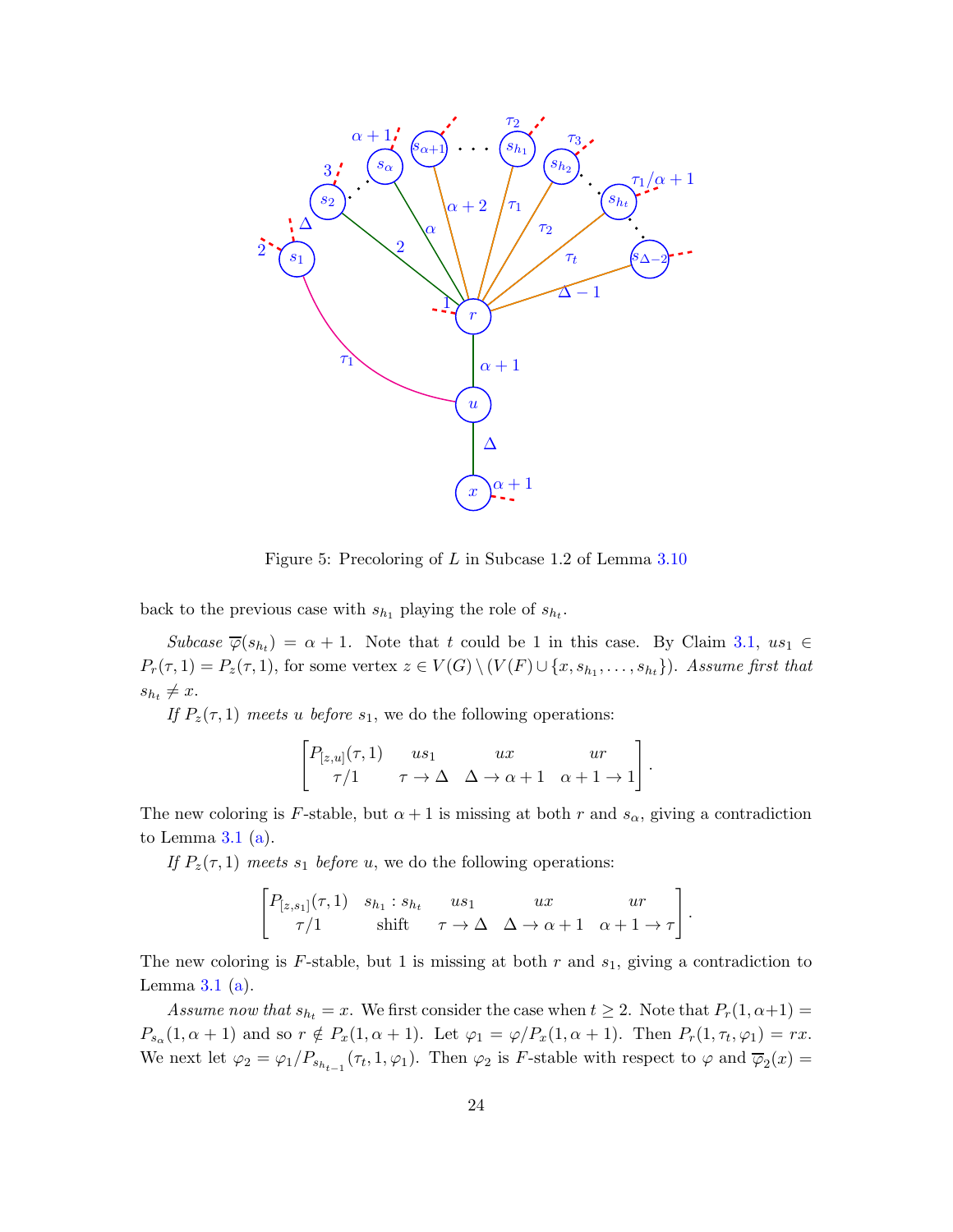$\overline{\varphi}_2(s_{h_{t-1}}) = 1$ . Now do  $(\alpha + 1, 1)$ -swap at both x and  $s_{h_{t-1}}$ . This gives back to the previous case when  $\overline{\varphi}(s_{h_t}) = \alpha + 1$  and  $s_{h_t} \neq x$  with  $s_{h_{t-1}}$  in place of  $s_{h_t}$ .

Thus we assume that  $t = 1$ . Let  $\varphi_1 = \varphi/P_x(1, \alpha + 1)$ . Then  $P_r(1, \tau_1, \varphi_1) = rx$ . We next let  $\varphi_2 = \varphi_1/Q$ , where Q is the  $(\tau, 1)$ -chain containing us<sub>1</sub> under  $\varphi_1$ . Then  $\varphi_2$  is F-stable with respect to  $\varphi$ , but  $P_{s_1}(1,\Delta,\varphi_2)$  ends at x, giving a contradiction to Lemma [3.1](#page-10-1) [\(b\)](#page-10-4).

Case 2:  $u \sim s_\alpha$  and  $\varphi(rs_\alpha)$  is not a  $\Delta$ -inducing color.

Let  $\varphi(us_{\alpha}) = \tau$ . Note that  $\tau \neq \alpha, \alpha + 1, \Delta$ . By Lemma [3.2](#page-10-2) [\(a\)](#page-11-1),  $P_{s_1}(\Delta, \alpha + 1) =$  $P_{s_{\alpha}}(\Delta, \alpha+1)$ . Since  $r \in P_x(\Delta, \alpha+1)$ , we have  $r \notin P_{s_1}(\Delta, \alpha+1)$ . Now let  $\varphi' = \varphi/P_{s_1}(\Delta, \alpha+1)$ 1) and let  $\varphi^*$  be obtained from  $\varphi'$  by uncoloring  $rs_\alpha$ , shifting from  $s_2$  to  $s_{\alpha-1}$  and coloring  $rs_1$ by 2. Then  $F^* = (r, rs_\alpha, s_\alpha, rs_{\alpha-1}, s_{\alpha-1}, \ldots, s_1, rs_{\alpha+1}, s_{\alpha+1}, \ldots, s_\beta)$  is a typical multifan centered at r with respect to  $rs_\alpha$  and  $\varphi^*$ , where  $\overline{\varphi}^*(s_\alpha) = {\alpha, \Delta}$ ,  $\varphi^*(ru) = \overline{\varphi}^*(x) = \alpha + 1$ is the last  $\alpha$ -inducing color,  $\varphi^*(ux) = \Delta$ , and  $u \sim s_\alpha$  and  $\tau$  is not  $\Delta$ -inducing. This gives back to Case 1, finishing the proof of Lemma [3.10.](#page-21-1)  $\Box$ 

<span id="page-24-0"></span>**Lemma 3.11.** Let G be an HZ-graph with maximum degree  $\Delta \geq 3$ ,  $r \in V_{\Delta}$ ,  $N_{\Delta-1}(r) =$  ${s_1, s_2, \ldots, s_{\Delta-2}}$ , and  $\varphi \in C^{\Delta}(G - rs_1)$ , and let  $F := F_{\varphi}(r, s_1 : s_{\alpha})$  be a typical 2-inducing multifan and  $L := (F, ru, u, ux, x)$  be a lollipop centered at r. If  $\varphi(ru) = \alpha + 1$ ,  $\overline{\varphi}(x) = \alpha + 1$ , and  $\varphi(ux) = \mu \in \overline{\varphi}(V(F))$  is a 2-inducing color, then  $u \not\sim s_{\mu-1}$  and  $u \not\sim s_{\mu}$ .

*Proof.* Assume to the contrary that  $u \sim s_{\mu-1}$  or  $u \sim s_{\mu}$ . We consider two cases below.

Case 1:  $u \sim s_{\mu-1}$ . Let  $\varphi(us_{\mu-1}) = \tau$ . Note that  $\tau \neq \mu - 1, \mu, \alpha + 1$ .

<span id="page-24-1"></span>**Claim 3.2.** For every L-stable  $\varphi^* \in C^{\Delta}(G-rs_1)$ , it holds that  $\varphi^*(us_{\mu-1}) \neq 1$ . Furthermore, if  $\varphi^*(us_{\mu-1}) = \varphi(us_{\mu-1}) = \tau$ , then  $us_{\mu-1} \in P_r(\tau, 1, \varphi^*)$ .

*Proof of Claim [3.2.](#page-24-1)* Suppose instead that  $\varphi^*(us_{\mu-1}) = 1$  for the first part, and  $us_{\mu-1} \notin$  $P_r(\tau, 1, \varphi^*)$  for the second part. Let  $\varphi' = \varphi^*$  in the former case and let  $\varphi' = \varphi^*/Q$  in the latter case, where Q is the  $(\tau, 1)$ -chain containing  $us_{\mu-1}$ . Clearly  $\varphi'$  is F-stable with respect to  $\varphi$ . Since  $P_r(\alpha+1,1,\varphi') = P_{s_\alpha}(\alpha+1,1,\varphi')$  by Lemma [3.1](#page-10-1) [\(b\)](#page-10-4),  $P_x(\alpha+1,1,\varphi')$  does not contain r. Thus  $\varphi'' = \varphi'/P_x(\alpha+1,1,\varphi')$  is F-stable with respect to  $\varphi^*$  and  $\varphi''(us_{\mu-1}) =$  $\varphi'(us_{\mu-1})=1$ . However  $P_{s_{\mu-1}}(\mu,1,\varphi'')=s_{\mu-1}ux$ , contradicting Lemma [3.1](#page-10-1) [\(b\)](#page-10-4) that  $s_{\mu-1}$ and r are  $(\mu, 1)$ -linked.  $\Box$ 

Subcase 1.1:  $\tau \in \overline{\varphi}(V(F))$ . A precoloring of L in this case is depicted in Figure [6.](#page-25-0)

Subcase 1.1.1:  $\tau \prec \mu$ .

By Lemma [3.7](#page-17-4) [\(e\)](#page-18-1),  $r \in P_{s_{\alpha}}(\alpha+1,\tau) = P_{s_{\tau-1}}(\alpha+1,\tau)$ . Let  $\varphi' = \varphi/P_x(\alpha+1,\tau)$ . Then  $P_x(\tau,\mu,\varphi') = x u s_{\mu-1}$ . Swapping colors along  $P_x(\tau,\mu,\varphi') = x u s_{\mu-1}$  to get a new coloring  $\varphi''$ . Then both  $s_{\tau-1}$  and  $s_{\mu-1}$  miss  $\tau$  with respect to  $\varphi''$ , giving a contradiction to Lemma [3.1](#page-10-1) [\(a\)](#page-10-3) that  $V(F_{\varphi''}(r, s_1 : s_{\mu-1}))$  is  $\varphi''$ -elementary.

Subcase 1.1.2:  $\tau = \Delta$ .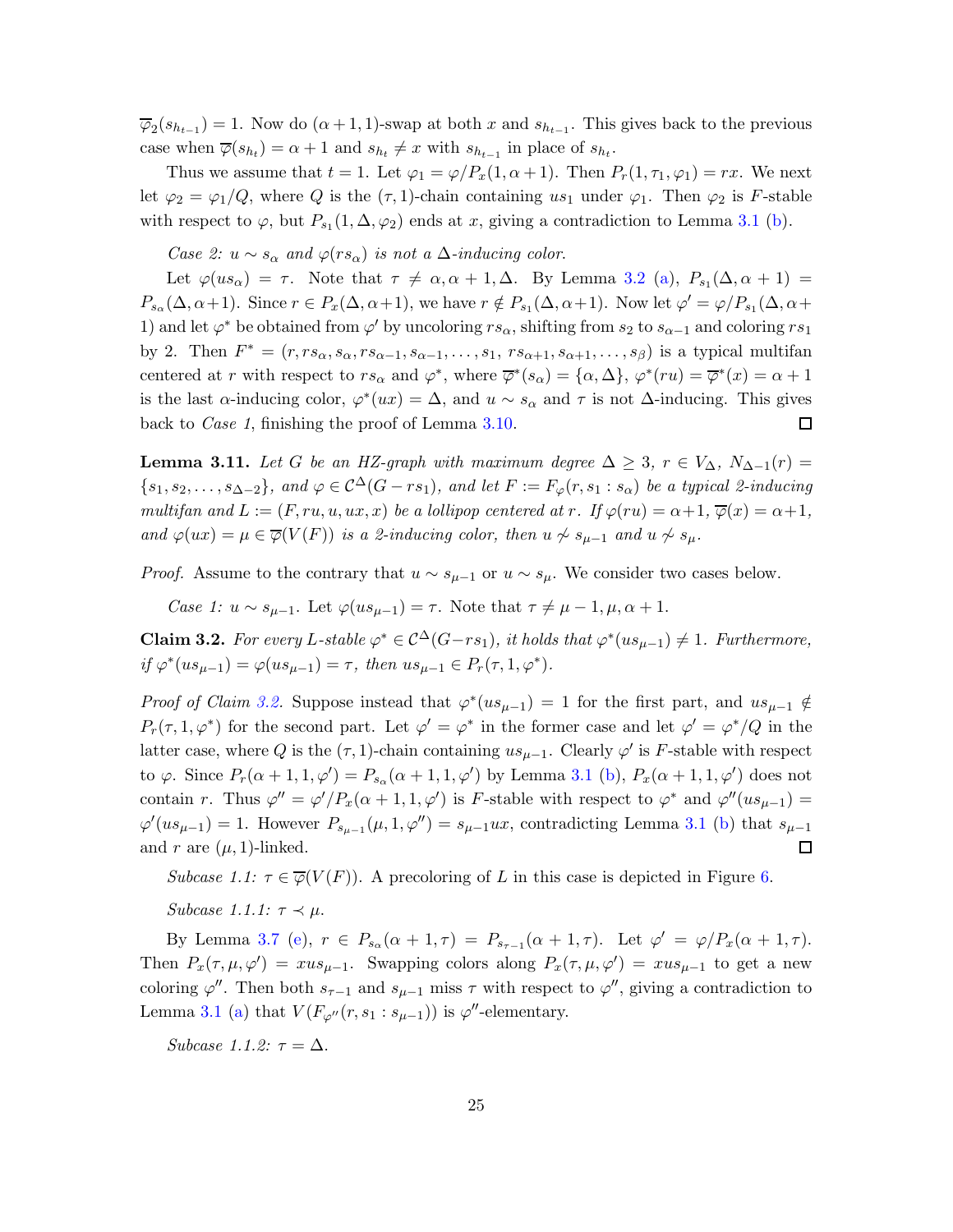

<span id="page-25-0"></span>Figure 6: Precoloring of L in Subcase 1.1 of Lemma [3.11](#page-24-0)

By Lemma [3.7](#page-17-4) [\(d\)](#page-18-0),  $r \in P_{s_\alpha}(\alpha+1,\Delta) = P_{s_1}(\alpha+1,\Delta)$ . Let  $\varphi' = \varphi/P_x(\alpha+1,\Delta)$ . Then  $P_x(\Delta, \mu, \varphi') = x u s_{\mu-1}$ . Swapping colors along  $P_x(\Delta, \mu, \varphi') = x u s_{\mu-1}$  to get a new coloring  $\varphi''$ . Then both  $s_{\Delta-1} = s_1$  and  $s_{\mu-1}$  miss  $\Delta$  with respect to  $\varphi''$ , giving a contradiction to Lemma [3.1](#page-10-1) [\(a\)](#page-10-3) that  $V(F_{\varphi''}(r, s_1 : s_{\mu-1}))$  is  $\varphi''$ -elementary.

Subcase 1.1.3:  $\mu \prec \tau \prec \alpha+1$ . By Claim [3.2,](#page-24-1)  $us_{\mu-1} \in P_r(\tau,1) = P_{s_{\tau-1}}(\tau,1)$ . Let  $P_u(\tau,1)$ be the subpath of  $P_r(\tau,1)$  starting at u not containing  $us_{\mu-1}$ . Then  $P_u(\tau,1)$  ends at either r or  $s_{\tau-1}$ . Consequently if we shift from  $s_{\tau}$  to  $s_{\alpha}$ , then  $P_u(\tau, 1)$  will end at either  $s_{\tau}$  or  $s_{\tau-1}$ . Thus we can do the following operations:

$$
\begin{bmatrix} s_{\tau} : s_{\alpha} & P_u(\tau, 1) & us_{\mu} & ux & ur \\ shift & \tau/1 & \tau \to \mu & \mu \to \alpha + 1 & \alpha + 1 \to 1 \end{bmatrix}.
$$

Denote the new coloring by  $\varphi'$ . Now  $(r, rs_1, s_1, \ldots, s_{\mu-1})$  is a multifan, but  $\overline{\varphi}'(s_{\mu-1})$  $\overline{\varphi}'(r) = {\tau},$  giving a contradiction to Lemma [3.1](#page-10-1) [\(a\)](#page-10-3).

Subcase 1.2:  $\tau \notin \overline{\varphi}(V(F))$ . Thus,  $\tau \in {\alpha + 2, ..., \Delta - 1}$ . A precoloring for L in this case is depicted in Figure [7.](#page-26-0)

Let  $\tau_1 = \tau$  and  $s_{h_1} \in N_{\Delta-1}(r)$  such that  $\varphi(rs_{h_1}) = \tau_1$ . Since  $us_{\mu-1} \in P_r(\tau, 1, \varphi)$  and the color on  $us_{\mu-1}$  is not 1 under every L-stable coloring by Claim [3.2,](#page-24-1) for every L-stable  $\varphi' \in C^{\Delta}(G - rs_1)$  obtained from  $\varphi$  through a sequence of Kempe  $(1, *)$ -changes, it holds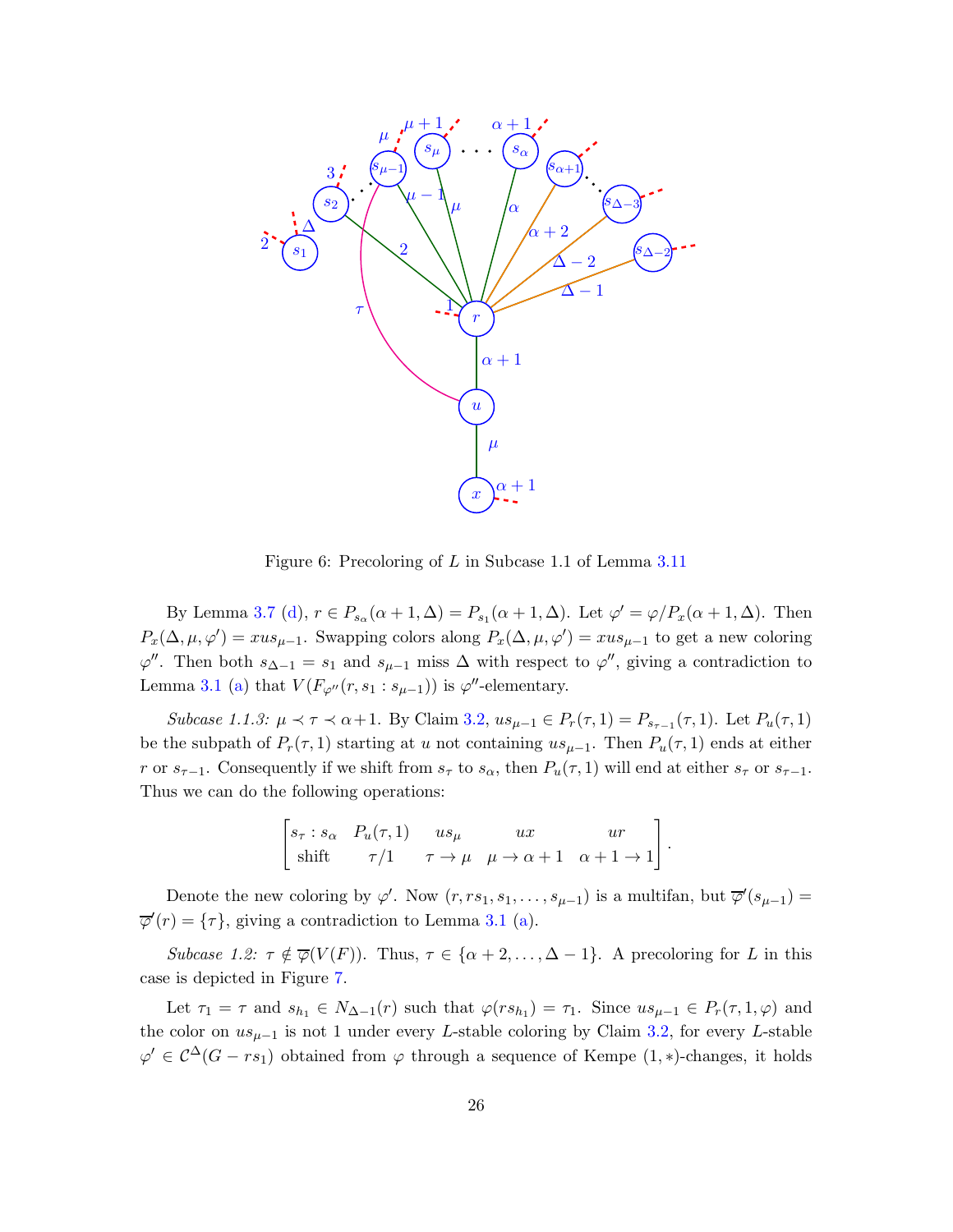

<span id="page-26-0"></span>Figure 7: Precoloring of L in Subcase 1.2 of Lemma [3.11](#page-24-0)

that  $\varphi'(us_{\mu-1}) = \varphi(us_{\mu-1})$ . Therefore,  $u \in P_r(\tau, 1, \varphi')$  by Claim [3.2](#page-24-1) again. Applying Lemma  $3.8$  on  $L$  with  $u$  playing the role of  $w$ , there exists a sequence of distinct vertices  $s_{h_1}, \ldots, s_{h_t} \in \{s_{\alpha+1}, \ldots, s_{\Delta-2}\}\$  satisfying the following conditions:

- (a)  $\varphi(rs_{h_{i+1}}) = \overline{\varphi}(s_{h_i}) = \tau_{i+1} \in {\alpha+2,\cdots,\Delta-1}$  for each  $i \in [1,t-1]$ ;
- (b)  $s_{h_i}$  and r are  $(\tau_{i+1}, 1)$ -linked with respect to  $\varphi$  for each  $i \in [1, t-1]$ ;
- (c)  $\overline{\varphi}(s_{h_t}) = \tau_1$  or  $\alpha + 1$ , and if  $\overline{\varphi}(s_{h_t}) = \tau_1$ , then  $s_{h_t}$  and r are  $(\tau_1, 1)$ -linked with respect to  $\varphi$ .

<span id="page-26-1"></span>Subcase 1.2.1:  $\overline{\varphi}(s_{h_t}) = \alpha + 1$ .

In this case,  $t \geq 1$ . By Claim [3.2,](#page-24-1)  $us_{\mu-1} \in P_r(\tau,1) = P_z(\tau,1)$ , for some vertex  $z \in$  $V(G) \setminus (V(F) \cup \{x, s_{h_1}, \ldots, s_{h_t}\})$ . Assume first that  $s_{h_t} \neq x$ .

If  $P_z(\tau,1)$  meets u before  $s_{\mu-1}$ , we do the following operations:

$$
\begin{bmatrix} P_{[z,u]}(\tau,1) & us_{\mu} & ux & ur\\ \tau/1 & \tau \to \mu & \mu \to \alpha+1 & \alpha+1 \to 1 \end{bmatrix}
$$

.

Denote the new coloring by  $\varphi'$ . Now  $(r, rs_1, s_1, \ldots, s_{\mu-1}, rs_{h_1}, s_{h_1}, \ldots, s_{h_t})$  is a multifan, but  $\overline{\varphi}'(s_{h_t}) = \overline{\varphi}'(r) = \{\alpha + 1\}$ , giving a contradiction to Lemma [3.1](#page-10-1) [\(a\)](#page-10-3).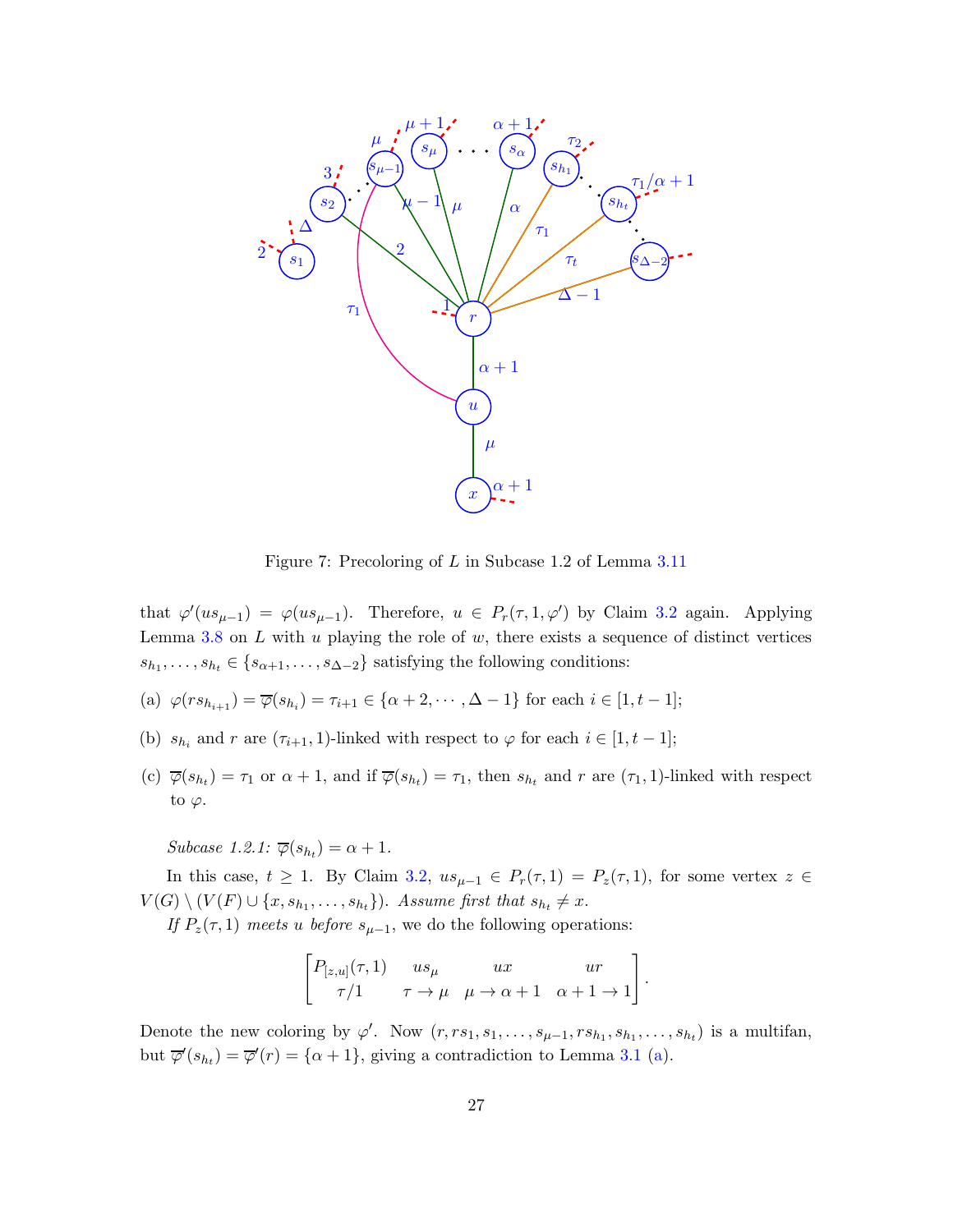If  $P_z(\tau, 1)$  meets  $s_{\mu-1}$  before u, we do the following operations:

$$
\begin{bmatrix} P_{[z,s_{\mu-1}]}(\tau,1) & s_{h_1} : s_{h_t} & us_{\mu} & ux & ur \\ \tau/1 & \text{shift} & \tau \to \mu & \mu \to \alpha+1 & \alpha+1 \to \tau \end{bmatrix}.
$$

Denote the new coloring by  $\varphi'$ . Now  $(r, rs_1, s_1, \ldots, s_{\mu-1})$  is a multifan, but  $\overline{\varphi}'(s_{\mu-1})$  $\overline{\varphi}'(r) = \{1\}$ , giving a contradiction to Lemma [3.1](#page-10-1) [\(a\)](#page-10-3).

Assume now that  $s_{h_t} = x$ . We first consider the case when  $t \geq 2$ . Note that  $P_r(1, \alpha+1) =$  $P_{s_\alpha}(1, \alpha+1)$  and so  $r \notin P_x(1, \alpha+1)$ . Let  $\varphi_1 = \varphi/P_x(1, \alpha+1)$ . Then  $P_r(1, \tau_t, \varphi_1) = rx$ . We next let  $\varphi_2 = \varphi_1/P_{s_{h_{t-1}}}(\tau_t, 1, \varphi_1)$ . Then  $\varphi_2$  is F-stable with respect to  $\varphi$  and  $\overline{\varphi}_2(x) =$  $\overline{\varphi}_2(s_{h_{t-1}}) = 1$ . Now do  $(\alpha + 1, 1)$ -swap at both x and  $s_{h_{t-1}}$ . This gives back to the previous case when  $\overline{\varphi}(s_{h_t}) = \alpha + 1$  and  $s_{h_t} \neq x$  with  $s_{h_{t-1}}$  in place of  $s_{h_t}$ .

Thus we assume that  $t = 1$ . Let  $\varphi_1 = \varphi/P_x(1, \alpha + 1)$ . Then  $P_r(1, \tau_1, \varphi_1) = rx$ . We next let  $\varphi_2 = \varphi_1/Q$ , where Q is the  $(\tau, 1)$ -chain containing  $us_{\mu-1}$  under  $\varphi_1$ . Then  $\varphi_2$  is F-stable with respect to  $\varphi$ , but  $P_{s_{\mu-1}}(1,\Delta,\varphi_2)$  ends at x, giving a contradiction to Lemma [3.1](#page-10-1) [\(b\)](#page-10-4).

Subcase 1.2.2:  $\overline{\varphi}(s_{h_t}) = \tau_1$ . In this case,  $t \geq 2$ . By Claim [3.2,](#page-24-1)  $us_{\mu-1} \in P_r(\tau, 1) =$  $P_{s_{h_t}}(\tau, 1).$ 

Suppose first that  $r \notin P_{s_\alpha}(\tau_1, \alpha+1)$ . Let  $\varphi' = \varphi/P_{s_\alpha}(\tau_1, \alpha+1)$ . Note that  $F' =$  $(r, rs_1, s_1, \ldots, s_\alpha, rs_{h_1}, s_{h_1}, \ldots, s_{h_t})$  is a multifan under  $\varphi'$ . If the other end of  $P_{s_\alpha}(\tau_1, \alpha +$  $(1, \varphi)$  is not  $s_{h_t}$ , then  $\overline{\varphi}'(s_{\alpha}) = \overline{\varphi}'(s_{h_t}) = \tau_1$ , giving a contradiction Lemma [3.1](#page-10-1) [\(a\)](#page-10-3). If the other end of  $P_{s_\alpha}(\tau_1, \alpha+1, \varphi)$  is  $s_{h_t}$ , then  $\overline{\varphi}'(s_{h_t}) = \varphi'(ru) = \overline{\varphi}'(x) = \alpha+1$ . Note that  $\tau_1$  is in  $\overline{\varphi}'(V(F'))$  now, we are back to subcase 1.1.3.

Assume now that  $r \in P_{s_\alpha}(\tau_1, \alpha + 1)$ . We consider the following three cases.

Subcase A:  $s_{\alpha}$  and  $s_{h_t}$  are  $(\tau_1, \alpha + 1)$ -linked. Let  $\varphi' = \varphi/P_x(\tau_1, \alpha + 1)$ . Then in the new coloring,  $P_{s_{\mu-1}}(\tau_1,\mu,\varphi') = s_{\mu-1}ux$ . Let  $\varphi'' = \varphi'/P_{s_{\mu-1}}(\tau_1,\mu,\varphi')$ . Then  $F^* =$  $(r, rs_1, s_1, \ldots, rs_{\mu-1}, s_{\mu-1}, rs_{h_1}, s_{h_1}, \ldots, rs_{h_t}, s_{h_t})$  is a multifan with respect to  $\varphi''$ . However,  $\overline{\varphi}''(s_{\mu-1}) = \overline{\varphi}''(s_{h_t}) = \tau_1$ , showing a contradiction to Lemma [3.1](#page-10-1) [\(a\)](#page-10-3) that  $V(F^*)$  is  $\varphi''$ -elementary.

<span id="page-27-0"></span>Subcase B :  $s_{\alpha}$  and  $s_{h}$  are  $(\tau_1, \alpha+1)$ -unlinked, but  $s_{\alpha}$  and x are  $(\tau_1, \alpha+1)$ -linked. Recall  $r \in P_{s_\alpha}(\tau_1, \alpha+1)$ . Let  $\varphi' = \varphi/P_{s_{h_t}}(\alpha+1, \tau_1)$ . This reduces the problem to [Subcase 1.2.1.](#page-26-1)

Subcase C:  $s_{\alpha}$  is  $(\tau_1, \alpha+1)$ -unlinked with both  $s_{h_t}$  and x. We may assume that x and  $s_{h_t}$ are  $(\alpha+1,\tau_1)$ -linked. For otherwise, let  $\varphi' = \varphi/P_{s_{h_t}}(\alpha+1,\tau_1)$ , we are back to [Subcase 1.2.1](#page-26-1) again.

Recall that  $r \in P_{s_\alpha}(\alpha+1,\tau_1)$ . If  $P_{s_\alpha}(\alpha+1,\tau_1)$  meets  $s_{h_1}$  before  $s_{\mu-1}$ , we shift from  $s_{h_1}$ to  $s_{h_t}$ . This yields a new coloring  $\varphi'$  such that  $r \notin P_{s_\alpha}(\alpha+1, \tau_1, \varphi')$ , and so we are back to the first subcase of Subcase 1.2.2. If  $P_{s_{\alpha}}(\alpha+1,\tau_1)$  meets  $s_{\mu-1}$  before  $s_{h_1}$ , then shifting from  $s_{h_1}$  to  $s_{h_t}$  yields a new coloring  $\varphi'$  such that  $s_\alpha$  and x are  $(\alpha + 1, \tau)$ -linked with respect to  $\varphi'$ , which reduces the problem to [Subcase B.](#page-27-0)

Case 2:  $u \sim s_{\mu}$ . Let  $\varphi(us_{\mu}) = \tau$ . Note that  $\tau \neq \mu, \mu + 1, \alpha + 1$ . A precoloring of L in this case is depicted in Figure [8.](#page-28-0)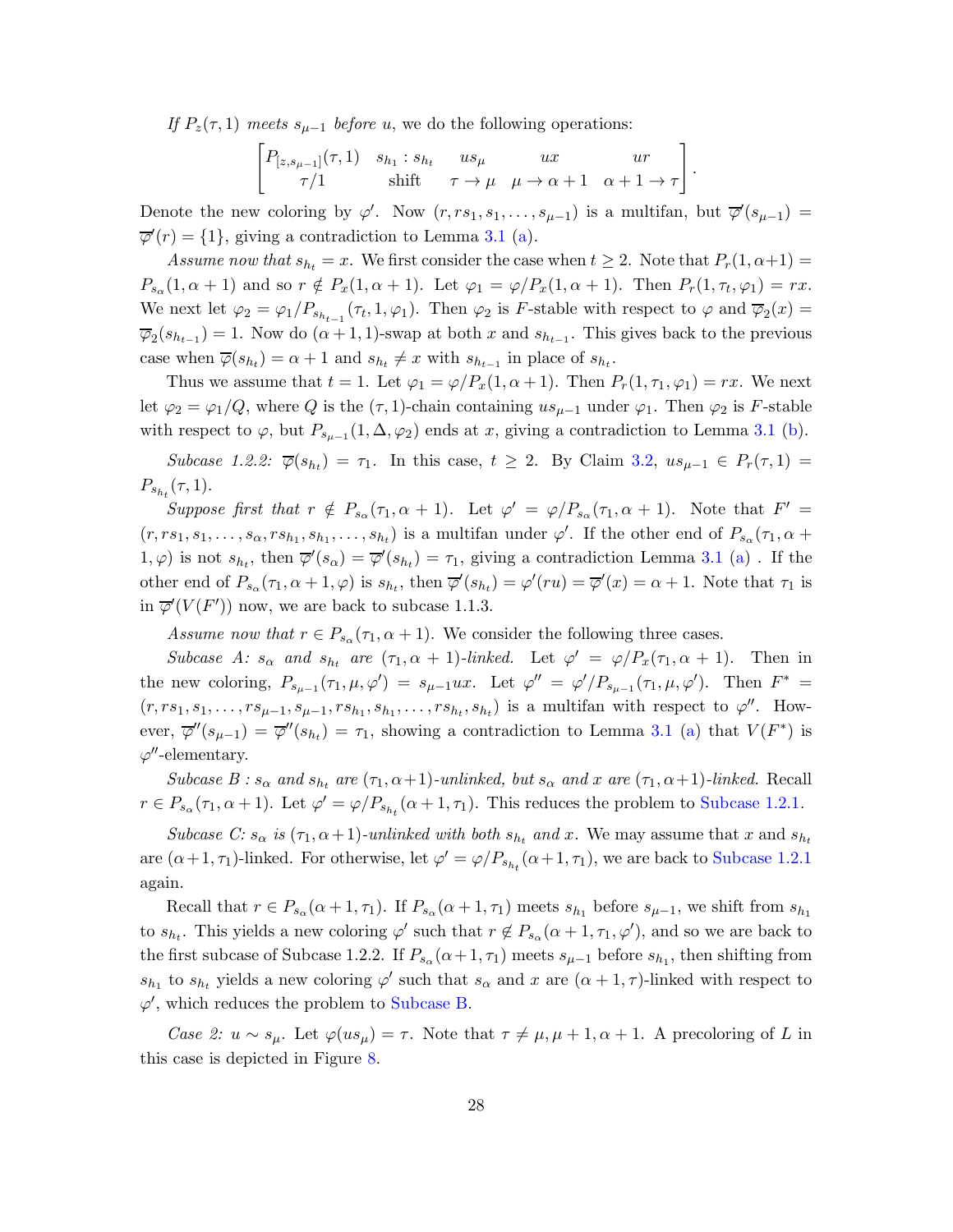<span id="page-28-1"></span>**Claim 3.3.** Either  $\tau = \Delta$  or  $\tau$  is a 2-inducing color with  $\tau \prec \mu$ .

*Proof of Claim [3.3.](#page-28-1)* Let  $\varphi'$  be the coloring obtained from  $\varphi$  by uncoloring  $rs_{\mu}$ , shifting from  $s_2$  to  $s_{\mu-1}$  and coloring  $rs_1$  by 2. Then  $F' = (r, rs_\mu, s_\mu, rs_{\mu+1}, s_{\mu+1}, \ldots, s_\alpha, rs_{\mu-1}, s_{\mu-1}, \ldots, s_1)$ is a multifan under  $\varphi'$ , where  $\overline{\varphi}'(s_{\mu}) = \{\mu, \mu+1\}, \varphi'(ru) = \overline{\varphi}'(ux) = \alpha+1$  is the last  $(\mu+1)$ inducing color, and  $\varphi'(ux) = \mu$  and  $u \sim s_{\mu}$ . Thus by Lemma [3.10,](#page-21-1)  $\tau$  is a  $\mu$ -inducing color with respect to  $\varphi'$  and F'. So with respect to the original coloring  $\varphi$  and F, we have either  $\tau = \Delta$  or  $\tau$  is a 2-inducing color with  $\tau \prec \mu$ .  $\Box$ 

Subcase 2.1:  $\tau$  is a 2-inducing color with  $\tau \prec \mu$ .



<span id="page-28-0"></span>Figure 8: Precoloring of L in Case 2.1 of Lemma [3.11](#page-24-0)

By Lemma [3.7](#page-17-4) [\(e\)](#page-18-1),  $r \in P_{s_\alpha}(\alpha+1,\tau) = P_{s_{\tau-1}}(\alpha+1,\tau)$ . Let  $\varphi' = \varphi/P_x(\alpha+1,\tau)$ . Then  $\overline{\varphi}'(x) = \tau$ . It must be still the case that  $u \in P_r(\tau, 1, \varphi') = P_{s_{\tau-1}}(\tau, 1, \varphi')$ . For otherwise, swapping colors along  $P_x(\tau, 1, \varphi')$  and the  $(\tau, 1)$ -chain containing u (only swap once if the two chains are the same) gives a coloring  $\varphi''$  such that  $P_r(\mu, 1, \varphi'') = rs_\mu ux$ , showing a contradiction to Lemma [3.1](#page-10-1) [\(b\)](#page-10-4) that r and  $s_{\mu-1}$  are  $(\mu, 1)$ -linked with respect to  $\varphi''$ . Let  $\varphi^* = \varphi' / P_x(\tau, 1, \varphi')$ . Now  $\overline{\varphi}^*(x) = 1$  and  $u \in P_r(\tau, 1, \varphi^*)$ . We consider the following two cases.

Subcase 2.1.1:  $P_{s_{\tau-1}}(\tau, 1, \varphi^*)$  meets u before  $s_{\mu}$ . We do the following operations: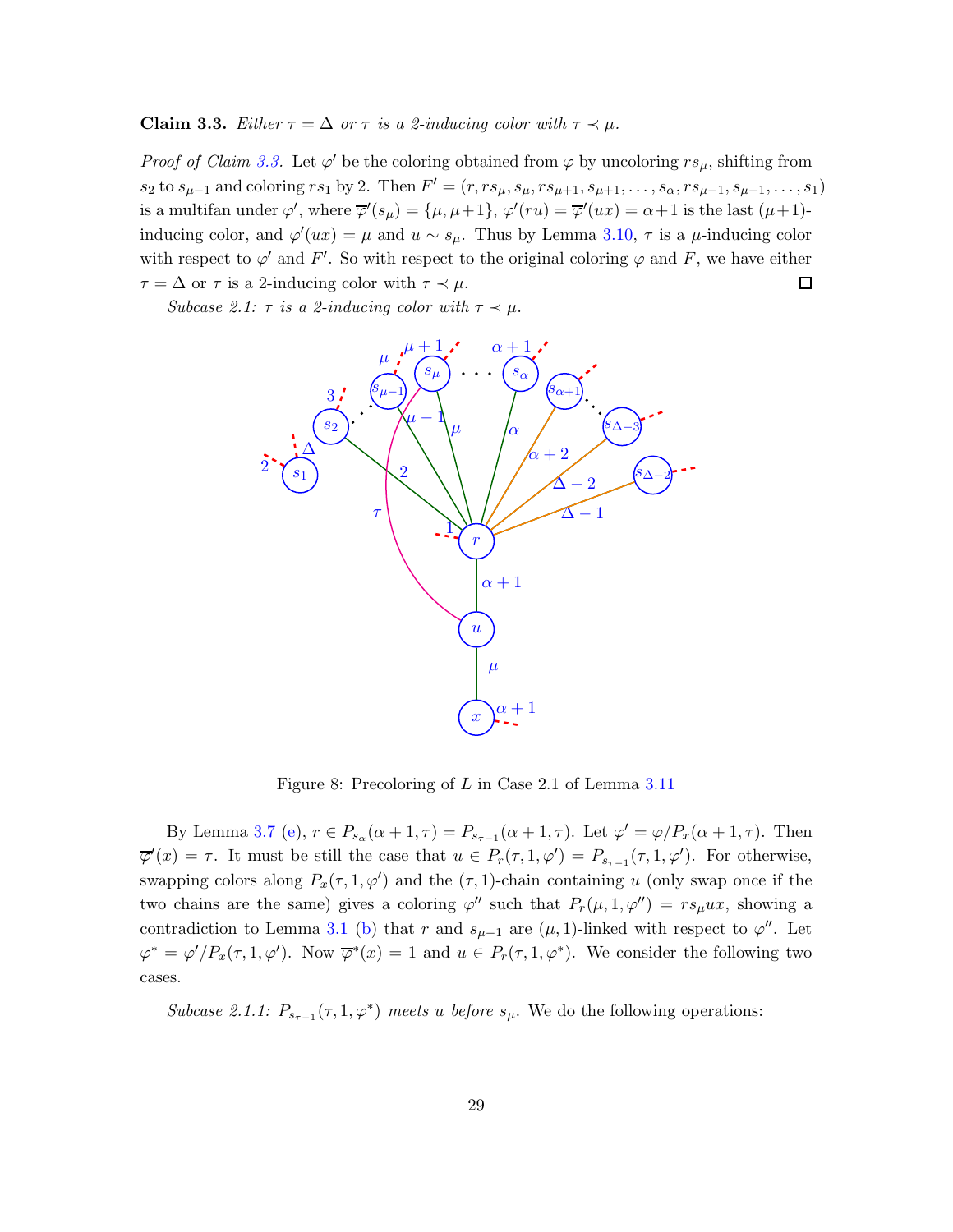$$
\begin{bmatrix} s_{\tau} : s_{\mu-1} & us_{\mu}r & ux & P_{[s_{\tau-1},u]}(\tau, 1, \varphi^*) \\ shift & \tau/\mu & \mu \to 1 & 1/\tau \end{bmatrix}.
$$

Denote the new coloring by  $\varphi''$ . Now  $(r, rs_1, s_1, \ldots, s_{\tau-1})$  is a multifan, but  $\overline{\varphi}''(s_{\tau-1})$  $\overline{\varphi}''(r) = \{1\}$ , giving a contradiction to Lemma [3.1](#page-10-1) [\(a\)](#page-10-3).

Subcase 2.1.2:  $P_{s_{\tau-1}}(\tau, 1, \varphi^*)$  meets  $s_{\mu}$  before u. We find a contradiction in this case through the following steps.

- (1) Swap colors along  $P_{[s_{\tau-1},s_{\mu}]}(\tau,1,\varphi^*)$  (now 1 is missing at  $s_{\tau-1}$  and  $s_{\mu}$ , the coloring is conflicting at  $s_\mu$  with respect to  $\tau$ );
- (2)  $us_{\mu} : \tau \to \mu$ ,  $ur : \alpha + 1 \to \tau$  (now both 1 and  $\alpha + 1$  are missing at r, the coloring is conflicting at r with respect to  $\tau$  and is conflicting at u with respect to  $\mu$ , but the conflict from step (1) is resolved);
- (3) Do  $rs_{\mu} : \mu \to \mu + 1$ . Note that the missing color at  $s_{\tau-1}$  is 1. Shift from  $s_2$  to  $s_{\mu-1}$ , and from  $s_{\mu+1}$  to  $s_{\alpha}$  (now 2 is missing at r, and the conflict from step (2) at r is resolved);
- (4) Color  $rs_1$  by 2 if  $\tau \neq 2$ , and color  $rs_1$  by 1 if  $\tau = 2$ ;
- (5) The coloring is now only conflicting at u with respect to  $\mu$ . Uncolor ux. Now  $F =$  $(u, ux, x, u s<sub>\mu</sub>, s<sub>\mu</sub>)$  is a multifan with respect to ux and the current coloring. However, the color 1 is missing at both x and  $s_{\mu}$ , showing a contradiction to Lemma [3.1](#page-10-1) [\(a\)](#page-10-3) that  $V(F)$  is elementary with respect to ux and the current coloring.

Subcase 2.2:  $\tau = \Delta$ .

By Lemma [3.7](#page-17-4) [\(d\)](#page-18-0), we know that  $r \in P_{s_\alpha}(\alpha+1,\Delta) = P_{s_1}(\alpha+1,\Delta)$ . Let  $\varphi' = \varphi/P_x(\alpha+\Delta)$ 1,  $\Delta$ ). Then  $\overline{\varphi}'(x) = \Delta$ . It must be still the case that  $u \in P_r(\Delta, 1, \varphi') = P_{s_1}(\Delta, 1, \varphi')$ . For otherwise, swapping colors along  $P_x(\Delta, 1, \varphi')$  and the  $(\Delta, 1)$ -chain containing u (only swap once if the two chains are the same) gives a coloring  $\varphi''$  such that  $P_r(\mu, 1, \varphi'') = rs_\mu ux$ , showing a contradiction to Lemma [3.1](#page-10-1) [\(b\)](#page-10-4) that r and  $s_{\mu-1}$  are  $(\mu, 1)$ -linked with respect to  $\varphi''$ .

Subcase 2.2.1:  $P_{s_1}(\Delta, 1, \varphi')$  meets  $s_\mu$  before u. We do the following operations:

$$
\begin{bmatrix} P_{[s_1,s_\mu]}(\Delta,1,\varphi') & rs_\mu & s_\mu ux \\ 1/\Delta & \mu \to 1 & \Delta/\mu \end{bmatrix}.
$$

Denote the new coloring by  $\varphi''$ . Now  $(r, rs_1, s_1, \ldots, s_{\mu-1})$  is a multifan, but  $\overline{\varphi}''(s_{\mu-1})$  $\overline{\varphi}''(r) = {\mu},$  giving a contradiction to Lemma [3.1](#page-10-1) [\(a\)](#page-10-3).

Subcase 2.2.2:  $P_{s_1}(\Delta, 1, \varphi')$  meets u before  $s_\mu$ . We find a contradiction as below:

(1) Swap colors along  $P_{[s_1,u]}(\Delta,1,\varphi')$  (now 1 is missing at  $s_1$  and u, the coloring is conflicting at u with respect to  $\Delta$ );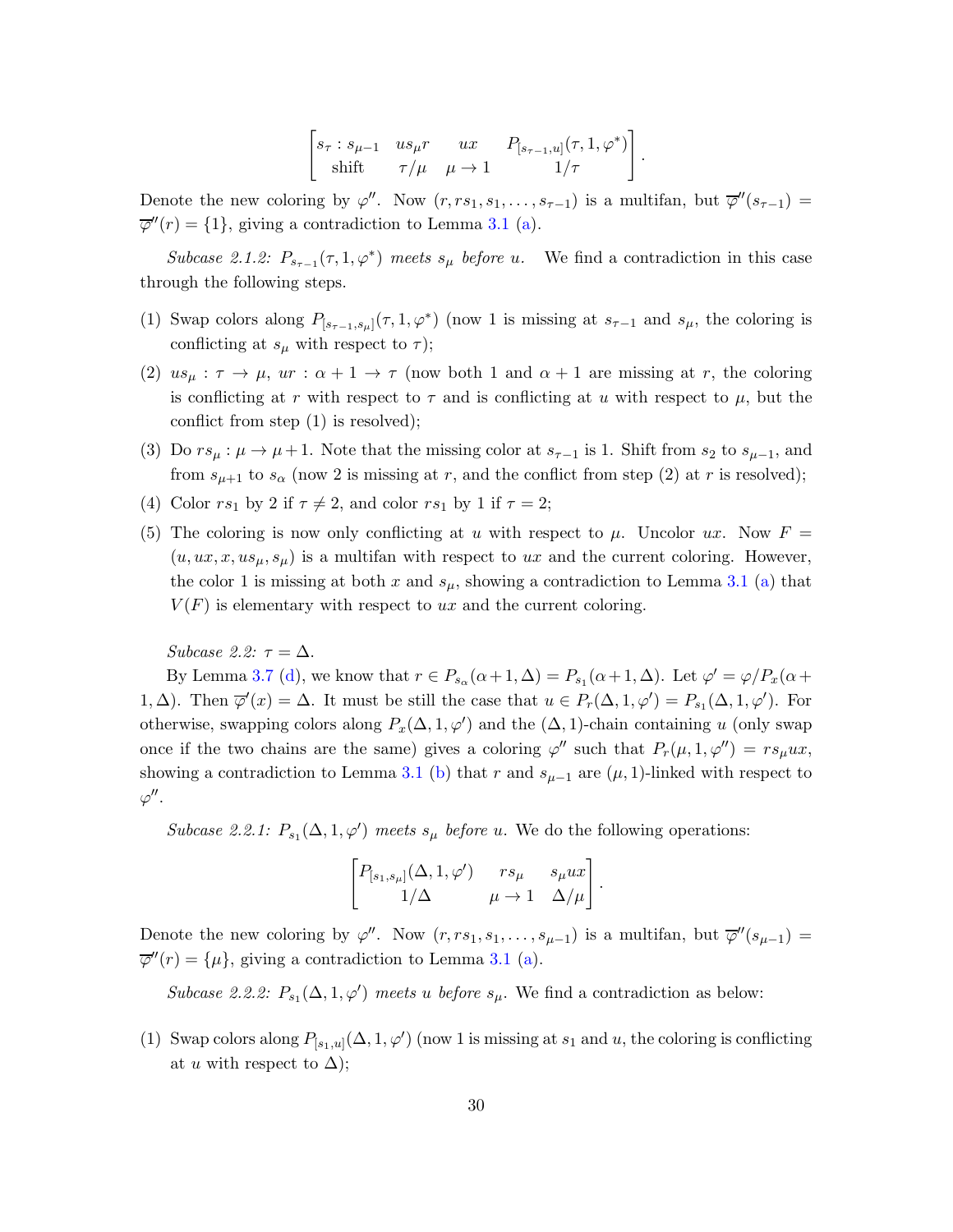- $(2)$   $us_{\mu} : \Delta \to \mu$ ,  $ur : \alpha + 1 \to 1$  (now  $\alpha + 1$  is missing at r, the coloring is conflicting at u and  $s_{\mu}$  with respect to  $\mu$ , but the conflict from step (1) is resolved);
- (3) Do  $rs_{\mu} : \mu \to \mu + 1$ . Shift from  $s_2$  to  $s_{\mu-1}$  and from  $s_{\mu+1}$  to  $s_{\alpha}$  (now 2 is missing at r, and the conflict at  $s_{\mu}$  from step (2) is resolved);
- (4) Color  $rs_1$  by 2;
- (5) The coloring is now only conflicting at u with respect to  $\mu$ . Uncolor ux. Now  $F =$  $(u, ux, x, us<sub>\mu</sub>, s<sub>\mu</sub>)$  is a multifan with respect to ux and the current coloring. However, the color  $\Delta$  is missing at both x and  $s_{\mu}$ , showing a contradiction to Lemma [3.1](#page-10-1) [\(a\)](#page-10-3) that  $V(F)$  is elementary with respect to ux and the current coloring.

<span id="page-30-0"></span>This finishes the proof of Lemma [3.11.](#page-24-0)

 $\Box$ 

### 4 Proof of Theorem [2.5](#page-6-0)

We prove the following version of Theorem [2.5.](#page-6-0)

<span id="page-30-3"></span><span id="page-30-2"></span>**Theorem 4.1.** If G is an HZ-graph with maximum degree  $\Delta \geq 4$ , then for every vertex  $r \in V_{\Delta}$ , the following two statements hold.

- <span id="page-30-4"></span>(i) For every  $u \in N_\Delta(r)$ ,  $N_{\Delta-1}(r) = N_{\Delta-1}(u)$ .
- (ii) There exist  $s_1 \in N_{\Delta-1}(r)$  and a coloring  $\varphi \in C^{\Delta}(G rs_1)$  such that  $N_{\Delta-1}[r]$  is the vertex set of either a typical 2-inducing multifan or a typical 2-inducing pseudomultifan with respect to rs<sub>1</sub> and  $\varphi$ . Consequently N<sub>∆−1</sub>[r] is  $\varphi$ -elementary.

*Proof.* Let  $N_{\Delta-1}(r) = \{s_1, \ldots, s_{\Delta-2}\}\.$  We choose a vertex in  $N_{\Delta-1}(r)$ , say  $s_1$ , a coloring  $\varphi \in C^{\Delta}(G-r_{s_1})$  and a multifan F with respect to  $rs_1$  and  $\varphi$  such that F is maximum at r. That is,  $|V(F)|$  is maximum among all multifans with respect to  $rs_i$  and  $\varphi' \in C^k(G - rs_i)$ for some  $s_i \in N_{\Delta-1}(r)$ . Assume that  $\overline{\varphi}(r) = 1$  and  $\overline{\varphi}(s_1) = \{2, \Delta\}$ , and  $F = F_{\varphi}(r, s_1 : s_p)$ is such a multifan. By Lemma [3.3,](#page-12-1) we may assume that  $F_{\varphi}(r, s_1 : s_p) = F_{\varphi}(r, s_1 : s_{\alpha})$  is a typical 2-inducing multifan, where  $\alpha = p$ .

Let  $u \in N_{\Delta}(r)$ . Roughly speaking, the main proof idea is the following. By assuming  $\varphi(ru) = \alpha + 1$  and  $\overline{\varphi}(x) = \alpha + 1$  for  $x \in N_{\Delta-1}(u) \setminus N_{\Delta-1}(r)$ , we will apply Lemmas [3.9](#page-20-1) and [3.11](#page-24-0) to show that u has at least two  $(\Delta - 1)$ -neighbors outside of  $N_{\Delta-1}(r)$ . By further applying Lemmas [3.9](#page-20-1) and [3.11,](#page-24-0) we can even find three  $(\Delta - 1)$ -neighbors of u outside of  $N_{\Delta-1}(r)$ . A contradiction is then deduced at that point.

<span id="page-30-1"></span>**Claim 4.1.** Let  $u \in N_\Delta(r)$ . We may additionally assume that  $\varphi(ru) = \alpha + 1$ , which is the last 2-inducing color of  $F_{\varphi}(r, s_1 : s_{\alpha}).$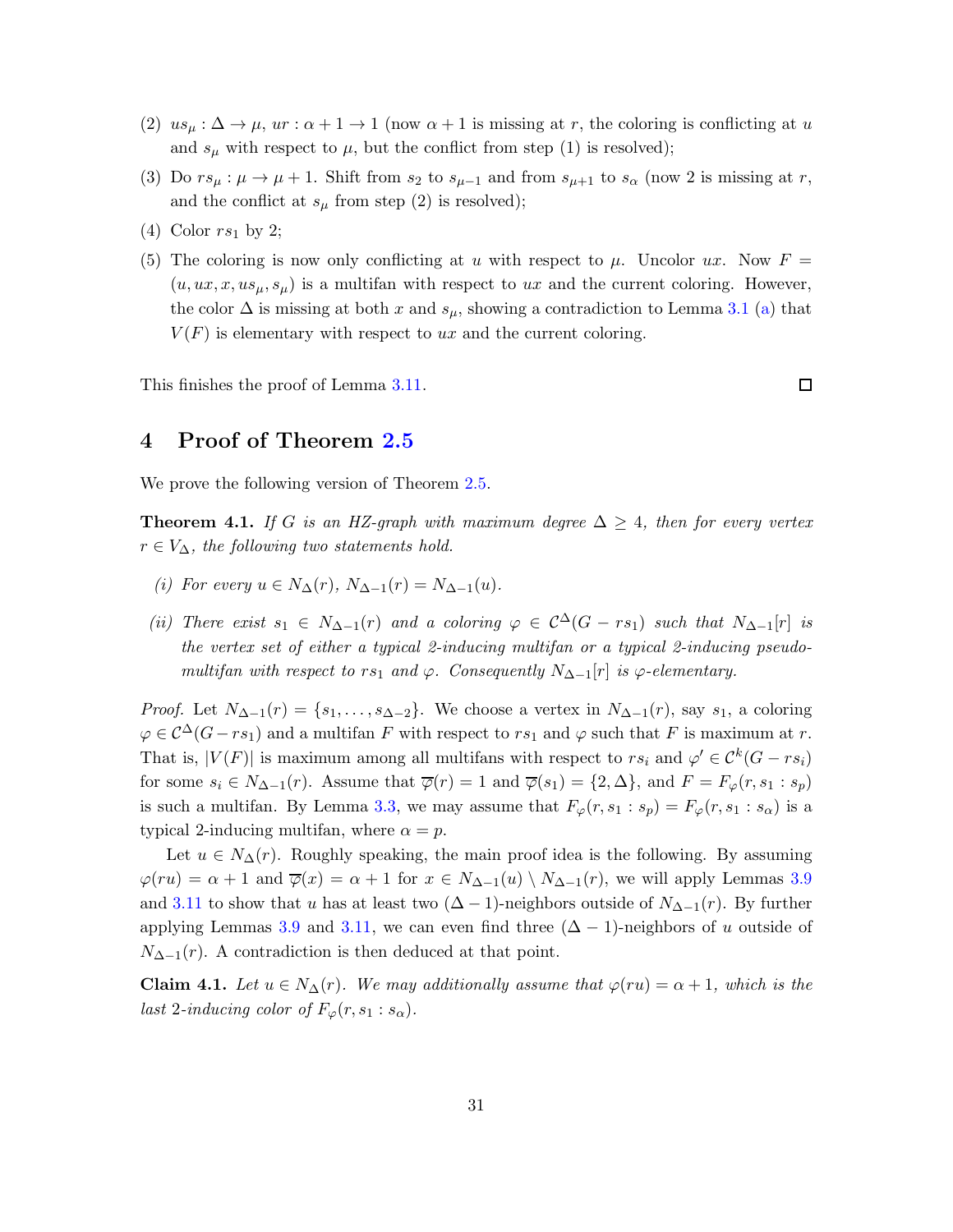*Proof of Claim [4.1.](#page-30-1)* Since  $F_{\varphi}(r, s_1 : s_{\alpha})$  is a maximum typical 2-inducing multifan,  $\varphi(ru) \in$  $\{\alpha+1,\Delta\}$ . Assume instead that  $\varphi(ru) = \Delta$ . If  $\alpha = 1$ , then we are done by exchanging the role of 2 and  $\Delta$ . Thus we assume that  $\alpha \geq 2$ . Shift from  $s_2$  to  $s_{\alpha-1}$ , color  $rs_1$  by 2 and uncolor  $rs_\alpha$ . Then  $F^* = (r, rs_\alpha, s_\alpha, rs_{\alpha-1}, s_{\alpha-1}, \ldots, rs_1, s_1)$  is an  $\alpha$ -inducing multifan such that  $\Delta$  is the last  $\alpha$ -inducing color. Now, permuting the name of some colors and the label of some vertices in  $F^*$  yields the desired assumption.  $\Box$ 

<span id="page-31-0"></span>**Claim 4.2.** For any  $z \in N_{\Delta-1}(u) \setminus V(F)$  and any F-stable  $\varphi' \in C^{\Delta}(G - rs_1)$ , if  $\varphi'(ru) =$  $\alpha + 1$  and  $\overline{\varphi}'(z) = \alpha + 1$ , then  $\varphi'(uz) \in \overline{\varphi}'(V(F)) \setminus \{1\}.$ 

*Proof of Claim [4.2.](#page-31-0)* Assume to the contrary that  $\varphi'(uz) \in \{1, \alpha + 2, ..., \Delta - 1\}$ . We first claim that  $\varphi'(uz) \neq 1$ . As otherwise,  $P_r(\alpha+1,1,\varphi') = ruz$ , contradicting Lemma [3.1](#page-10-1) [\(b\)](#page-10-4) that r and  $s_{\alpha}$  are  $(\alpha+1,1)$ -linked with respect to  $\varphi'$ . Let  $\varphi'(uz) = \tau = \tau_1 \in {\alpha+2,\ldots,\Delta-1}$ 1}, and  $s_{h_1} \in N_{\Delta-1}(r)$  such that  $\varphi'(rs_{h_1}) = \tau_1$ . By Lemma [3.7](#page-17-4) [\(a\)](#page-17-2),  $uz \in P_r(\tau, 1, \varphi')$ , and  $uz \in P_r(\tau_1, 1, \varphi'')$  for every L-stable  $\varphi'' \in C^{\Delta}(G-rs_1)$ , where  $L = (F, ru, u, uz, z)$ . Applying Lemma [3.8](#page-19-2) [\(2\)](#page-19-1) on L with u playing the role w, there exists a sequence of distinct vertices  $s_{h_1}, \ldots, s_{h_t} \in \{s_{\alpha+1}, \ldots, s_{\Delta-2}\}\$  satisfying the following conditions:

- (a)  $\varphi'(rs_{h_{i+1}}) = \overline{\varphi}'(s_{h_i}) = \tau_{i+1} \in {\alpha+2,\cdots,\Delta-1}$  for each  $i \in [1,t-1]$ ;
- (b)  $s_{h_i}$  and r are  $(\tau_{i+1}, 1)$ -linked with respect to  $\varphi'$  for each  $i \in [1, t-1]$ ;
- (c)  $\overline{\varphi}'(s_{h_t}) = \tau_1$  or  $\alpha + 1$ , and if  $\overline{\varphi}'(s_{h_t}) = \tau_1$ , then  $s_{h_t}$  and r are  $(\tau_1, 1)$ -linked with respect to  $\varphi'$ .

Case  $\overline{\varphi}'(s_{h_t}) = \tau_1$ . In this case,  $t \geq 2$ . By Lemma [3.7](#page-17-4) [\(a\)](#page-17-2),  $uz \in P_r(\tau, 1) = P_{s_{h_t}}(\tau, 1)$ . Suppose first that  $P_r(\tau,1)$  meets z before u. Equivalently,  $P_{s_{h_t}}$  meets u before z. We do the following operations:

$$
\begin{bmatrix} P_{[r,z]}(\tau,1) & ruz \\ 1/\tau & (\alpha+1)/\tau \end{bmatrix}
$$

.

Denote the new coloring by  $\varphi''$ . Now  $(r, rs_1, s_1, \ldots, s_\alpha)$  is a multifan, but  $\overline{\varphi}''(s_\alpha) = \overline{\varphi}''(r) =$  $\{\alpha+1\}$ , giving a contradiction to Lemma [3.1](#page-10-1) [\(a\)](#page-10-3).

Thus  $P_r(\tau,1)$  meets u before z. Equivalently,  $P_{s_{h_t}}$  meets z before u. Shifting from  $s_{h_1}$ to  $s_{h_t}$  implies that  $P_r(\tau,1)$  meets z before u with respect to the current coloring. This gives back to the precious case.

Case  $\overline{\varphi}'(s_{h_t}) = \alpha + 1$ . In this case,  $t \geq 1$ . If  $z \neq s_{h_t}$ , then we shift from  $s_{h_1}$  to  $s_{h_t}$ , and do  $ru : \alpha + 1 \to \tau_1$ ,  $uz : \tau_1 \to \alpha + 1$ . Denote the new coloring by  $\varphi''$ . As  $\varphi''$ is F-stable with respect to  $\varphi'$ , and so is F-stable with respect to  $\varphi$ , we see that  $F^* =$  $(F, rs_{h_t}, rs_{h_{t-1}}, s_{h_{t-1}}, \ldots, rs_{h_1}, s_{h_1})$  is a multifan that contains more vertices than F does, showing a contradiction to the choice of  $\varphi$ . Thus we assume that  $z = s_{h_t}$ . This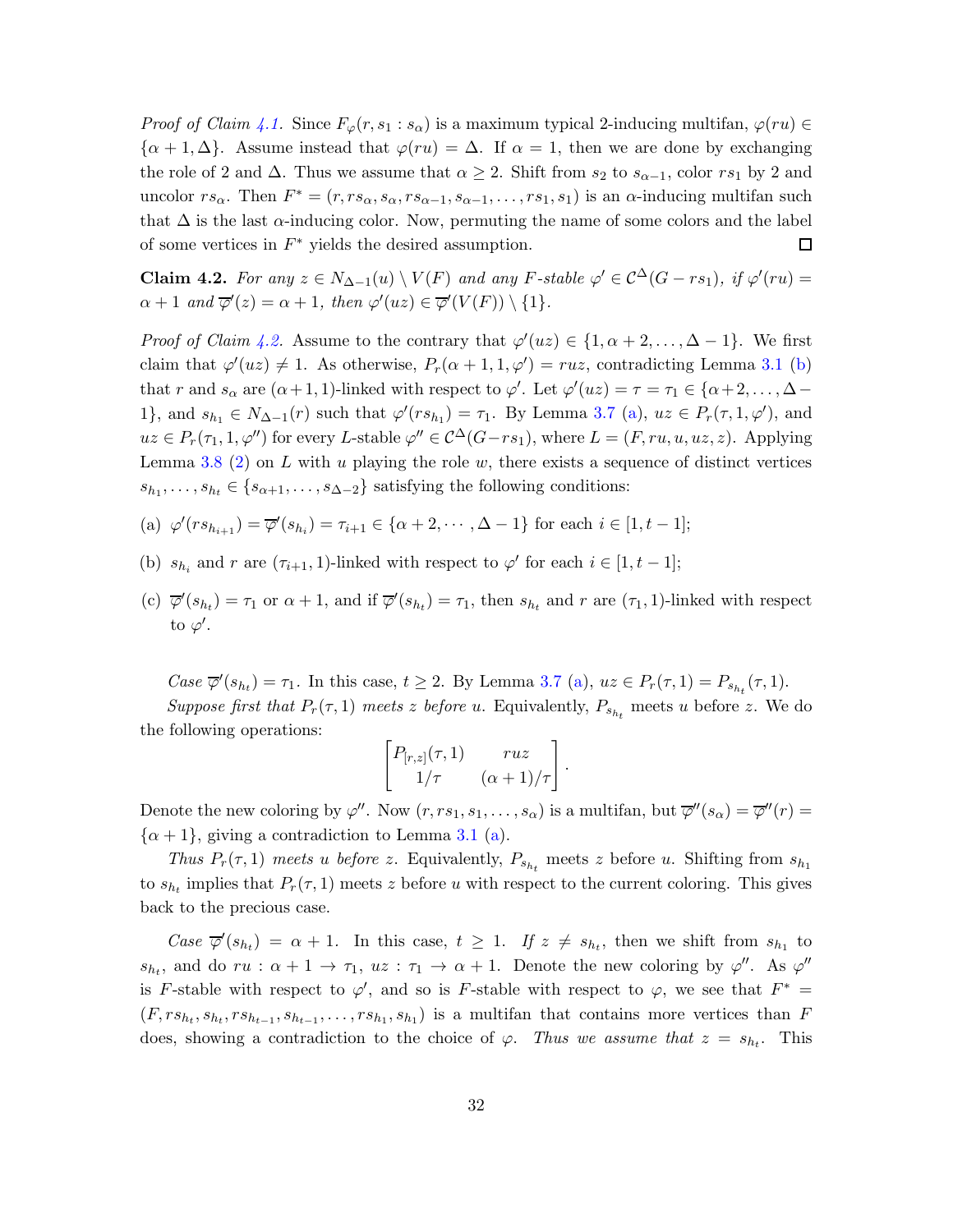gives that  $\varphi'(rz) = \tau_t$ . So  $t \geq 2$ . Note that  $uz \in P_r(\tau,1) = P_w(\tau,1)$ , for some vertex  $w \in V(G) \setminus (V(F) \cup \{s_{h_1}, \ldots, s_{h_t}\})$ . We consider two cases to reach contradictions.

If  $P_w(\tau, 1)$  meets u before z, We do the following operations:

$$
\begin{bmatrix} P_{[w,u]}(\tau,1) & ru & uz \\ 1/\tau & \alpha+1 \to 1 & \tau \to \alpha+1 \end{bmatrix}
$$

.

.

Denote the new coloring by  $\varphi''$ . Now  $(r, rs_1, s_1, \ldots, s_\alpha)$  is a multifan, but  $\overline{\varphi}''(s_\alpha) = \overline{\varphi}''(r) =$  $\{\alpha+1\}$ , giving a contradiction to Lemma [3.1](#page-10-1) [\(a\)](#page-10-3).

If  $P_w(\tau, 1)$  meets z before u, We do the following operations:

$$
\begin{bmatrix} P_{[w,z]}(\tau,1) & s_{h_1} : s_{h_{t-1}} & rs_{h_t} = rz & ruz \\ 1/\tau & \text{shift} & \tau_t \to 1 & (\alpha+1)/\tau \end{bmatrix}
$$

Denote the new coloring by  $\varphi''$ . Now  $(r, rs_1, s_1, \ldots, s_\alpha)$  is a multifan, but  $\overline{\varphi}''(s_\alpha) = \overline{\varphi}''(r) =$  $\{\alpha+1\}$ , giving a contradiction to Lemma [3.1](#page-10-1) [\(a\)](#page-10-3). □

<span id="page-32-0"></span>Claim 4.3. Let  $z \in N_{\Delta-1}(u) \setminus V(F)$  and any F-stable  $\varphi' \in C^{\Delta}(G-rs_1)$  such that  $\varphi'(ru) =$  $\alpha+1$  and  $\overline{\varphi}'(z)=\alpha+1$ , and let  $\varphi'(uz)=\tau$ . Then  $\tau\in\overline{\varphi}'(V(F))\setminus\{1\}$ , and  $u\not\sim s_1, s_\alpha$  if  $\tau = \Delta$ ; and  $u \nsim s_{\tau-1}, s_{\tau}$  if  $\tau \in \{2, \ldots, \alpha + 1\}.$ 

*Proof of Claim [4.3.](#page-32-0)* By Claim [4.2,](#page-31-0)  $\tau \in \overline{\varphi}'(V(F)) \setminus \{1\}$ . Thus,  $\tau \in \{2,\ldots,\alpha+1,\Delta\}$ . Applying Lemmas [3.9](#page-20-1) and [3.11](#page-24-0) yields the conclusion.  $\Box$ 

<span id="page-32-1"></span>Claim 4.4. Suppose that  $N_{\Delta-1}(r) = N_{\Delta-1}(u)$  for every  $u \in N_{\Delta}(r)$ . Then for every Fstable coloring  $\varphi' \in C^{\Delta}(G - rs_1)$ ,  $N_{\Delta-1}[r]$  is  $\varphi'$ -elementary. In particular,  $N_{\Delta-1}[r]$  is the vertex set of either a typical 2-inducing multifan or a typical 2-inducing pseudo-multifan with respect to  $rs^*$  and  $\varphi^* \in C^{\Delta}(G - rs^*)$  for some  $s^* \in N_{\Delta-1}(r)$ .

Proof of Claim [4.4.](#page-32-1) Assume to the contrary that there exists an F-stable coloring  $\varphi' \in$  $\mathcal{C}^{\Delta}(G - rs_1)$  such that  $N_{\Delta-1}[r]$  is not  $\varphi'$ -elementary. Since  $V(F)$  is  $\varphi'$ -elementary, there exists  $z \in N_{\Delta-1}[r] \setminus V(F)$  such that  $\overline{\varphi}'(z) \in \overline{\varphi}'(F)$  or there exists  $z^* \neq z$  with  $z^* \in$  $N_{\Delta-1}[r] \setminus V(F)$  such that  $\overline{\varphi}'(z) = \overline{\varphi}'(z^*)$ . Let  $\overline{\varphi}'(z) = \delta$ . If  $\delta \in \overline{\varphi}'(F)$ , then z and r are  $(\delta, 1)$ -unlinked, so we do  $(\delta, 1) - (1, \alpha + 1)$ -swaps at z; if  $\overline{\varphi}'(z) = \overline{\varphi}'(z^*)$ , we may assume, without loss of generality, that z and r are  $(\delta, 1)$ -unlinked, we again do  $(\delta, 1)$ - $(1, \alpha+1)$ -swaps at z. In either case, we find an F-stable coloring  $\varphi'' \in C^{\Delta}(G-rs_1)$  such that  $\overline{\varphi}''(z) = \alpha + 1$ . Since for any  $u \in N_\Delta(r)$ , it holds that  $N_{\Delta-1}(r) = N_{\Delta-1}(u)$ , we can choose  $u \in N_\Delta(r)$ such that  $\varphi''(ur) = \alpha + 1$ , where  $\alpha + 1$  is the last 2-inducing color of  $F_{\varphi''}(r, s_1 : s_\alpha)$ . Since  $N_{\Delta-1}(r) = N_{\Delta-1}(u), L = (F_{\varphi''}(r, s_1 : s_\alpha), ru, u, uz, z)$  is a lollipop with respect to  $\varphi''$ . By Claim [4.3,](#page-32-0) u is not adjacent to at least one vertex in  $N_{\Delta-1}(r)$ , which in turn shows  $N_{\Delta-1}(r) \neq N_{\Delta-1}(u)$ , giving a contradiction.

Therefore, for every F-stable coloring  $\varphi' \in C^{\Delta}(G - rs_1)$ , it holds that  $N_{\Delta-1}[r]$  is  $\varphi'$ elementary. Consequently, there is a multifan or a pseudo-multifan with vertex set  $N_{\Delta-1}[r]$ .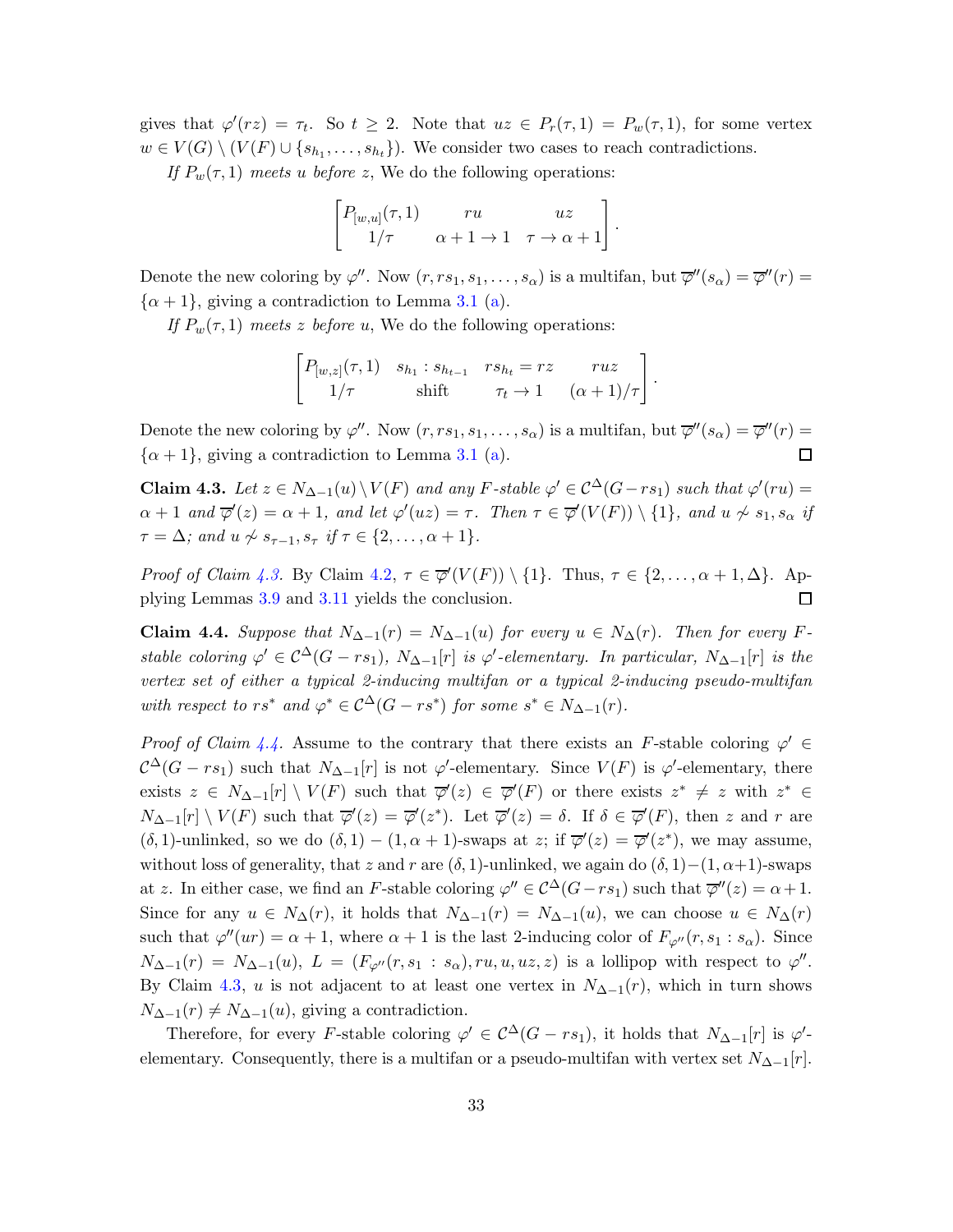By permuting the name of the colors and the label of vertices in  $N_{\Delta-1}(r)$ , we can assume that the multifan or pseudo-multifan with vertex set  $N_{\Delta-1}[r]$  is typical. If  $N_{\Delta-1}(r)$  is the vertex set of a multifan, by Lemma [3.3,](#page-12-1) we can further assume that the multifan is typical 2 inducing. If  $N_{\Delta-1}(r)$  is the vertex set of a pseudo-multifan, by Lemma [3.5](#page-14-1) and Lemma [3.3,](#page-12-1) we can further assume that the pseudo-multifan is typical 2-inducing.  $\Box$ 

By Claim [4.4,](#page-32-1) it suffices to only show Theorem [4.1](#page-30-2) [\(i\)](#page-30-3). Assume to the contrary that there exist  $r \in N_{\Delta}$  and  $u \in N_{\Delta-1}(r)$  such that  $N_{\Delta-1}(u) \setminus N_{\Delta-1}(r) \neq \emptyset$ .

<span id="page-33-0"></span>**Claim 4.5.** For every  $z \in N_{\Delta-1}(u) \setminus N_{\Delta-1}(r)$ , there is an F-stable coloring  $\varphi' \in C^{\Delta}(G-rs_1)$ with respect to  $\varphi$  such that  $\varphi'(ru) = \alpha + 1$  and  $\overline{\varphi}'(z) = \alpha + 1$ .

*Proof of Claim [4.5.](#page-33-0)* Let  $z \in N_{\Delta-1}(u) \setminus N_{\Delta-1}(r)$ . By Claim [4.1,](#page-30-1) assume that  $\varphi(ru) = \alpha + 1$ . Let  $\overline{\varphi}(z) = \delta$ . If  $\delta = \alpha + 1$ , we simply let  $\varphi' = \varphi$ . So  $\delta \neq \alpha + 1$ . If  $\delta \in \overline{\varphi}(V(F))$ , we let  $\varphi'$  be obtained from  $\varphi$  by doing  $(\delta, 1) - (1, \alpha + 1)$ -swaps at z. This gives that  $\overline{\varphi}'(z) = \alpha + 1$ . By Lemma [3.1](#page-10-1) [\(b\)](#page-10-4),  $\varphi'$  is F-stable and  $\varphi'(ru) = \varphi(ru) = \alpha + 1$ . Thus  $\varphi'$  is a desired coloring.

Assume now that  $\delta \in {\alpha+2,\ldots,\Delta-1}$ . If there is an F-stable  $\varphi'' \in C^{\Delta}(G - rs_1)$  such that  $z \notin P_r(\delta, 1, \varphi'')$ , let  $\varphi'$  be obtained from  $\varphi''$  by doing  $(\delta, 1) - (1, \alpha + 1)$ -swaps at z. Since  $\varphi(ru) = \alpha + 1$  and r and  $s_\alpha$  are  $(\alpha + 1, 1)$ -linked with respect to  $\varphi$  by Lemma [3.1](#page-10-1) [\(b\)](#page-10-4), it holds that  $\varphi'$  is F-stable and  $\varphi'(ru) = \varphi''(ru) = \varphi(ru) = \alpha + 1$ . Thus,  $\varphi'$  is a desired coloring and we are done. Therefore every F-stable  $\varphi'' \in C^{\Delta}(G-rs_1)$  satisfies  $z \in P_r(\delta, 1, \varphi'')$ . Applying Lemma [3.8](#page-19-2) [\(1\)](#page-19-0) with z playing the role of w, there exists  $s_{h_t} \in N_{\Delta-1}(r) \setminus V(F)$  such that  $\overline{\varphi}(s_{h_t}) = \delta$  and  $s_{h_t}$  and r are  $(\delta, 1)$ -linked with respect to  $\varphi$ . Now let  $\varphi'$  be obtained from  $\varphi$  by doing  $(\delta, 1) - (1, \alpha + 1)$ -swaps at z. Then  $\varphi'$  is a desired coloring.  $\Box$ 

<span id="page-33-1"></span>Claim 4.6. We may assume that  $|N_{\Delta-1}(u) \setminus N_{\Delta-1}(r)| \geq 2$ .

Proof of Claim [4.6.](#page-33-1) Let  $x \in N_{\Delta-1}(u) \setminus N_{\Delta-1}(r)$ . By Claim [4.5,](#page-33-0) we choose an F-stable coloring from  $\mathcal{C}^{\Delta}(G - rs_1)$  and call it still  $\varphi$  such that  $\varphi(ru) = \alpha + 1$  and  $\overline{\varphi}(x) = \alpha + 1$ . By Claim [4.3,](#page-32-0)  $\varphi(ux) \in \{2, \ldots, \alpha+1, \Delta\}$ . If  $|V(F)| \geq 3$ , then Claim [4.3](#page-32-0) gives that  $|N_{\Delta-1}(u)|$  $N_{\Delta-1}(r)| \geq 2$ . Thus we have  $V(F) = \{r, s_1\}$ . Consequently,  $\alpha + 1 = 2$ , and  $\varphi(ux) = \Delta$  by the fact that  $\varphi(ux) \in \{2, \ldots, \alpha+1, \Delta\}$ . We assume further that

$$
N_{\Delta-1}(u) \setminus N_{\Delta-1}(r) = \{x\}.
$$

By Claim [4.3,](#page-32-0)  $u \nsim s_1$ . We consider two cases. Assume first that there exists an F-stable  $\varphi' \in C^{\Delta}(G - rs_1)$  such that  $N_{\Delta-1}[r]$  is not  $\varphi'$ -elementary. By exchanging the role of 2 and  $\Delta$  if necessary, we may assume  $\varphi'(ru) = 2$ . Since  $V(F)$  is  $\varphi'$ -elementary, there exists  $z \in N_{\Delta-1}(r) \setminus V(F)$  such that  $\overline{\varphi}'(z) \in \overline{\varphi}'(F)$  or there exists  $z^* \neq z$  with  $z^* \in N_{\Delta-1}(r) \setminus V(F)$ such that  $\overline{\varphi}'(z) = \overline{\varphi}'(z^*)$ . Let  $\overline{\varphi}'(z) = \delta$ . If  $\delta \in \overline{\varphi}'(F)$ , then as r and z are  $(\delta, 1)$ -unlinked, we do  $(\delta, 1) - (1, 2)$ -swaps at z; if  $\overline{\varphi}'(z) = \overline{\varphi}'(z^*)$ , we may assume, without loss of generality, that z and r are  $(\delta, 1)$ -unlinked, we again do  $(\delta, 1) - (1, 2)$ -swaps at z. In either case, we find an F-stable coloring  $\varphi'' \in C^{\Delta}(G - rs_1)$  with  $\varphi''(ru) = \varphi'(ru) = 2$  and  $\overline{\varphi}''(z) =$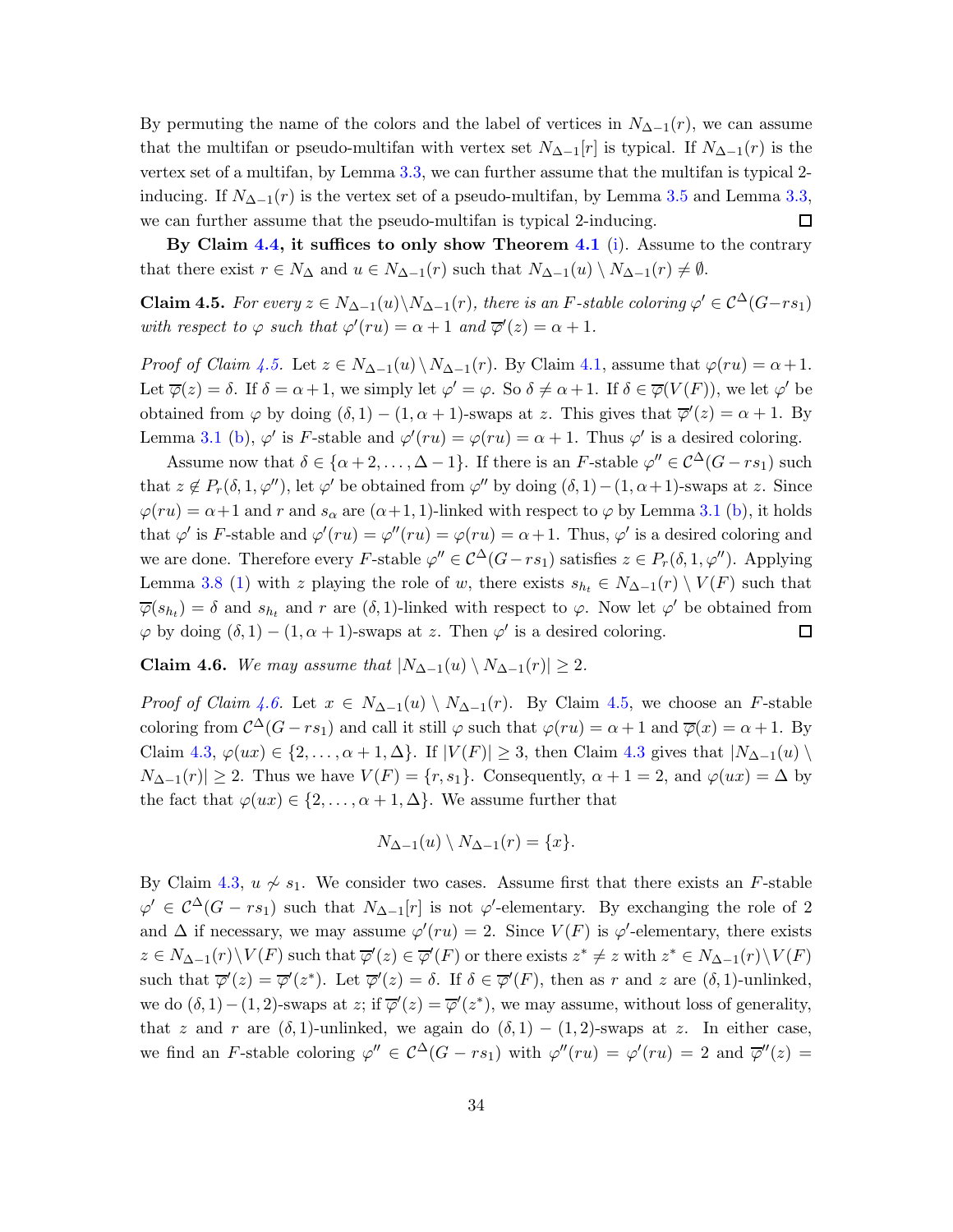2. Note that  $z \in N_{\Delta-1}(u)$  since  $z \neq x$  and  $N_{\Delta-1}(u) \setminus N_{\Delta-1}(r) = \{x\}$ . By Claim [4.2,](#page-31-0)  $\varphi''(uz) \in \{2, \Delta\}$ , which implies  $\varphi''(uz) = \Delta$  by noting  $\varphi''(ru) = 2$ . Furthermore, we assume  $uz \in P_{s_1}(\Delta, 1, \varphi'') = P_r(\Delta, 1, \varphi'')$ . Since  $\varphi''(ru) = 2$  and  $\varphi''(uz) = \Delta, \varphi''(ux) \neq 2, \Delta$ . Thus  $\varphi''(ux) \in \{1, 3, 4, \ldots, \Delta - 1\}$ , which implies  $\overline{\varphi}''(x) \neq 2$  by Claim [4.2.](#page-31-0) Let  $\overline{\varphi}''(x) = \tau$  and  $\varphi''(ux) = \lambda$ . Note that if  $\tau = \Delta$  then  $\lambda \neq 1$ , as  $u \in P_{s_1}(\Delta, 1, \varphi'') = P_r(\Delta, 1, \varphi'')$ . Thus if  $\tau = \Delta$  or 1, we do  $(\tau, 1) - (1, 2)$ -swaps at x. As the color of ux is not  $\Delta$  after these swaps, we get a contradiction to Claim [4.2.](#page-31-0) Thus, we assume that  $\tau \in \{3, 4, \ldots, \Delta - 1\}$ , and that  $P_x(\tau, 1, \varphi'') = P_r(\tau, 1, \varphi'')$  for any L-stable coloring  $\varphi''',$  where  $L = (F, ru, u, uz, z)$  is a lollipop. Let  $\tau_1 = \tau$  and  $s_{h_1} \in N_{\Delta-1}(r)$  such that  $\varphi''(rs_{h_1}) = \tau_1$ . Applying Lemma [3.8](#page-19-2) [\(2\)](#page-19-1) on L with x playing the role of w, there exists a sequence of distinct vertices  $s_{h_1}, \ldots, s_{h_t} \in$  $\{s_{\alpha+1}, \ldots, s_{\Delta-2}\}\$  satisfying the following conditions:

(a) 
$$
\varphi''(rs_{h_{i+1}}) = \overline{\varphi}''(s_{h_i}) = \tau_{i+1} \in {\alpha+2, \cdots, \Delta-1}
$$
 for each  $i \in [1, t-1]$ ;

- (b)  $s_{h_i}$  and r are  $(\tau_{i+1}, 1)$ -linked with respect to  $\varphi''$  for each  $i \in [1, t-1]$ ;
- (c)  $\overline{\varphi}''(s_{h_t}) = \tau_1$  or 2, and if  $\overline{\varphi}''(s_{h_t}) = \tau_1$ , then  $s_{h_t}$  and r are  $(\tau_1, 1)$ -linked with respect to  $\varphi''$ .

As x and r are  $(\tau_1, 1)$ -linked, we conclude that  $\overline{\varphi}''(s_{h_t}) = 2$ . As  $\varphi''(uz) = \Delta$ ,  $\varphi''(ur) = 2$ , if  $s_{h_t} \neq z$ , then  $\varphi''(u s_{h_t}) \in \{1, 3, 4, \ldots, \Delta - 1\}$ . This gives a contradiction to Claim [4.2.](#page-31-0) Thus we assume that  $s_{h_t} = z$ . Notice that  $r \in P_{s_1}(\tau, 2, \varphi'')$  by the maximality of  $|V(F)|$ . Therefore  $r \in P_x(\tau, 2, \varphi'') = P_{s_1}(\tau, 2, \varphi'')$ . So  $s_{h_t}$  is  $(2, \tau)$ -unlinked with  $s_1, x$  and r with respect to  $\varphi''$ . We do a  $(2, \tau)$ -swap at  $s_{h_t}$  and then shifting from  $s_{h_1}$  to  $s_{h_t}$ . This gives a coloring such that  $s_1$  and x are  $(\tau, 2)$ -unlinked with respect to the coloring. Again, with respect to the current coloring,  $r \in P_{s_1}(\tau, 2)$  by the maximality of  $|V(F)|$ . We do a  $(\tau, 2)$ swap at x to get a coloring  $\varphi'''$ . Note that  $\varphi'''(ru) = \varphi''(ru) = 2$ ,  $\varphi'''(ux) = \varphi''(ux) = \lambda$ ,  $\overline{\varphi}'''(x) = 2$ , and  $\varphi'''(uz) = \varphi''(uz) = \Delta$ . Therefore,  $\varphi'''(ux) = \lambda \in \{1, 3, 4, \ldots, \Delta - 1\}$ , showing a contradiction to Claim [4.2.](#page-31-0)

Thus we assume that  $N_{\Delta-1}[r]$  is  $\varphi'$ -elementary for every F-stable  $\varphi' \in C^{\Delta}(G-rs_1)$  with respect to  $\varphi$ . In particular,  $N_{\Delta-1}[r]$  is  $\varphi$ -elementary, and as  $|V(F)| = 2$  and F is maximum at r, we know that  $N_{\Delta-1}[r]$  is contained in a pseudo-multifan  $S = S_{\varphi}(r, s_1 : s_1 : s_{\Delta-2})$ . Let  $\delta \in \overline{\varphi}(V(S)) \setminus \overline{\varphi}(V(F))$ . By Lemma [3.6](#page-15-4) [\(c\)](#page-15-2),  $\overline{\varphi}_S^{-1}$  $S^{-1}(\delta)$  is  $(\delta, 2)$ - and  $(\delta, \Delta)$ -linked with  $s_1$ and the corresponding chains contain the vertex r with respect to  $\varphi$ . Recall that  $\varphi(ru)$  =  $2, \varphi(ux) = \Delta$ , and  $\overline{\varphi}(x) = 2$ . Let  $\varphi'$  be obtained from  $\varphi$  by doing the following swaps of colors at x:

$$
(2, \delta) - (\delta, \Delta) - (\Delta, 1) - (1, 2).
$$

Since  $\varphi'$  is F-stable,  $\varphi'(ru) = 2$ ,  $\varphi'(ux) = \delta$ , and  $\overline{\varphi}'(x) = 2$ , we get a contradiction to Claim [4.2.](#page-31-0)  $\Box$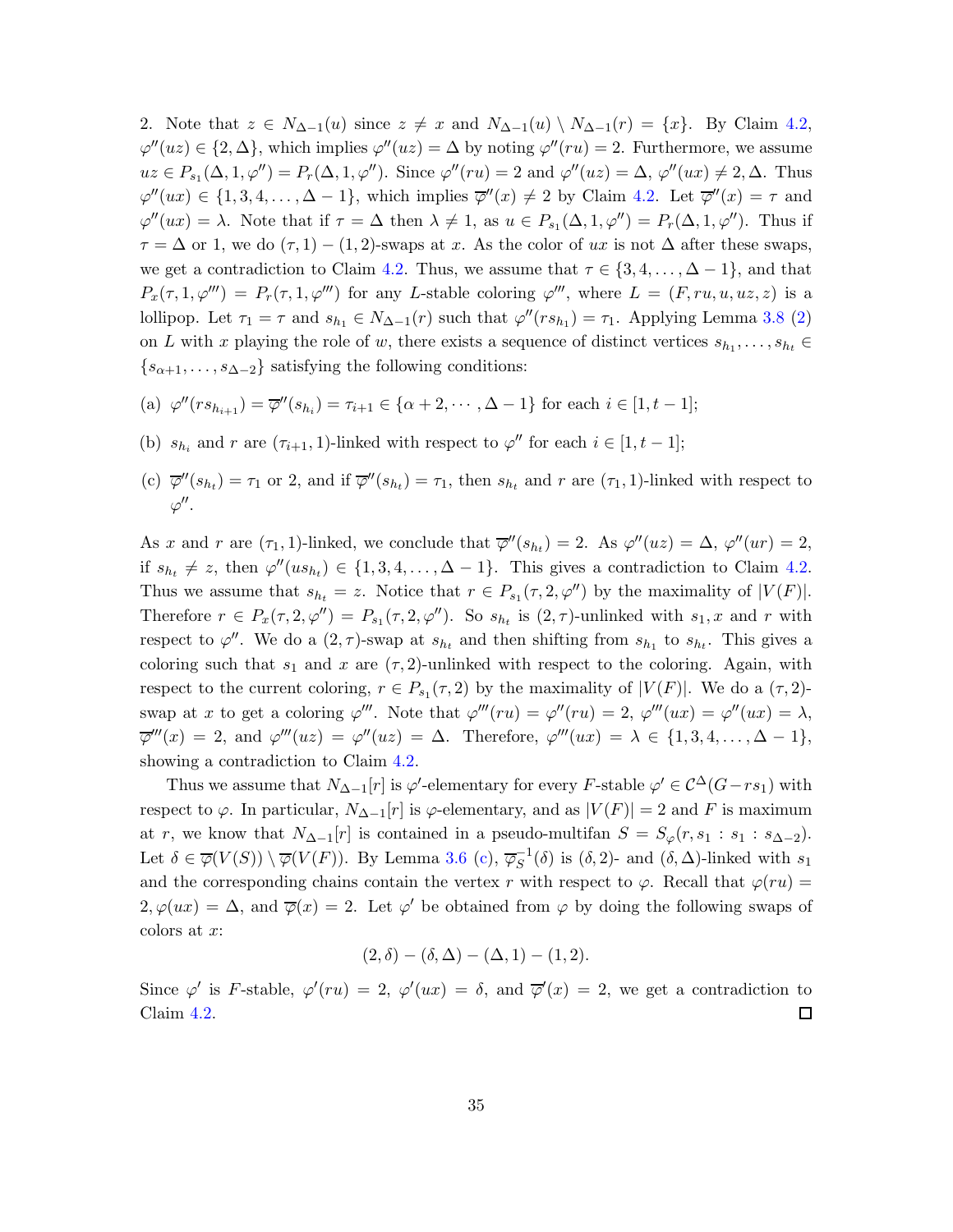<span id="page-35-0"></span>**Claim 4.7.** Let  $x, y \in N_{\Delta-1}(u) \setminus N_{\Delta-1}(r)$  be distinct, and  $\varphi' \in C^{\Delta}(G-rs_1)$  be any F-stable coloring with  $\varphi'(ru) = \alpha + 1$ . If  $\overline{\varphi}'(x) \in \overline{\varphi}'(V(F))$  and  $\overline{\varphi}'(x) \neq 1$ , then  $\overline{\varphi}'(y) \notin \overline{\varphi}'(V(F))$ and y and r are  $(\overline{\varphi}'(y), 1)$ -linked with respect to  $\varphi'$ .

*Proof of Claim [4.7.](#page-35-0)* The second part of the claim follows easily from the first part. Since otherwise, a  $(\overline{\varphi}'(y), 1)$ -swap at y implies that 1 is missing at y, contradicting the first part.

Assume to the contrary that  $\overline{\varphi}'(x) \in \overline{\varphi}'(V(F))$  and  $\overline{\varphi}'(y) \in \overline{\varphi}'(V(F))$ . We claim that  $\overline{\varphi}'(x) = \overline{\varphi}'(y) = \alpha + 1$  or  $\overline{\varphi}'(x) = \alpha + 1$  and  $\overline{\varphi}'(y) = 1$ . By doing  $(\overline{\varphi}'(x), 1) - (1, \alpha + 1)$ -swaps at x, we assume that  $\overline{\varphi}'(x) = \alpha + 1$ . Since  $1, \alpha + 1 \in \overline{\varphi}'(V(F))$ , we still have  $\overline{\varphi}'(y) \in \overline{\varphi}'(V(F))$ . If  $\overline{\varphi}'(y) = \alpha + 1$ , then we are done. Otherwise, doing a  $(\overline{\varphi}'(y), 1)$ -swap at y gives a desired coloring.

Let 
$$
\varphi'(ux) = \tau
$$
 and  $\varphi'(uy) = \lambda$ .

We consider now two cases to finish the proof of Claim [4.7.](#page-35-0)

<span id="page-35-1"></span>Case  $A: \overline{\varphi}'(x) = \overline{\varphi}'(y) = \alpha + 1.$ 

By Claim [4.2,](#page-31-0)  $\tau, \lambda \in \overline{\varphi}'(V(F)) \setminus \{1\}$ . Assume, without loss of generality, that  $\tau \neq$  $\Delta$ . Then  $\tau \in \{2,\ldots,\alpha+1\}$  is a 2-inducing color of F. By Lemma [3.7](#page-17-4) [\(d\)](#page-18-0) that  $r \in$  $P_{s_\alpha}(\Delta,\alpha+1) = P_{s_1}(\Delta,\alpha+1)$ , we know  $\lambda \neq \Delta$ . Thus  $\lambda \in \{2,\ldots,\alpha+1\}$  is also a 2-inducing color. By symmetry between x and y, we assume  $\lambda \prec \tau$ . Shift from  $s_2$  to  $s_{\lambda-1}$ , uncolor  $rs_{\lambda}$ , then color  $rs_1$  by 2. Denote the resulting coloring by  $\varphi''$ . Now  $F^* =$  $(r, rs_{\lambda}, s_{\lambda}, rs_{\lambda+1}, s_{\lambda+1}, \ldots, rs_{\alpha}, s_{\alpha}, rs_{\lambda-1}, s_{\lambda-1}, \ldots, rs_1, s_1)$  is a new multifan with respect to  $\varphi''$  that has the same vertex set as  $F_{\varphi'}(r, s_1 : s_\alpha)$ . In this new multifan  $F^*$ ,  $\lambda$  is itself a λ-inducing color, yet τ is a  $(λ + 1)$ -inducing color. However,  $r ∈ P_y(α + 1, λ, φ'')$ , showing a contradiction to Lemma [3.7](#page-17-4) [\(d\)](#page-18-0) that  $r \in P_{s_\alpha}(\alpha+1,\lambda,\varphi'') = P_{s_\lambda}(\alpha+1,\lambda,\varphi'')$ .

Case B:  $\overline{\varphi}'(x) = \alpha + 1$  and  $\overline{\varphi}'(y) = 1$ .

We assume that x and y are  $(\alpha + 1, 1)$ -linked with respect to  $\varphi'$ . For otherwise, a  $(1, \alpha + 1)$ -swap at y reduces the problem to [Case A.](#page-35-1)

We show that  $\tau, \lambda \neq \Delta$ . If this is not the case, then by swapping colors along  $P_{[x,y]}(\alpha +$ 1, 1) and exchanging the role of x and y if necessary, we assume that  $\tau \neq \Delta$  and  $\lambda = \Delta$ . Let  $\varphi''$  be obtained from  $\varphi'$  by a  $(1, \Delta)$ -swap at y. By Lemma [3.7](#page-17-4) [\(d\)](#page-18-0),  $r \in P_{s_1}(\Delta, \alpha +$  $1, \varphi' = P_{s_\alpha}(\Delta, \alpha + 1, \varphi'')$ . Thus, we can do a  $(\Delta, \alpha + 1)$ -swap at y without affecting the coloring of  $F_{\varphi''}(r, s_1 : s_\alpha)$  and  $\varphi''(ru)$ . Thus, let  $\varphi^* = \varphi''/P_y(\Delta, \alpha + 1, \varphi'')$ . We see that  $P_r(\alpha+1,1,\varphi^*) = ruy$ , showing a contradiction to Lemma [3.1](#page-10-1) [\(b\)](#page-10-4) that r and  $s_\alpha$  are  $(\alpha + 1, 1)$ -linked with respect to  $\varphi^*$ .

Since  $\tau, \lambda \neq \Delta$ , both  $\tau$  and  $\lambda$  are 2-inducing colors of F by Claim [4.2.](#page-31-0) By swapping colors along  $P_{[x,y]}(\alpha+1,1)$  and exchanging the role of x and y if necessary, we assume  $\lambda \prec \tau$ . Note that  $r \in P_{s_1}(\Delta, \lambda) = P_{s_{\lambda-1}}(\Delta, \lambda)$  and  $r \in P_{s_1}(\Delta, \alpha + 1) = P_{s_{\alpha}}(\Delta, \alpha + 1)$  by Lemma [3.7](#page-17-4) [\(e\)](#page-18-1) and [\(d\)](#page-18-0), respectively. Let  $\varphi''$  be obtained from  $\varphi'$  by doing the following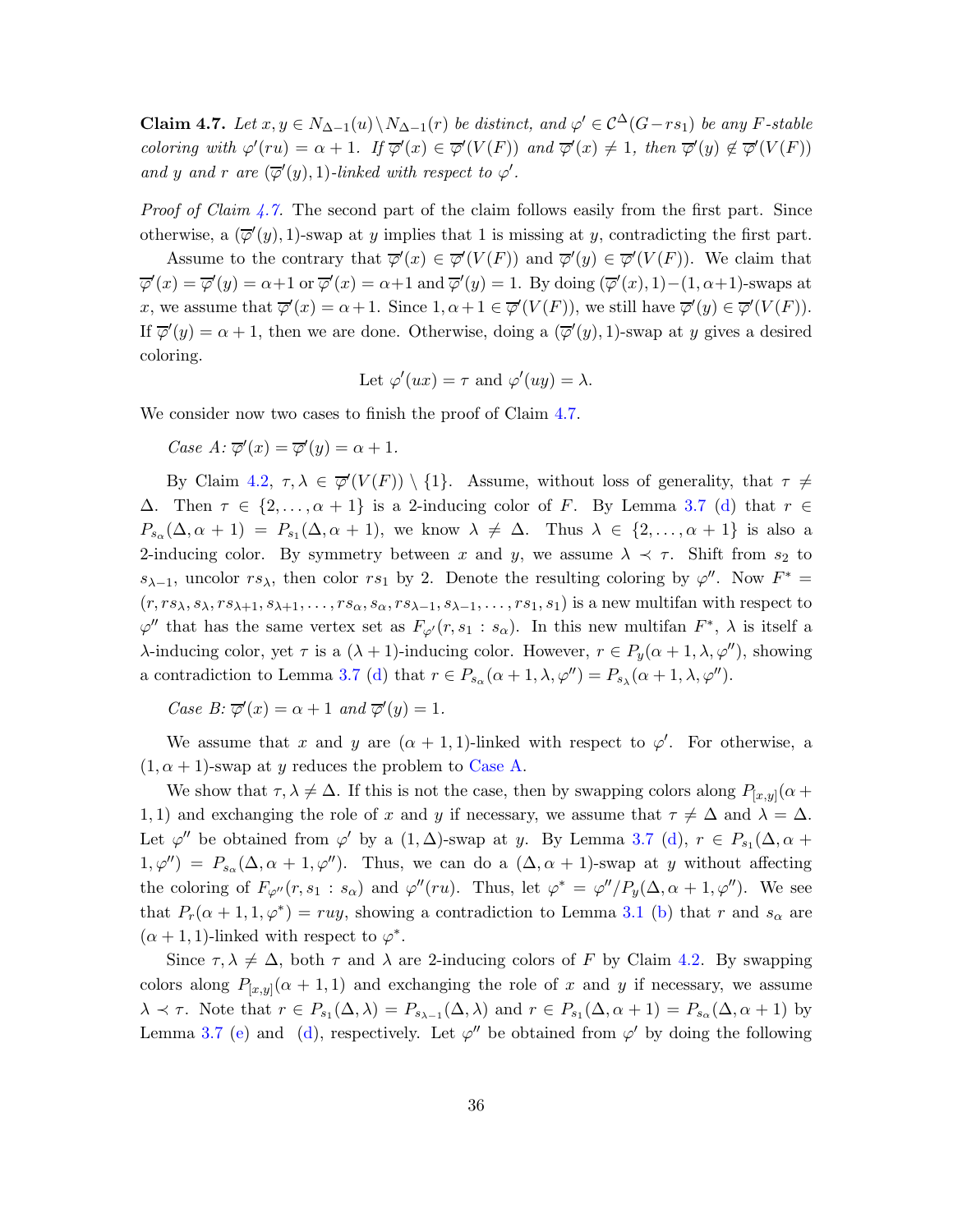swaps at y:

$$
(1, \Delta) - (\Delta, \lambda) - (\lambda, 1) - (1, \Delta) - (\Delta, \alpha + 1).
$$

Note that  $\varphi''$  is F-stable, and that  $P_r(\alpha+1,1,\varphi'') = ruy$ , showing a contradiction to Lemma [3.1](#page-10-1) [\(b\)](#page-10-4) that r and  $s_{\alpha}$  are  $(\alpha + 1, 1)$ -linked with respect to  $\varphi''$ .  $\Box$ 

By Claim [4.5](#page-33-0) and Claim [4.6,](#page-33-1) we let  $x, y \in N_{\Delta-1}(u) \setminus N_{\Delta-1}(r)$  with  $x \neq y$ , and assume that  $\varphi(ru) = \alpha + 1$  and  $\overline{\varphi}(x) = \alpha + 1$ . By Claim [4.7,](#page-35-0) we also assume that  $\overline{\varphi}(y) = \delta \in$  $\{\alpha+2,\ldots,\Delta-1\}$  and y and r are  $(\delta,1)$ -linked with respect to such a coloring  $\varphi$ . Let  $\delta_1 = \delta, s_{h_1} \in N_{\Delta-1}(r)$  such that  $\varphi(rs_{h_1}) = \delta_1$ , and  $L = (F, ru, u, ux, x)$ . By Claim [4.7,](#page-35-0) for any L-stable  $\varphi' \in C^{\Delta}(G-rs_1)$ , it holds that  $y \in P_r(\delta, 1, \varphi')$ . Applying Lemma [3.8](#page-19-2) [\(2\)](#page-19-1) on L with y playing the role of w, there exists a sequence of distinct vertices  $s_{h_1}, s_{h_2}, \ldots, s_{h_t} \in$  $\{s_{\alpha+1}, \ldots, s_{\Delta-2}\}\$  satisfying the following conditions:

(a) 
$$
\varphi(rs_{h_{i+1}}) = \overline{\varphi}(s_{h_i}) = \delta_{i+1} \in \{\alpha+2,\cdots,\Delta-1\}
$$
 for each  $i \in [1,t-1]$ ;

- (b)  $s_{h_i}$  and r are  $(\delta_{i+1}, 1)$ -linked with respect to  $\varphi$  for each  $i \in [1, t-1]$ ;
- (c)  $\overline{\varphi}(s_{h_t}) = \delta_1$  or  $\alpha + 1$ , and if  $\overline{\varphi}(s_{h_t}) = \delta_1$ , then  $s_{h_t}$  and r are  $(\delta_1, 1)$ -linked with respect to  $\varphi$ .

If  $\overline{\varphi}(s_{h_t}) = \delta_1$ , then since  $s_{h_t}$  and r are  $(\delta, 1)$ -linked, a  $(\delta, 1)$ -swapping at y implies that the color 1 is missing at  $y$ , showing a contradiction to Claim [4.7.](#page-35-0) Therefore, we assume that  $\overline{\varphi}(s_{h_t}) = \alpha + 1$ . Let  $\varphi(ux) = \tau$  and  $\varphi(uy) = \lambda$ . Since  $\varphi(ru) = \alpha + 1$ ,  $\alpha + 1 \notin {\tau, \lambda, \delta_1}$ . By Claim [4.3,](#page-32-0)  $\tau \in \overline{\varphi}(V(F)) \setminus \{1\}$ , and if  $\varphi(ux) = \tau = \Delta$ ,

<span id="page-36-3"></span>
$$
s_1, s_\alpha \notin N_{\Delta - 1}(u),\tag{4}
$$

if  $\varphi(ux) = \tau \neq \Delta$ ,

<span id="page-36-4"></span>
$$
s_{\tau-1}, s_{\tau} \notin N_{\Delta-1}(u). \tag{5}
$$

<span id="page-36-0"></span>Claim 4.8.  $|N_{\Delta-1}(u) \setminus N_{\Delta-1}(r)| \geq 3$ .

*Proof of Claim [4.8.](#page-36-0)* We first show that if  $\lambda = \Delta$ ,

<span id="page-36-1"></span>
$$
s_1, s_\alpha \notin N_{\Delta - 1}(u); \tag{6}
$$

and if  $\lambda \neq \Delta$ ,

<span id="page-36-2"></span>
$$
s_{\lambda-1}, s_{\lambda} \notin N_{\Delta-1}(u). \tag{7}
$$

To see this, let  $\varphi'$  be obtained from  $\varphi$  by first doing an  $(\alpha + 1, 1)$ -swap at both x and  $s_{h_t}$ , and then the shifting from  $s_{h_1}$  to  $s_{h_t}$ . Now,  $\overline{\varphi}'(r) = \delta_1$  and  $\varphi'(ux) = \varphi(ux) = \tau$ . Let  $\varphi'' = \varphi' / P_y(\delta_1, \alpha + 1, \varphi')$ . Note that  $\varphi''(ux) = \varphi(ux) = \tau$  and  $\varphi''(uy) = \varphi(uy) = \lambda$ . Applying Claim [4.2](#page-31-0) to the coloring  $\varphi''$  gives  $\varphi''(uy) = \lambda \in \overline{\varphi''}(V(F)) \setminus {\delta_1}$ . As  $\tau, \lambda, \delta_1, \alpha + \delta_2$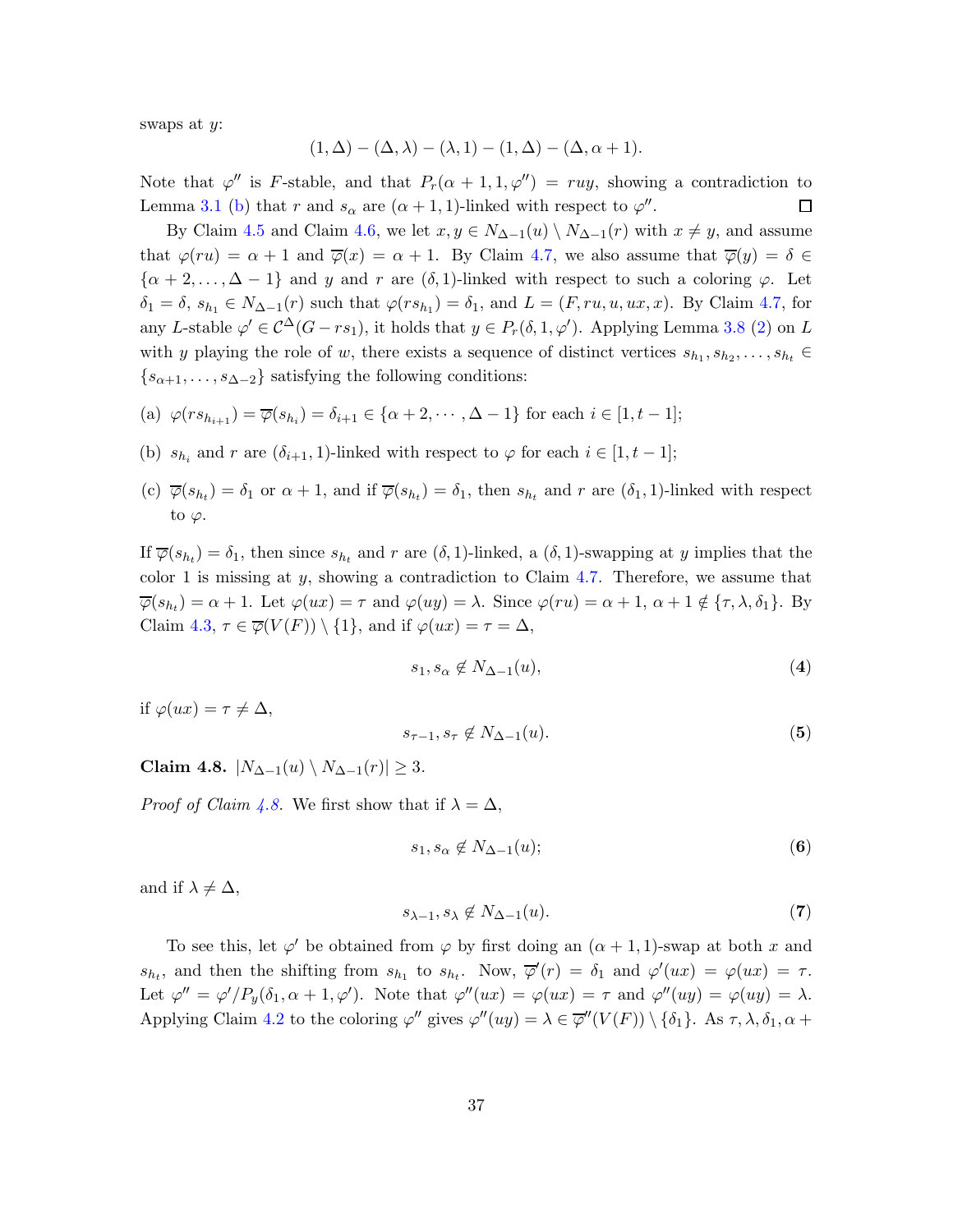$1 \in \overline{\varphi}''(V(F))$  and they are all distinct,  $|V(F)| \geq |\{\delta_1, \tau, \lambda, \alpha + 1\}| - 1 = 3$ . Then ([6](#page-36-1)) and  $(7)$  $(7)$  $(7)$  follow from Claim [4.3.](#page-32-0) These two facts, together with  $(4)$  $(4)$  $(4)$  and  $(5)$  $(5)$  $(5)$ , imply

either  $s_1, s_\alpha, s_{\lambda-1}, s_\lambda \notin N_{\Delta-1}(u)$ , or  $s_1, s_\alpha, s_{\tau-1}, s_\tau \notin N_{\Delta-1}(u)$ .

Note that  $s_1 \neq s_\alpha$  by  $|V(F)| \geq 3$ . We obtain  $|N_{\Delta-1}(u) \setminus N_{\Delta-1}(r)| \geq 3$  from the above unless

either 
$$
\lambda = \alpha = 2
$$
 or  $\tau = \alpha = 2$ .

Therefore we assume  $\alpha = 2$  and  $\{\lambda, \tau\} = \{2, \Delta\}$ . By symmetry, we may assume  $\alpha = 2$ ,  $\tau = 2$  and  $\lambda = \Delta$ . Furthermore, we have  $|N_{\Delta-1}(u) \setminus N_{\Delta-1}(r)| = 2$  as the facts from ([4](#page-36-3)) to ([7](#page-36-2)) imply that  $s_1, s_2 \notin N_{\Delta-1}(u)$ . Therefore  $N_{\Delta-1}(r) \setminus \{s_1, s_2\} \subseteq N_{\Delta-1}(u)$ . In particular,  $s_{h_t} \in N_{\Delta-1}(u)$ . Since r and  $s_\alpha$  are  $(1, \alpha+1)$ -linked with respect to  $\varphi$  and  $\overline{\varphi}(s_{h_t}) = \alpha+1$ , it follows that  $\varphi(us_{h_t}) \neq 1$ . This, together with the facts that  $\overline{\varphi}(V(F)) = \{1, 2, 3, \Delta\},\$  $\varphi(ru) = 3, \varphi(ux) = 2, \text{ and } \varphi(uy) = \Delta, \text{ implies that } \varphi(us_{h_t}) \in \{4, \ldots, \Delta - 1\}, \text{ showing a}$ contradiction to Claim [4.2.](#page-31-0) □

By Claim [4.8,](#page-36-0) let  $x, y, z \in N_{\Delta-1}(u) \setminus N_{\Delta-1}(r)$  be distinct. We assume  $\varphi(ru) = \alpha + 1$ and  $\overline{\varphi}(x) = \alpha + 1$  by Claim [4.5.](#page-33-0) By Claim [4.7,](#page-35-0) we assume  $\overline{\varphi}(y) = \delta$  and  $\overline{\varphi}(z) = \lambda$  with  $\delta, \lambda \in {\alpha + 2, ..., \Delta - 1}$ , y and r are  $(\delta, 1)$ -linked with respect to  $\varphi$ , and z and r are  $(\lambda, 1)$ -linked with respect to  $\varphi$ . Consequently,  $\lambda \neq \delta$ .

Let  $L = (F, ru, u, ux, x)$ . Clearly, for any L-stable coloring  $\varphi' \in C^{\Delta}(G - rs_1), y \in$  $P_r(\delta, 1, \varphi')$ . Applying Lemma [3.8](#page-19-2) [\(2\)](#page-19-1) at L and y, there exists a sequence of distinct vertices  $s_{h_1}, s_{h_2}, \ldots, s_{h_t} \in \{s_{\alpha+1}, \ldots, s_{\Delta-2}\}\$  satisfying the following conditions:

(a) 
$$
\varphi(rs_{h_1}) = \delta_1
$$
,  $\varphi(rs_{i+1}) = \overline{\varphi}(s_{h_i}) = \delta_{i+1} \in {\alpha+2, \cdots, \Delta-1}$  for each  $i \in [1, t-1]$ ;

(b)  $s_{h_i}$  and r are  $(\delta_{i+1}, 1)$ -linked with respect to  $\varphi$  for each  $i \in [1, t-1]$ ;

(c) 
$$
\overline{\varphi}(s_{h_t}) = \delta_1
$$
 or  $\alpha + 1$ , and if  $\overline{\varphi}(s_{h_t}) = \delta_1$ , then  $s_{h_t}$  and r are  $(\delta_1, 1)$ -linked.

If  $\overline{\varphi}(s_{h_t}) = \delta_1$ , then since  $s_{h_t}$  and r are  $(\delta, 1)$ -linked with respect to  $\varphi$ , a  $(\delta, 1)$ -swapping at y gives a contradiction to Claim [4.7.](#page-35-0) Therefore, we assume  $\overline{\varphi}(s_{h_t}) = \alpha + 1$ . Furthermore, we assume that  $s_{h_t}$  and x are  $(\alpha + 1, 1)$ -linked with respect to  $\varphi$ . For otherwise, first doing an  $(\alpha+1,1)$ -swap at  $s_{h_t}$ , then shifting from  $s_{h_1}$  to  $s_{h_t}$  give a coloring  $\varphi'$  such that  $\varphi'(ru)$  =  $\varphi(ru) = \alpha + 1$ ,  $\overline{\varphi}'(y) = \overline{\varphi}'(r) = \delta_1$ , while  $\overline{\varphi}'(x) = \alpha + 1$ . Since  $\varphi'$  is F-stable up to exchanging the role of 1 and  $\delta_1$ , we obtain a contradiction to Claim [4.7.](#page-35-0) As z and r are  $(\lambda, 1)$ -linked with respect to  $\varphi$  and  $s_{h_i}$  and  $r$  are  $(\delta_{i+1}, 1)$ -linked for each  $i \in [1, t-1]$ ,  $\lambda \neq \delta_i$  for each  $i \in [2, t]$ . Let  $\lambda_1 = \lambda$  and  $s_{p_1}$  be the neighbor of r such that  $\varphi(rs_{p_1}) = \lambda_1$ . For any L-stable coloring  $\varphi' \in C^{\Delta}(G - rs_1), z \in P_r(\lambda, 1, \varphi')$ . Applying Lemma [3.8](#page-19-2) [\(2\)](#page-19-1) on  $L = (F, ru, u, ux, x)$  and z, there exists a sequence of distinct vertices  $s_{p_1}, s_{p_2}, \ldots, s_{p_k} \in \{s_{\alpha+1}, \ldots, s_{\Delta-2}\}\$  satisfying the following conditions:

(a) 
$$
\varphi(rs_{p_{i+1}}) = \overline{\varphi(s_{p_i})} = \lambda_{i+1} \in \{\alpha+2, \cdots, \Delta-1\}
$$
 for each  $i \in [1, k-1]$ ;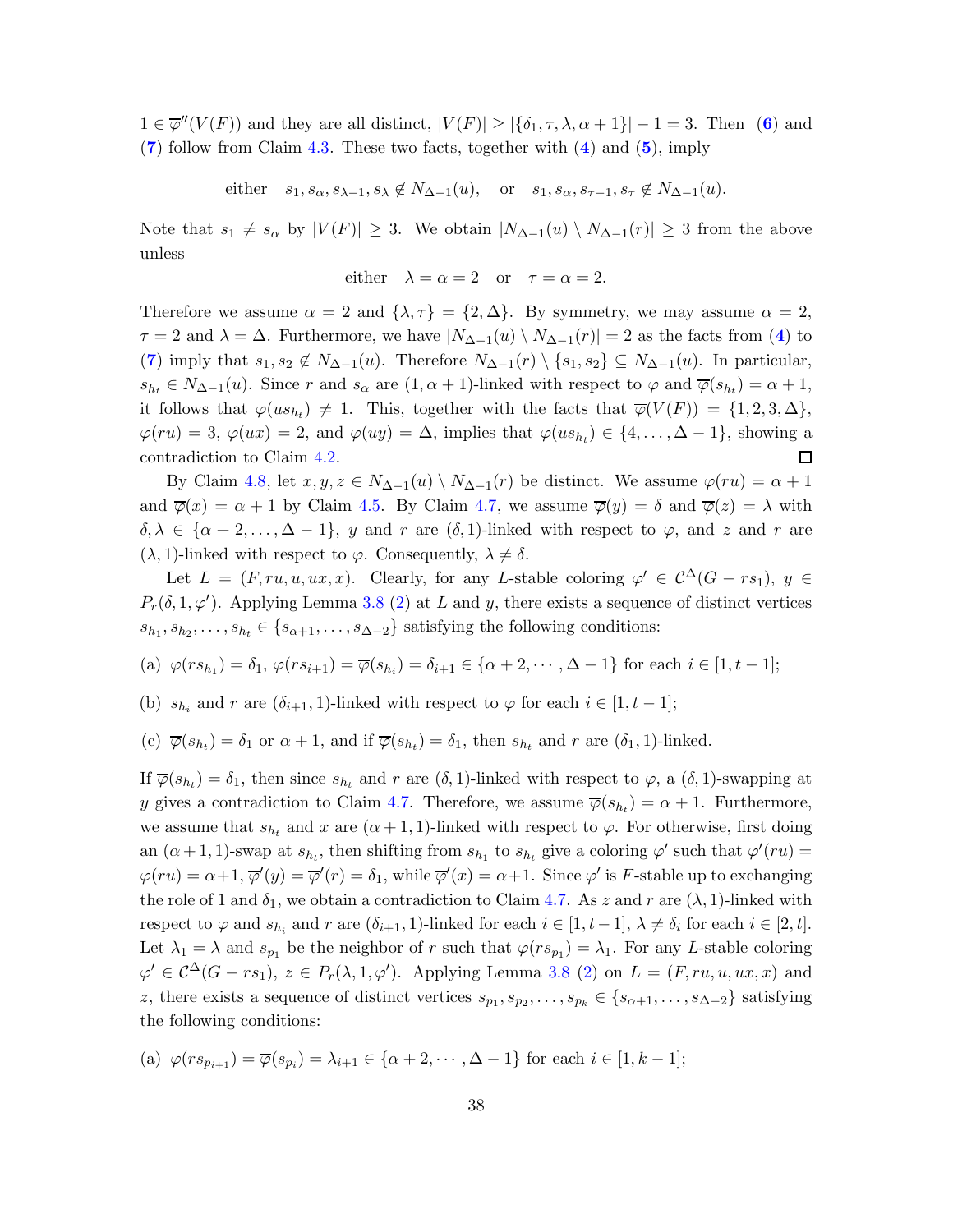- (b)  $s_{p_i}$  and r are  $(\lambda_{i+1}, 1)$ -linked with respect to  $\varphi$  for each  $i \in [1, k-1]$ ;
- (c)  $\overline{\varphi}(s_{p_k}) = \lambda_1$  or  $\alpha + 1$ , and if  $\overline{\varphi}(s_{p_k}) = \lambda_1$ , then  $s_{p_k}$  and  $r$  are  $(\lambda_1, 1)$ -linked with respect to  $\varphi$ .

Recall that  $s_{p_1} \neq s_{h_i}$  for each  $i \in [1, t]$ . Furthermore, as  $s_{h_i}$  and r are  $(\delta_{i+1}, 1)$ -linked for each  $i \in [1, t-1]$  and for each  $j \in [1, k-1]$ ,  $s_{p_j}$  and r are  $(\lambda_{j+1}, 1)$ -linked,  $s_{p_1} \neq s_{h_i}$ for each  $i \in [1, t]$  implies that  $\lambda_2 \notin \{\delta_1, \ldots, \delta_t\}$ . Consequently,  $s_{p_2} \neq s_{h_i}$  for each  $i \in [1, t]$ . Repeating the same process, we get  $s_{p_j} \neq s_{h_i}$  for each  $j \in [1, k]$  and each  $i \in [1, t]$ .

We may still assume that  $s_{h_t}$  and x are  $(\alpha+1,1)$ -linked with respect to  $\varphi$ . For otherwise, first doing an  $(\alpha + 1, 1)$ -swap at  $s_{h_t}$ , then shifting from  $s_{h_1}$  to  $s_{h_t}$  give a coloring  $\varphi'$  such that  $\varphi'(ru) = \varphi(ru) = \alpha + 1$ ,  $\overline{\varphi}'(y) = \overline{\varphi}'(r) = \delta_1$ , while  $\overline{\varphi}'(x) = \alpha + 1$ . As  $\varphi'$  is F-stable up to exchanging the role of 1 and  $\delta_1$ , we obtain a contradiction to Claim [4.7.](#page-35-0)

If  $\overline{\varphi}(s_{p_k}) = \lambda_1$ , then since  $s_{p_k}$  and r are  $(\lambda_1, 1)$ -linked, a  $(\lambda_1, 1)$ -swap at z gives a contradiction to Claim [4.7.](#page-35-0) Thus  $\overline{\varphi}(s_{p_k}) = \alpha + 1$ . We do a sequence of Kempe changes around r from  $s_{p_k}$  to  $s_{p_1}$  as below:

- (1) Swap colors along  $P_{s_{p_k}}(\alpha+1,1)$  (after (1),  $P_r(1,\lambda_k) = rs_{p_k}$ );
- (2) Swap colors along  $P_{s_{p_{k-1}}}(\lambda_{k-1}, 1)$  (after (2),  $P_r(1, \lambda_{k-1}) = rs_{p_{k-1}}$ );
- (3) Continue the same kind of Kemple change from  $s_{p_{k-2}}$  to  $s_{p_3}$ ;
- (4) Swap colors along  $P_{s_{p_2}}(\lambda_3, 1)$  (after (4),  $P_r(1, \lambda_2) = rs_{p_2}$ );
- (5) Swap colors along  $P_{s_{p_1}}(\lambda_2, 1)$  (after (5),  $P_r(1, \lambda_1) = rs_{p_1}$ ).

Let the current coloring be  $\varphi'$ . Note that  $\varphi'$  is F-stable,  $\varphi'(ru) = \varphi(ru)$ ,  $\varphi'(ux) = \varphi(ux)$ , and  $\overline{\varphi}'(x) = \overline{\varphi}(x)$ , but z and r are  $(\lambda, 1)$ -unlinked with respect to  $\varphi'$ . Now doing a  $(\lambda, 1)$ -swap at z gives a contradiction to Claim [4.7.](#page-35-0)

This finishes the proof of Theorem [2.5.](#page-6-0)

$$
\square
$$

### <span id="page-38-0"></span>5 Proof of Theorem [2.6](#page-6-1)

**Theorem 2.6.** If G is an HZ-graph with maximum degree  $\Delta \geq 4$ , then for every two adjacent vertices  $x, y \in V_{\Delta-1}, N_{\Delta}(x) = N_{\Delta}(y)$ .

*Proof.* Assume to the contrary that  $N_{\Delta}(x) \neq N_{\Delta}(y)$ . Then there exists a vertex  $r \in$  $N_{\Delta}(x) \setminus N_{\Delta}(y)$ . Equivalently,  $x \in N_{\Delta-1}(r)$  and  $y \notin N_{\Delta-1}(r)$ . By Theorem [4.1](#page-30-2) [\(ii\)](#page-30-4), let  $s_1 \in N_{\Delta-1}(r)$  and  $\varphi \in C^{\Delta}(G - rs_1)$ , and  $F = F_{\varphi}(r, s_1 : s_{\alpha})$  be the typical 2-inducing multifan such that either  $V(F) = N_{\Delta-1}[r]$  or F is contained in a pseudo-multifan with vertex set  $N_{\Delta-1}[r]$ . Let  $N_{\Delta-1}(r) = \{s_1, \ldots, s_{\Delta-2}\}\.$  We consider two cases according to if  $x \in V(F)$  to finish the proof.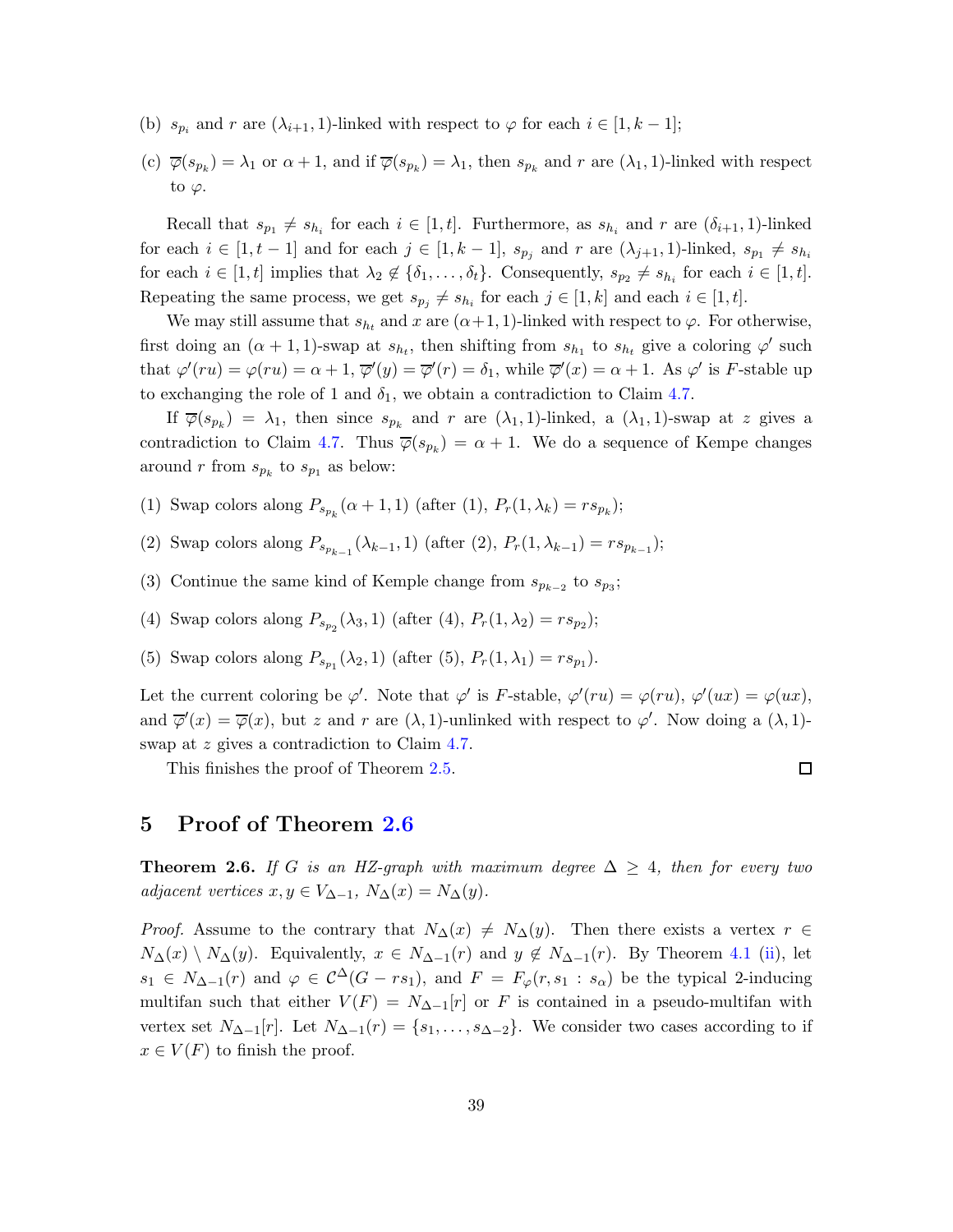Assume first that  $x \notin V(F)$ . This implies that  $V(F) \neq N_{\Delta-1}[r]$ . Applying Theorem [4.1](#page-30-2) [\(ii\)](#page-30-4), it then follows that  $N_{\Delta-1}[r]$  is the vertex set of a typical 2-inducing pseudo-multifan. Let  $\overline{\varphi}(x) = \delta$  and  $\overline{\varphi}(y) = \lambda$ . By Lemma [3.1](#page-10-1) [\(b\)](#page-15-1) or Lemma [3.6](#page-15-4) (b), we know that  $\overline{\varphi}_S^{-1}$  $S^{-1}(\lambda)$ and r are  $(\lambda, 1)$ -linked, and x and r are  $(\delta, 1)$ -linked. By doing  $(\lambda, 1) - (1, \delta)$ -swaps at y if necessary, we can assume  $\overline{\varphi}(y) = \delta$ . Let  $\varphi(xy) = \tau$ . Then  $P_x(\delta, \tau) = xy$ , showing a contradiction to Lemma  $3.6$  [\(c\)](#page-15-2) or [\(d\)](#page-15-3).

Assume then that  $x \in V(F)$ . Let  $x = s_i$  for some  $i \in [1, \alpha]$ , and  $\varphi'$  be obtained from  $\varphi$ by shifting from  $s_2$  to  $s_{i-1}$ , uncoloring  $rs_i$ , and coloring  $rs_1$  by 2. The sequence

$$
F^* = (r, rs_i, s_i, rs_{i+1}, s_{i+1}, \dots, rs_\alpha, s_\alpha, rs_{i-1}, s_{i-1}, \dots, rs_1, s_1)
$$

is a multifan with respect to  $\varphi'$ . It is clear that if F is a multifan on  $N_{\Delta-1}[r]$ , then  $F^*$  is still a multifan on  $N_{\Delta-1}[r]$ . If F is contained in a pseudo-multifan on  $N_{\Delta-1}[r]$ , by Lemma [3.5,](#page-14-1) after the operations from  $F$  to get  $F^*$ , the resulting sequence of the original pseudo-multifan is still a pseudo-multifan that contains  $F^*$ .

By permuting the name of colors and the label of the vertices in  $N_{\Delta-1}(r)$ , we may assume that  $x = s_1$ , and F is a typical multifan on  $N_{\Delta-1}[r]$  or is contained in a pseudo-multifan S with  $V(S) = N_{\Delta-1}[r]$ . Still denote the current coloring by  $\varphi$ .

Let  $\overline{\varphi}(y) = \delta$ . By doing a  $(\delta, 1)$ -swap at y if necessary, we assume  $\overline{\varphi}(y) = 1$ . Let  $\varphi(s_1y) =$ τ. By exchangeing the role of the color 2 and Δ if necessary, we may assume that  $\varphi(s_1y)$ is a 2-inducing color of F or is a pseudo-missing color of the pseudo-multifan S. Let  $\varphi' =$  $\varphi/P_y(1,\Delta,\varphi)$ . Now  $P_{s_1}(\Delta,\tau,\varphi')=s_1y$ . This gives a contradiction to Lemma [3.2](#page-10-2) [\(b\)](#page-11-2) that  $s_1$ and  $\overline{\varphi}'^{-1}_F$  $\mathcal{F}_F^{-1}(\tau)$  are  $(\tau, \Delta)$ -linked if  $\tau$  is 2-inducing, and gives a contradiction to Lemma [3.6](#page-15-4) [\(c\)](#page-15-2) that  $s_1$  and  $\overline{\varphi}'^{-1}_S$  $\int_{S}^{I-1}(\tau)$  are  $(\tau, \Delta)$ -linked if  $\tau$  is a pseudo-missing color of S.  $\Box$ 

### <span id="page-39-0"></span>6 Proof of Theorem [2.7](#page-6-2)

**Theorem 2.7.** Let G be an HZ-graph with maximum degree  $\Delta \geq 7$  and  $u, r \in V_{\Delta}$ . If  $N_{\Delta-1}(u) \neq N_{\Delta-1}(r)$  and  $N_{\Delta-1}(u) \cap N_{\Delta-1}(r) \neq \emptyset$ , then  $|N_{\Delta-1}(u) \cap N_{\Delta-1}(r)| = \Delta - 3$ , i.e.  $|N_{\Delta-1}(u) \setminus N_{\Delta-1}(r)| = |N_{\Delta-1}(r) \setminus N_{\Delta-1}(u)| = 1.$ 

*Proof.* Assume to the contrary that there exist  $u, r \in N_\Delta$  such that  $1 \leq |N_{\Delta-1}(r)| \cap$  $N_{\Delta-1}(u) \leq \Delta - 4$ . By Theorem [4.1](#page-30-2) [\(ii\)](#page-30-4), there exist  $s_1 \in N_{\Delta-1}(r)$  and  $\varphi \in C^{\Delta}(G - rs_1)$ such that  $N_{\Delta-1}[r]$  is the vertex set of a typical 2-inducing multifan or a typical 2-inducing pseudo-multifan. Let  $N_{\Delta-1}(r) = \{s_1, \ldots, s_{\Delta-2}\}\$ and  $x, y \in N_{\Delta-1}(u) \setminus N_{\Delta-1}(r)$  be two distinct vertices. We consider two cases.

**Case 1:**  $N_{\Delta-1}[r]$  is the vertex set of a typical 2-inducing pseudo-multifan.

Let  $S = S_{\varphi}(r, s_1 : s_{\alpha} : s_{\Delta-2})$  be this pseudo-multifan with  $F_{\varphi}(r, s_1 : s_{\alpha})$  being the typical 2-inducing multifan contained in S. We consider two subcases that each leads to a contradiction.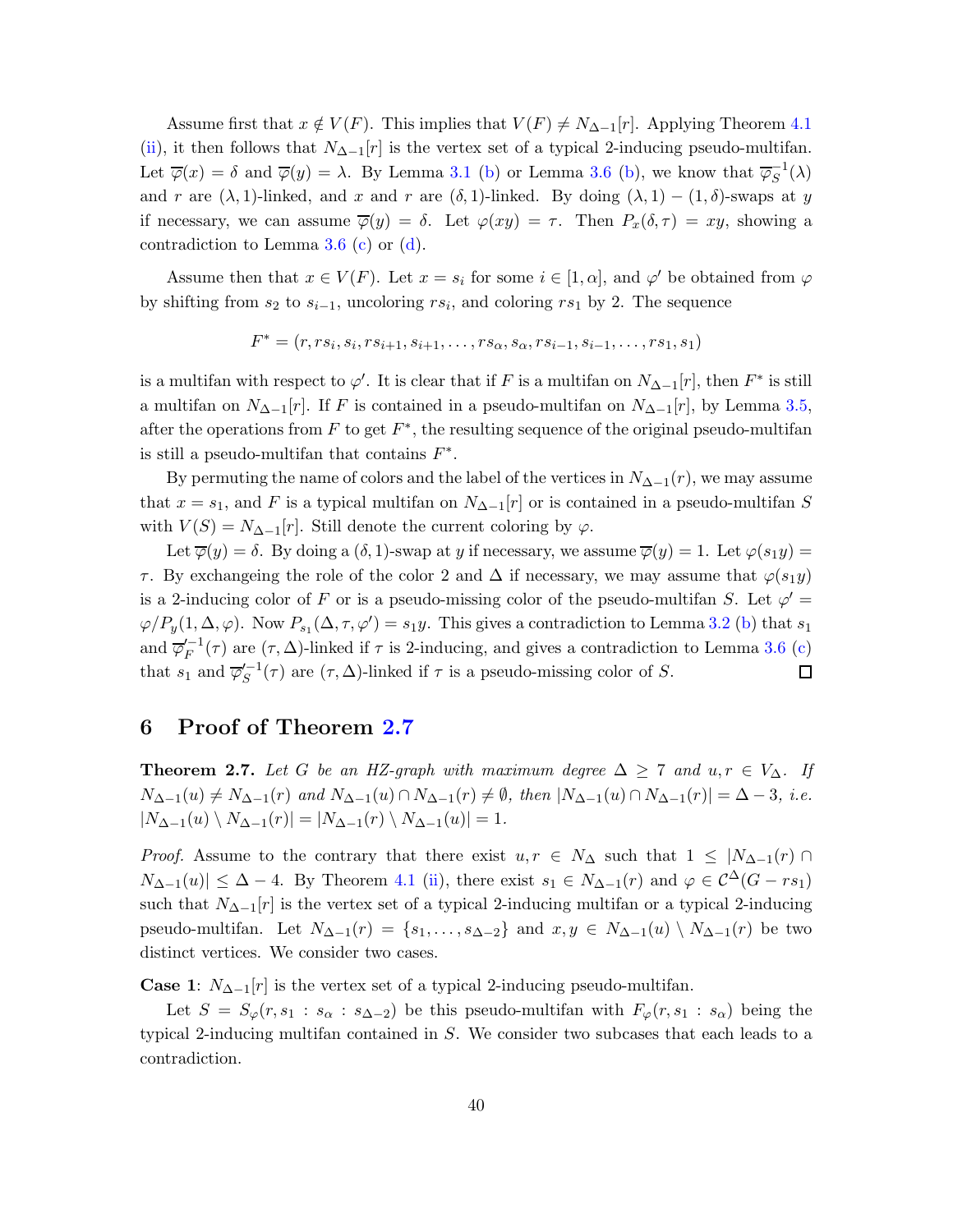Subcase 1.1: There exists  $s_i \in N_{\Delta-1}(u) \cap N_{\Delta-1}(r)$  for some  $i \in [1, \alpha]$ .

By shifting from  $s_2$  to  $s_{i-1}$ , uncoloring rs<sub>i</sub>, and coloring rs<sub>1</sub> by 2, we obtain a new multifan  $F^* = (r, rs_i, s_i, rs_{i+1}, s_{i+1}, \ldots, rs_\alpha, s_\alpha, rs_{i-1}, s_{i-1}, \ldots, rs_1, s_1)$ . By permuting the name of colors and the label of the vertices in  $N_{\Delta-1}(r)$  such that  $i+1$  is permuted to 2 and s<sub>i</sub> is renamed as s<sub>1</sub>, we assume that  $s_1 \in N_{\Delta-1}(u) \cap N_{\Delta-1}(r)$  and  $F^*$  is a typical multifan.

Recall that  $x \in N_{\Delta-1}(u) \setminus N_{\Delta-1}(r)$ . Let  $\overline{\varphi}(x) = \lambda$ . By Lemma [3.1](#page-10-1) [\(b\)](#page-10-4) or Lemma [3.6](#page-15-4) [\(b\)](#page-15-1), we know that  $\overline{\varphi}_S^{-1}$  $S^{-1}(\lambda)$  and r are  $(\lambda, 1)$ -linked. By doing a  $(\lambda, 1)$ -swap at x if necessary, we assume  $\overline{\varphi}(x) = 1$ . By exchanging the role of the colors 2 and  $\Delta$  if necessary, we assume that  $\varphi(s_1u)$  equals 1, or is a 2-inducing color of F, or is a pseudo-missing color of S. Note that by Lemma [3.6](#page-15-4) [\(c\)](#page-15-2), for a pseudo-missing color  $\delta$  of S, and for any color  $\tau \in \overline{\varphi}(V(F))$ ,  $\overline{\varphi}_S^{-1}(\delta)$  and  $\overline{\varphi}_S^{-1}(\tau)$  are  $(\delta, \tau)$ -linked and  $r \in P_{\overline{\varphi}_S^{-1}(\delta)}(\delta, \tau)$ .

Let  $\varphi(ux) = \tau$ . If  $\tau$  is a 2-inducing color of F or a pseudo-missing color of S, we do  $(1, \Delta) - (\Delta, \tau) - (\tau, 1)$ -swaps at x. If  $\tau$  is a  $\Delta$ -inducing color of F, let  $\delta \in \overline{\varphi}(S)$  be a pseudo-missing color, we do  $(1, \delta) - (\delta, \tau) - (\tau, 1) - (1, \Delta) - (\Delta, \delta) - (\delta, 1)$ -swaps at x. In both cases, we let  $\varphi'$  be the resulting coloring. Clearly,  $\varphi'(ux) = \Delta$  and  $\overline{\varphi}'(x) = 1$ . Since  $\varphi(s_1u) \neq \Delta, \tau$ , still  $\varphi'(s_1u)$  equals 1, or is a 2-inducing color of F, or is a pseudo-missing color of S.

Let  $\varphi'(s_1u) = \gamma$ . Since  $s_1$  and r are  $(\Delta,1)$ -linked with respect to  $\varphi', \gamma \neq 1$ . Thus,  $\gamma$  is a 2inducing color of  $F$ , or is a pseudo-missing color of  $S$ . By Lemma [3.2](#page-10-2) [\(a\)](#page-11-1) or Lemma [3.6](#page-15-4) [\(c\)](#page-15-2),  $u \in P_x(1, \gamma, \varphi')$ . We then do a  $(1, \gamma)$ -swap at x. Now  $K = (r, rs_1, s_1, s_1u, u, ux, x)$  is a Kierstead path with respect to  $rs_1$  and the current coloring. Let  $\delta \in \overline{\varphi}(S)$  be a pseudomissing color. If  $\gamma$  is a pseudo-missing color, we do nothing. Otherwise, we do a  $(\gamma, \delta)$ -swap at x (by Lemma [3.6](#page-15-4) [\(c\)](#page-15-2), this swap does not change the coloring of S). Denote by  $\varphi''$ the current coloring. Since  $d_G(s_1) = \Delta - 1$ , in both cases, by Lemma [3.4,](#page-13-2) x and  $s_1$  are  $(\overline{\varphi}''(x), 2)$ -linked. Since  $\overline{\varphi}''(x)$  is a pseudo-missing color of S, we achieve a contradiction to Lemma  $3.6$  [\(c\)](#page-15-2).

Subcase 1.2: For each  $i \in [1, \alpha]$ ,  $s_i \notin N_{\Delta-1}(u) \cap N_{\Delta-1}(r)$ .

In this case, there exists  $s_{h_1} \in \{s_{\alpha+1}, \ldots, s_{\Delta-2}\}\$  such that  $s_{h_1} \in N_{\Delta-1}(u) \cap N_{\Delta-1}(r)$ . Let  $\varphi(rs_{h_1}) = \delta_1, \overline{\varphi}(s_{h_1}) = \delta_2$ . We claim  $\varphi(ux) = \delta_2$ . Otherwise, let  $\varphi(ux) = \delta^* \neq \delta_2$ . By Lemma [3.6](#page-15-4) [\(c\)](#page-15-2) and [\(d\)](#page-15-3), we assume  $\overline{\varphi}(x) = \delta_2$ . Then a  $(\delta_2, \delta^*)$ -swap at x gives  $\varphi(ux) = \delta_2$ . Let  $\varphi(s_{h_1} u) = \tau$ . Again by Lemma [3.6](#page-15-4) [\(c\)](#page-15-2) and [\(d\)](#page-15-3), we may first assume  $\overline{\varphi}(x) = \delta_1$ , and then by doing a  $(\delta_1, \tau)$ -swap at x, we assume  $\overline{\varphi}(x) = \tau$ . However, with respect to the current coloring, this implies  $P_{s_{h_1}}(\delta_2, \tau) = s_{h_1}ux = P_x(\delta_2, \tau)$ , showing a contradiction to Lemma [3.6](#page-15-4) [\(b\)](#page-15-1), [\(c\)](#page-15-2) or [\(d\)](#page-15-3) that  $s_{h_1}$  and  $\overline{\varphi_S}^{-1}$  $S^{-1}(\tau)$  are  $(\delta_2, \tau)$ -linked. This finishes the proof for Subcase 1.2.

**Case 2:**  $N_{\Delta-1}[r]$  is the vertex set of a typical 2-inducing multifan.

We may assume that  $N_{\Delta-1}[r]$  is the vertex set of a typical multifan with respect to  $\varphi$  and rs<sub>1</sub>. If s<sub>1</sub> ∈  $N_{\Delta-1}(u) \cap N_{\Delta-1}(r)$ , then we are done. Otherwise, let  $s_i \in N_{\Delta-1}(u) \cap N_{\Delta-1}(r)$ . Thus, by shifting from  $s_2$  to  $s_{i-1}$ , uncoloring  $rs_i$ , coloring  $rs_1$  by 2, and permuting the name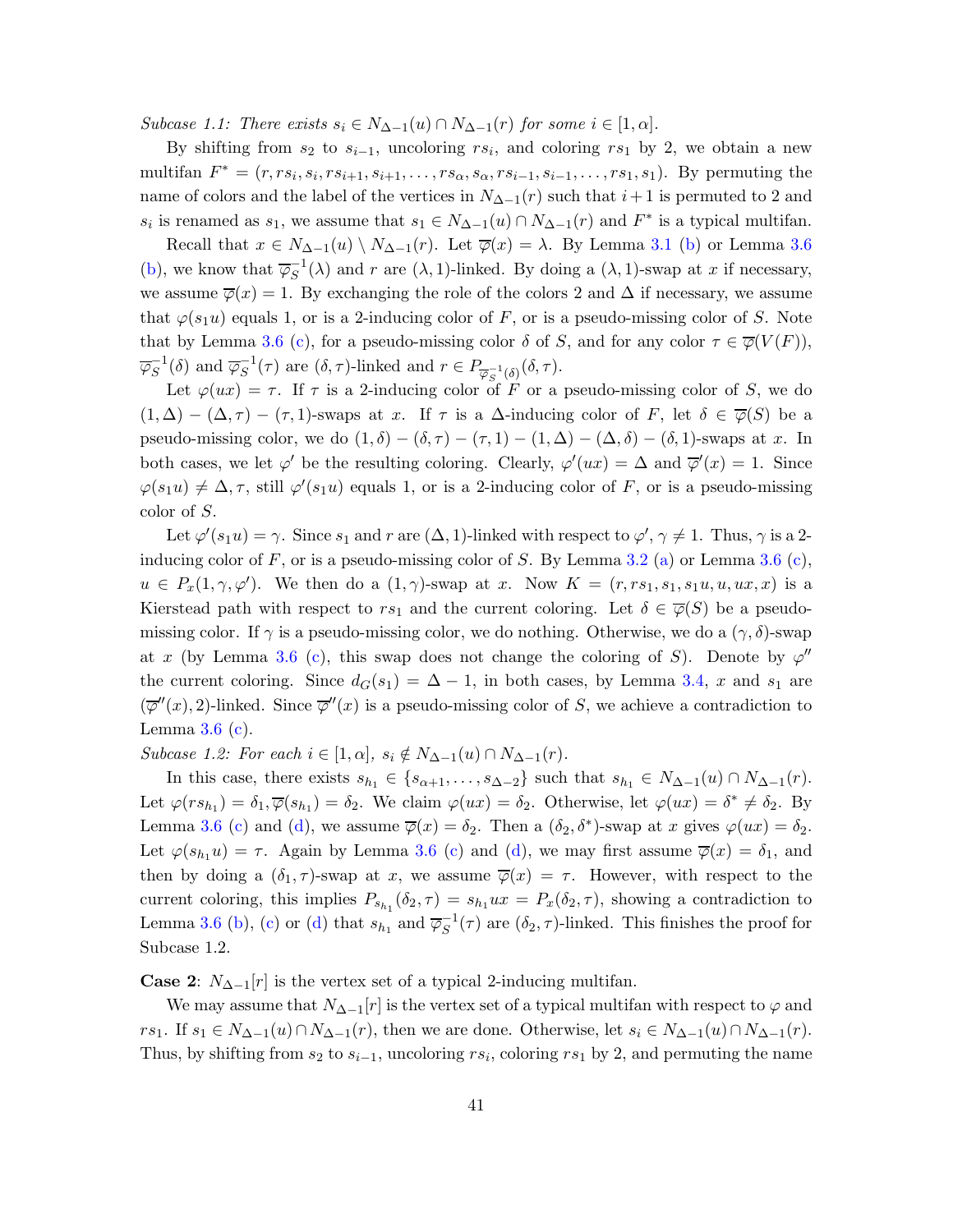of colors and the label of the vertices in  $N_{\Delta-1}(r)$ , we assume that  $s_1 \in N_{\Delta-1}(u) \cap N_{\Delta-1}(r)$ , and the resulting multifan

$$
F^* = (r, rs_i, s_i, rs_{i+1}, s_{i+1}, \dots, rs_\alpha, s_\alpha, rs_{i-1}, s_{i-1}, \dots, rs_1, s_1)
$$

is a typical multifan. We let  $F_{\varphi}(r, s_1 : s_{\alpha} : s_{\Delta-2})$  be such a typical multifan.

<span id="page-41-0"></span>**Claim 6.1.** We may assume that  $\overline{\varphi}(x) = 2$  and  $\overline{\varphi}(y) = \Delta$  or  $\overline{\varphi}(x) = \overline{\varphi}(y) = \Delta$ .

*Proof of Claim [6.1.](#page-41-0)* Let  $\overline{\varphi}(x) = \delta$ . By doing  $(\delta, 1) - (1, 2)$ -swaps at x if necessary, we can assume  $\overline{\varphi}(x) = 2$ . Now, let  $\overline{\varphi}(y) = \lambda$ . If  $\lambda = 2$ , then doing  $(2, 1) - (1, \Delta)$ -swaps at both x and y gives  $\overline{\varphi}(x) = \overline{\varphi}(y) = \Delta$ . Thus, we assume  $\lambda \neq 2$ . Then doing  $(\lambda, 1) - (1, \Delta)$ -swaps at y gives  $\overline{\varphi}(y) = \Delta$ .  $\Box$ 

By Claim [6.1,](#page-41-0) we naturally consider two subcases below.

<span id="page-41-1"></span>Subcase 2.1:  $\overline{\varphi}(x) = 2$  and  $\overline{\varphi}(y) = \Delta$ .

Note that by doing first a  $(2, 1)$ -swap at x, then a  $(1, \Delta)$ -swap at both x and y, and finally a (1, 2)-swap at y, we can always identify this current case with the case that  $\overline{\varphi}(x) = \Delta$ and  $\overline{\varphi}(y) = 2$ . Let  $\varphi(ux) = \tau$  and  $\varphi(uy) = \lambda$ . By exchanging the role of the two colors 2 and  $\Delta$ , we consider two cases below:

(A) 
$$
\varphi(uy) = \lambda = 1.
$$

(B)  $\varphi(uy) = \lambda$  is 2-inducing.

(When  $\varphi(uy)$  is  $\Delta$ -inducing, by assuming  $\overline{\varphi}(x) = \Delta$  and  $\overline{\varphi}(y) = 2$ , the argument will be symmetric to the argument for the above cases.)

In both cases of (A) and (B), we do  $(\Delta, \lambda) - (\lambda, 1)$ -swaps at y and still call the resulting coloring  $\varphi$ . Let  $\varphi(s_1u) = \delta$ . Denote by  $S(u; s_1, x, y)$  the star subgraph of G that is centered at u consisting of edges  $us_1, ux, uy$ . The current coloring on  $S(u; s_1, x, y)$  is as shown in  $J_1$ of Figure [9.](#page-42-0) We modify the current coloring so that the color on  $S(u; s_1, x, y)$  is as shown in  $J_2$  of Figure [9.](#page-42-0)

Since  $s_1$  and r are  $(\Delta, 1)$ -linked by Lemma [3.1](#page-10-1) [\(b\)](#page-10-4), we know  $\varphi(s_1u) = \delta \neq 1$ . If  $u \in P_y(1,\delta)$ , then a  $(1,\delta)$ -swap at y gives  $J_2$ . Thus, we assume  $u \notin P_y(1,\delta)$ . This implies that  $\delta$  is  $\Delta$ -inducing. (For otherwise, a  $(1,\delta)$ -swap at y implies that  $s_1$  and  $\overline{\varphi}_F^{-1}$  $F^{-1}(\delta)$  are  $(\Delta, \delta)$ -unlinked, showing a contradiction to Lemma [3.2](#page-10-2) [\(a\)](#page-11-1).) We first do a  $(1, \delta)$ -swap at y, and call the resulting coloring  $\varphi$ .

If  $\varphi(ux) = \tau$  is 1 or is  $\Delta$ -inducing, we do  $(2, \tau) - (\tau, 1)$ -swaps at x. Again, as  $P_{s_1}(\Delta, \delta) =$  $s_1uy, \delta$  is still a  $\Delta$ -inducing color by Lemma [3.2](#page-10-2) [\(a\)](#page-11-1). Since  $\varphi(ux) = 2$ , we know  $u \in P_x(1,\delta)$ . Since otherwise, a  $(1, \delta)$ -swap at x implies  $P_{s_1}(\delta, 2) = s_1ux$ , contradicting Lemma [3.2](#page-10-2) [\(a\)](#page-11-1) that  $s_1$  and  $\overline{\varphi}_F^{-1}$  $\overline{F}^{-1}(\delta)$  are  $(2,\delta)$ -linked with respect to the current coloring. Now, let  $\varphi'$  be obtained from  $\varphi$  by doing a  $(1, \delta)$ -swap at both x and y. We get  $P_{s_1}(\Delta, 1, \varphi') = s_1uy$ ,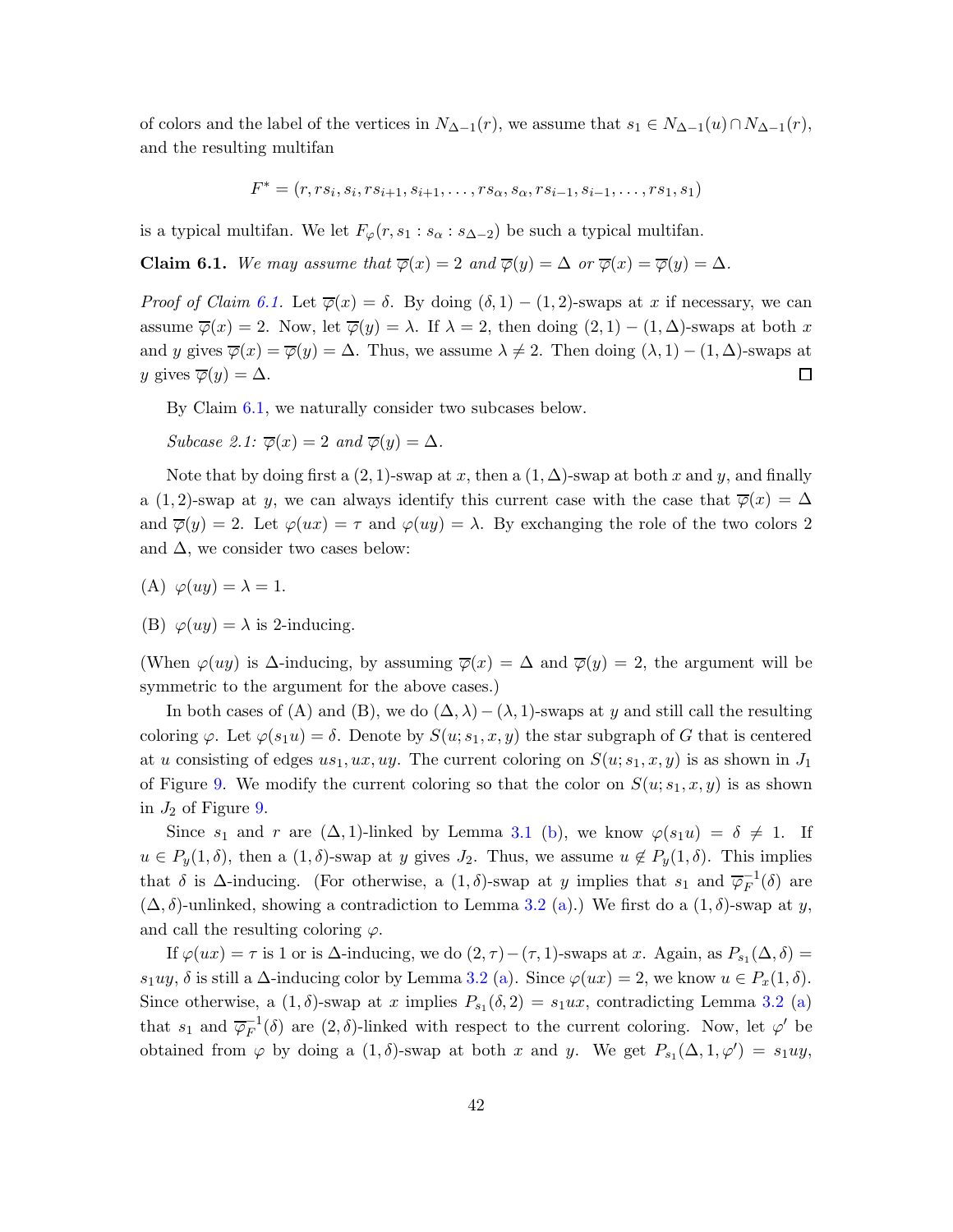

<span id="page-42-0"></span>Figure 9: Coloring of  $S(u; s_1, x, y)$ 

showing a contradiction to Lemma [3.1](#page-10-1) [\(b\)](#page-10-4) that  $s_1$  and r are  $(\Delta, 1)$ -linked with respect to  $\varphi'$ . Thus  $\varphi(ux) = \tau$  and  $\tau$  is 2-inducing. Based on the coloring shown in  $J_1$  of Figure [9](#page-42-0) after a  $(1, \delta)$ -swap at y, we do the following swaps of colors to get the coloring shown in  $J_2$ of Figure [9:](#page-42-0)

- (1) (2, 1)-swap at x. (Note that  $u \notin P_x(1,\delta)$  and  $u \notin P_y(\delta,1)$  after (1). Since otherwise, a  $(1, \delta)$ -swap at both x and y gives  $P_{s_1}(\Delta, 1) = s_1uy$ , showing a contradiction to Lemma [3.1](#page-10-1) [\(b\)](#page-10-4) that  $s_1$  and r are  $(\Delta, 1)$ -linked.)
- (2) (1, δ)-swap at both x and y. (Since  $\delta$  is  $\Delta$ -inducing and  $\tau$  is 2-inducing,  $\overline{\varphi}_F^{-1}$  $F^{-1}(\delta)$  and  $\overline{\varphi}_F^{-1}$  $_{F}^{-1}(\tau)$  are  $(\delta, \tau)$ -linked by Lemma [3.2](#page-10-2) [\(a\)](#page-11-1).)
- (3)  $(\tau, \delta)$ -swap at both  $\overline{\varphi}_F^{-1}$  $\overline{F}^1(\delta)$  and  $\overline{\varphi}_F^{-1}$  $_{F}^{-1}(\tau)$ . (Now,  $\delta$  is a 2-inducing color. As a consequence,  $u \in P_y(1,\delta)$ . Since otherwise, a  $(1,\delta)$ -swap at y implies  $P_{s_1}(\Delta,\delta) = s_1uy$ , contradicting Lemma [3.2](#page-10-2) [\(a\)](#page-11-1) that  $s_1$  and  $\overline{\varphi}_F^{-1}$  $_{F}^{-1}(\delta)$  are  $(\Delta, \delta)$ -linked.)
- (4)  $(1, \delta)$ -swap at x, y (and u).
- $(5)$   $(1, 2)$ -swap at x.

Now  $K = (r, rs_1, s_1, s_u, u, uy, y)$  is a Kierstead path with respect to  $rs_1$  and the current coloring. Since  $d_G(s_1) = \Delta - 1$ , by Lemma [3.4,](#page-13-2) y and  $s_1$  are  $(\delta, 2)$ -linked. This implies that  $\overline{\varphi}(y) = \delta$  is a 2-inducing color of F, as otherwise,  $s_1$  and  $\overline{\varphi}_F^{-1}$  $\overline{F}^1(\delta)$  should be  $(\delta, 2)$ -linked. If  $\varphi(ux) = \tau$  is  $\Delta$ -inducing, then as  $\overline{\varphi}_F^{-1}$  $_{F}^{-1}(\delta)$  and  $\overline{\varphi}_{F}^{-1}$  $_{F}^{-1}(\tau)$  are  $(\delta, \tau)$ -linked by Lemma [3.2](#page-10-2) [\(a\)](#page-11-1), we can do a  $(\delta, \tau)$ -swap at y. We will then reach a contradiction as  $\overline{\varphi}_F^{-1}$  $F^{-1}(\tau)$  and  $s_1$  are  $(\tau, 2)$ -linked. Therefore,  $\varphi(ux) = \tau$  is 2-inducing. We first do  $(2, 1) - (1, \Delta)$  swaps at x. At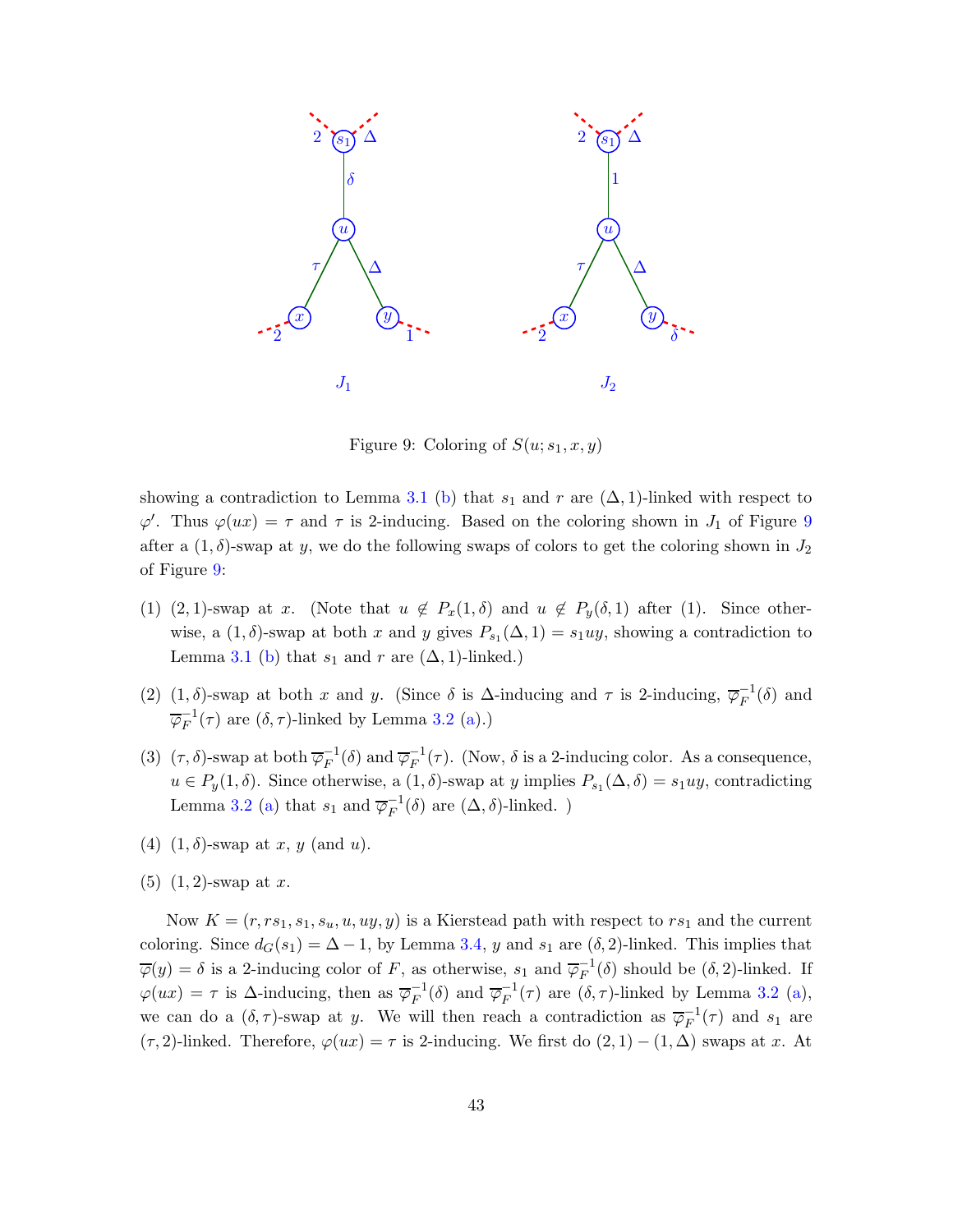this step,  $\varphi(s_1u) = 1$ ,  $\varphi(uy) = \Delta$ ,  $\overline{\varphi}(y) = \delta$ , and we still have the fact that y and  $s_1$  are  $(\delta, 2)$ -linked by Lemma [3.4.](#page-13-2) Call this fact  $(*).$ 

Now, we do a  $(\Delta, \tau)$ -swap at x. Note that  $s_1$  and r are  $(\Delta, 1)$ -linked by Lemma [3.1](#page-10-1) [\(b\)](#page-10-4). Thus,  $u \in P_x(1, \tau)$ . We do a  $(\tau, 1)$ -swap at x (and  $(u)$ ). The coloring of  $S(u; s_1, x, y)$  is now shown in Figure [10](#page-43-0)  $J_3$ . Since  $2, \delta \notin {\Delta, \tau, 1}$ , y and  $s_1$  are still  $(\delta, 2)$ -linked with respect to the current coloring by fact (∗). We consider two cases to finish the remaining part of the proof.



<span id="page-43-0"></span>Figure 10: Coloring of  $S(u; s_1, x, y)$ 

<span id="page-43-1"></span>Subcase 2.1.1 :  $\tau \prec \delta$ .

Let  $s_{\delta-1} \in N_{\Delta-1}(r)$  such that  $\overline{\varphi}(s_{\delta-1}) = \delta$ . Since y and  $s_1$  are still  $(\delta, 2)$ -linked with respect to the current coloring and  $\delta$  is 2-inducing, by Lemma [3.2](#page-10-2) [\(b\)](#page-11-2),  $r \in P_{s_{\delta-1}}(\delta, 2)$ . We reach a contradiction through the following Kempe changes:

- (1)  $(\delta, 2)$ -swap at  $s_{\delta-1}$  (and r).
- (2) (2, 1)-swap at x and  $s_{\delta-1}$ .
- (3) Shift from  $s_{\tau}$  to  $s_{\delta-1}$ , where  $\varphi(rs_{\tau}) = \tau$ .

Denote the new coloring by  $\varphi'$ . Now,  $\overline{\varphi}'(r) = \tau$ ,  $\varphi'(s_1u) = \tau$ ,  $\varphi'(ux) = \Delta$ , and  $\overline{\varphi}'(x) = 2$ , and  $K = (r, rs_1, s_1, s_1u, u, ux, x)$  is a Kierstead path with respect to  $rs_1$  and  $\varphi'$ . Since  $d_G(s_1) = \Delta - 1$ , we get a contradiction to Lemma [3.4](#page-13-2) that  $\{r, s_1, u, x\}$  is  $\varphi'$ -elementary.

Subcase 2.1.2:  $\delta \prec \tau$ .

We only show that by performing Kempe changes, we can find a coloring such that the color on  $S(u; s_1, x, y)$  with respect to the coloring is as given in Figure [10](#page-43-0)  $J_4$ . The remaining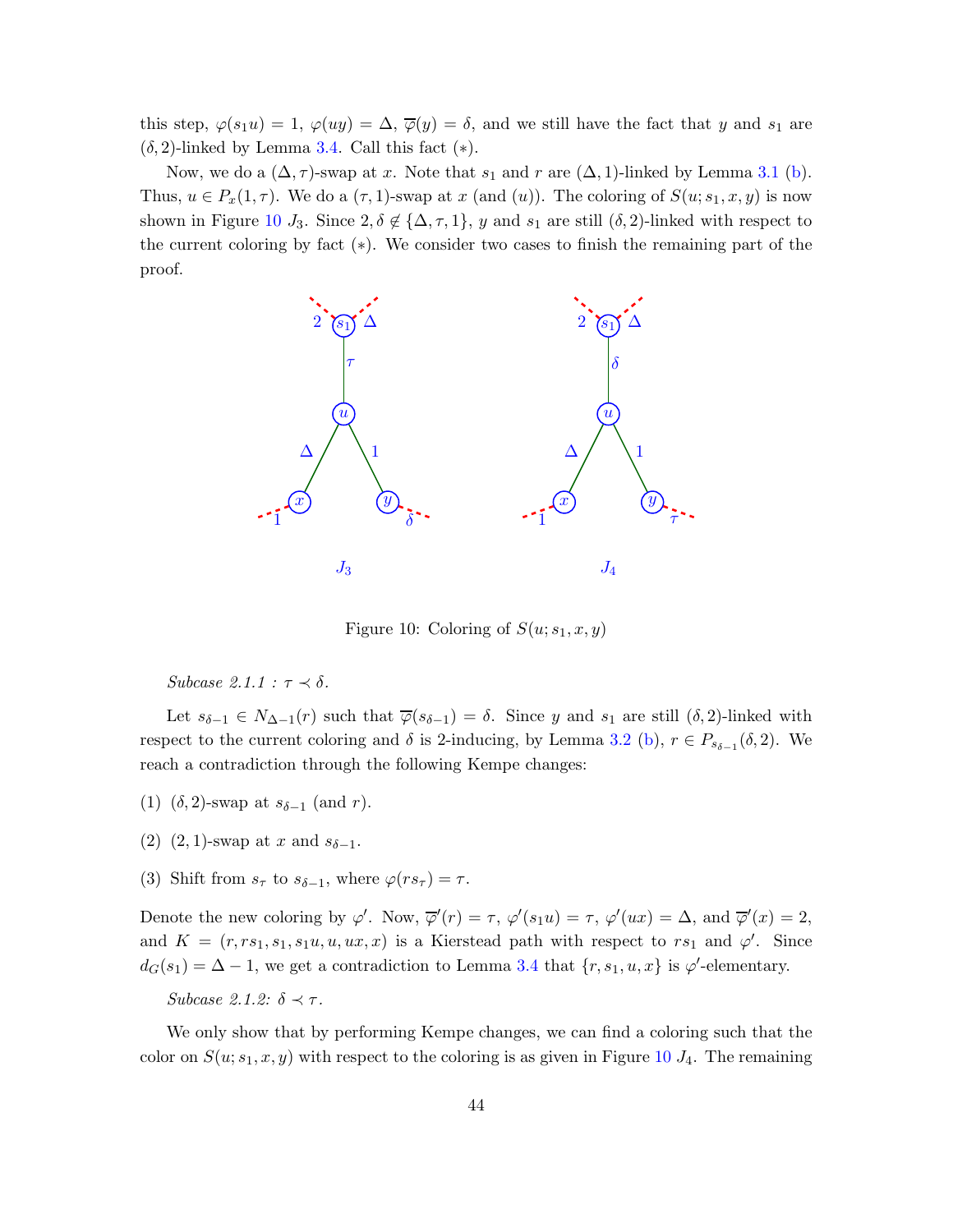part of the proof will be symmetric to [Subcase 2.1.1.](#page-43-1) Based on the coloring in Figure [10](#page-43-0)  $J_3$ , do a  $(1, \delta)$ -swap at both x and y.

If  $u \in P_u(1, \tau)$ , do a  $(1, \tau)$ -swap at y (and u), and still denote the resulting coloring by  $\varphi$ . Note that  $u \in P_x(\delta, 1)$  (as otherwise, a  $(\delta, 1)$ -swap at x implies that  $P_{s_1}(\Delta, 1) = s_1 u x$ , showing a contradiction to Lemma [3.1](#page-10-1) [\(b\)](#page-10-4) that  $s_1$  and r are  $(\Delta, 1)$ -linked). Then a  $(\delta, 1)$ swap at  $x$  (and  $u$ ) gives Figure [10](#page-43-0)  $J_4$ .

Thus  $u \notin P_y(1, \tau)$ . Under this assumption, it must be the case that  $u \in P_r(1, \tau)$ (otherwise, performing a  $(\delta, \Delta)$ -swap at x and a  $(\tau, 1)$ -swap at u gives  $P_{s_1}(1, \Delta) = s_1uy$ , showing a contradiction to Lemma [3.1](#page-10-1) [\(b\)](#page-10-4) that  $s_1$  and r are  $(\Delta, 1)$ -linked). Since  $u \in$  $P_r(1,\tau)$ , doing a  $(1,\tau)$ -swap at y and  $(\Delta,\delta)$ -swap at x gives  $P_{s_1}(\Delta,\tau) = s_1uy$ , implying that  $\tau$  is a  $\Delta$ -inducing color of the current multifan by Lemma [3.2](#page-10-2) [\(a\)](#page-11-1). Note that  $\delta$  is still a 2-inducing color of the current multifan. Thus,  $\overline{\varphi}_F^{-1}$  $_{F}^{-1}(\delta)$  and  $\overline{\varphi}_{F}^{-1}$  $_{F}^{-1}(\tau)$  are  $(\delta, \tau)$ -linked by Lemma  $3.2$  [\(a\)](#page-11-1).

Also, since  $\tau$  is  $\Delta$ -inducing and  $\delta$  is 2-inducing, we know  $u \notin P_u(\tau, \delta)$ . Since otherwise, a  $(\tau, \delta)$ -swap at y gives  $P_{s_1}(\Delta, \delta) = s_1uy$ , showing a contradiction to Lemma [3.2](#page-10-2) [\(a\)](#page-11-1) that  $s_1$  and  $\overline{\varphi}_F^{-1}$  $\overline{F}^{-1}(\delta)$  are  $(\Delta, \delta)$ -linked. We now reach a contradiction by performing the following operations:

- (1)  $(\tau, \delta)$ -swap at y (now  $P_y(\delta, \Delta) = yux$ ). (Note that  $u \in P_{\overline{\varphi}_F^{-1}(\delta)}(\delta, \tau) = P_{\overline{\varphi}_F^{-1}(\tau)}(\delta, \tau)$ . For otherwise, a  $(\tau, \delta)$ -swap at u gives  $P_{s_1}(\Delta, \delta) = s_1uy$ , showing a contradiction to the fact that  $\delta$  is still a 2-inducing color.)
- (2)  $(\Delta, \delta)$ -swap along xuy.

After Step (2) above, we have that  $\overline{\varphi}_F^{-1}$  $_{F}^{-1}(\delta)$  and  $\overline{\varphi}_{F}^{-1}$  $_{F}^{-1}(\tau)$  are  $(\delta, \tau)$ -unlinked. However,  $\tau$  is still a  $\Delta$ -inducing color and  $\delta$  is 2-inducing, showing a contradiction to Lemma [3.2](#page-10-2) [\(a\)](#page-11-1).

Subcase 2.2:  $\overline{\varphi}(x) = \Delta$  and  $\overline{\varphi}(y) = \Delta$ .

<span id="page-44-0"></span>Claim 6.2. We may assume that  $|N_{\Delta-1}(u) \cap N_{\Delta-1}(r)| = \Delta - 4$ .

*Proof of Claim [6.2.](#page-44-0)* We may assume that x and y are  $(\Delta, 1)$ -linked. For otherwise, performing  $(\Delta, 1) - (1, 2)$ -swaps at x reduces the problem to [Subcase 2.1.](#page-41-1) Assume to the contrary that  $|N_{\Delta-1}(u) \cap N_{\Delta-1}(r)| \leq \Delta - 5$ . Then there exists  $z \in N_{\Delta-1}(u) \setminus N_{\Delta-1}(r)$  such that  $z \neq x, y$ . Let  $\overline{\varphi}(z) = \lambda$ . If  $\lambda = 2$ , by exchanging the role of x and z, we reduce the problem to [Subcase 2.1.](#page-41-1) Thus,  $\lambda \neq 2$ . Doing  $(\lambda, 1) - (1, 2)$ -swaps at z. By exchanging the role of x  $\Box$ and z, we reduce the problem to [Subcase 2.1.](#page-41-1)

<span id="page-44-1"></span>**Claim 6.3.** We assume that  $F(r, s_1 : s_\alpha : s_{\Delta-2})$  is a typical multifan with two sequences. That is, F contains both 2-inducing sequence and  $\Delta$ -inducing sequence.

*Proof of Claim [6.3.](#page-44-1)* Recall that  $F_{\varphi}(r, s_1 : s_{\alpha} : s_{\Delta-2})$  is a typical multifan. As  $\Delta \geq 7$ ,  $|N_{\Delta-1}(u) \cap N_{\Delta-1}(r)| = \Delta - 4 \geq 3$  by Claim [6.2.](#page-44-0) If F is a typical 2-inducing multifan,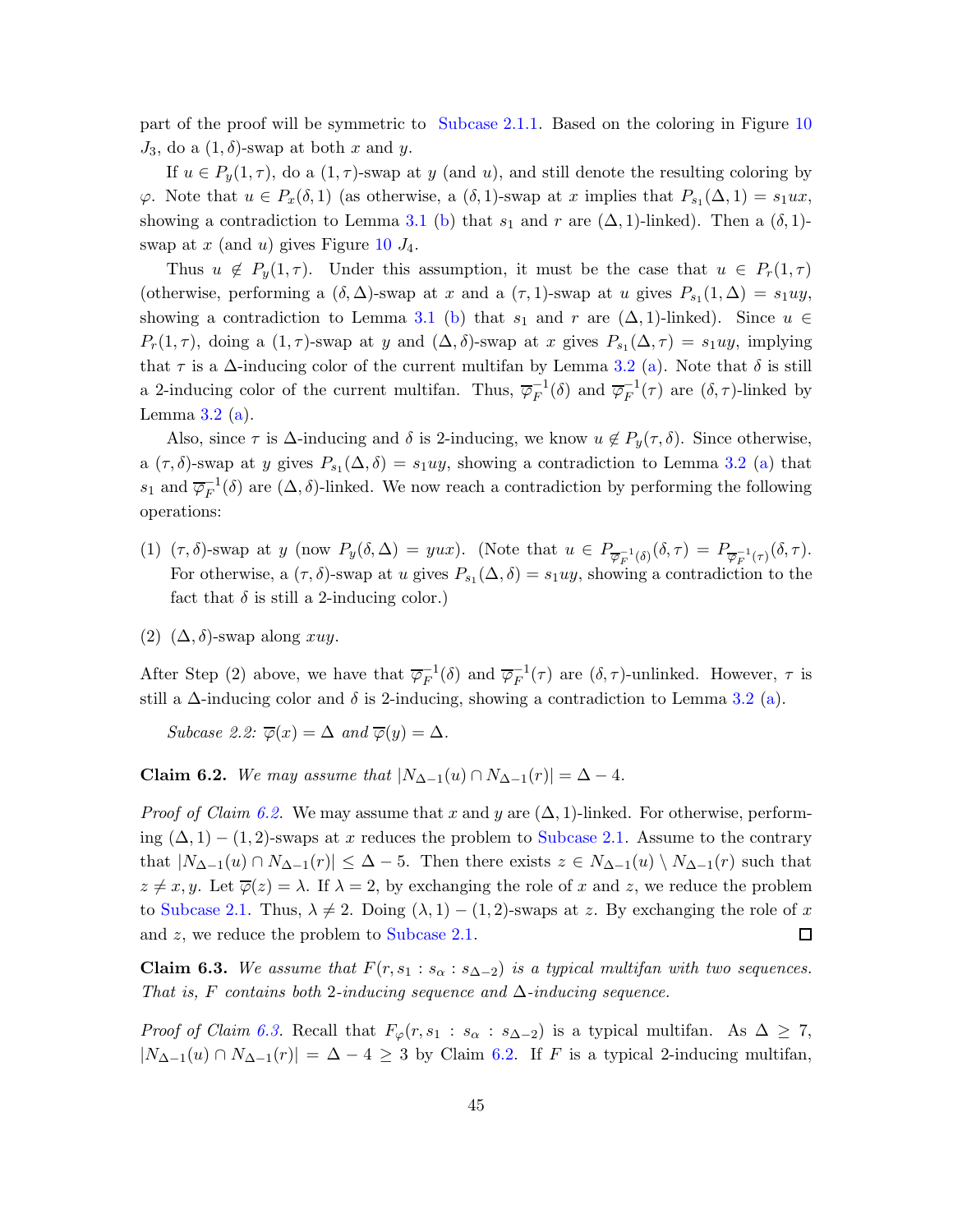then let  $s_i \in N_{\Delta-1}(u) \cap N_{\Delta-1}(r)$  such that  $s_i \neq s_1$  and that  $\overline{\varphi}(s_i)$  is not the last 2inducing color of F. Then we shift from  $s_2$  to  $s_{i-1}$ , uncolor  $rs_i$ , and color  $rs_1$  by 2. Now  $F^* = (r, rs_i, s_i, rs_{i+1}, s_{i+1}, \ldots, rs_{\Delta-2}, s_{\Delta-2}, rs_{i-1}, s_{i-1}, \ldots, rs_1, s_1)$  is a multifan with two sequences. By permuting the name of colors and the label of vertices in  $\{s_1, \ldots, s_{\Delta-2}\}\,$  we can assume that  $F = F^*$  is a typical multifan with two sequences.  $\Box$ 

Let  $\varphi(s_1u) = \delta, \varphi(ux) = \tau$ , and  $\varphi(uy) = \lambda$ . By exchanging the role of the two colors 2 and  $\Delta$ , we have two possibilities for  $\varphi(uy)$ :

(A)  $\varphi(uy) = \lambda = 1$ .

(B)  $\varphi(uy) = \lambda$  is 2-inducing.

(When  $\varphi(uy)$  is  $\Delta$ -inducing, we will first assume that  $\overline{\varphi}(x) = 2$  and  $\overline{\varphi}(y) = 2$  (by performing  $(\Delta, 1) - (1, 2)$ -swaps at both x and y). Then all the argument will be symmetric to the argument for the above cases.) We now consider two cases to finish the proof.

Subcase 2.2.1:  $\varphi(uy) = \lambda$  is not the last 2-inducing color of F.

We first perform  $(\Delta, \lambda) - (\lambda, 1)$ -swaps at both x and y. Since  $\lambda$  is not the last 2-inducing color, the resulting multifan still has two sequences. The current coloring of  $S(u; s_1, x, y)$  is given in Figure [11](#page-45-0)  $L_1$ . Since  $s_1$  and r are  $(\Delta, 1)$ -linked by Lemma [3.1](#page-10-1) [\(b\)](#page-10-4),  $\delta \neq 1$ . We next show  $u \in P_y(1,\delta)$  that will lead to the coloring in Figure [11](#page-45-0)  $L_2$ .



<span id="page-45-0"></span>Figure 11: Coloring of  $S(u; s_1, x, y)$ 

<span id="page-45-1"></span>Claim 6.4.  $u \in P_u(1, \delta)$ .

*Proof of Claim [6.4.](#page-45-1)* Assume to the contrary that  $u \notin P_y(1, \delta)$ . This implies that  $\delta$  is a  $\Delta$ -inducing color (since doing a  $(1, \delta)$ -swap at y gives  $P_{s_1}(\Delta, \delta) = s_1uy$ , implying that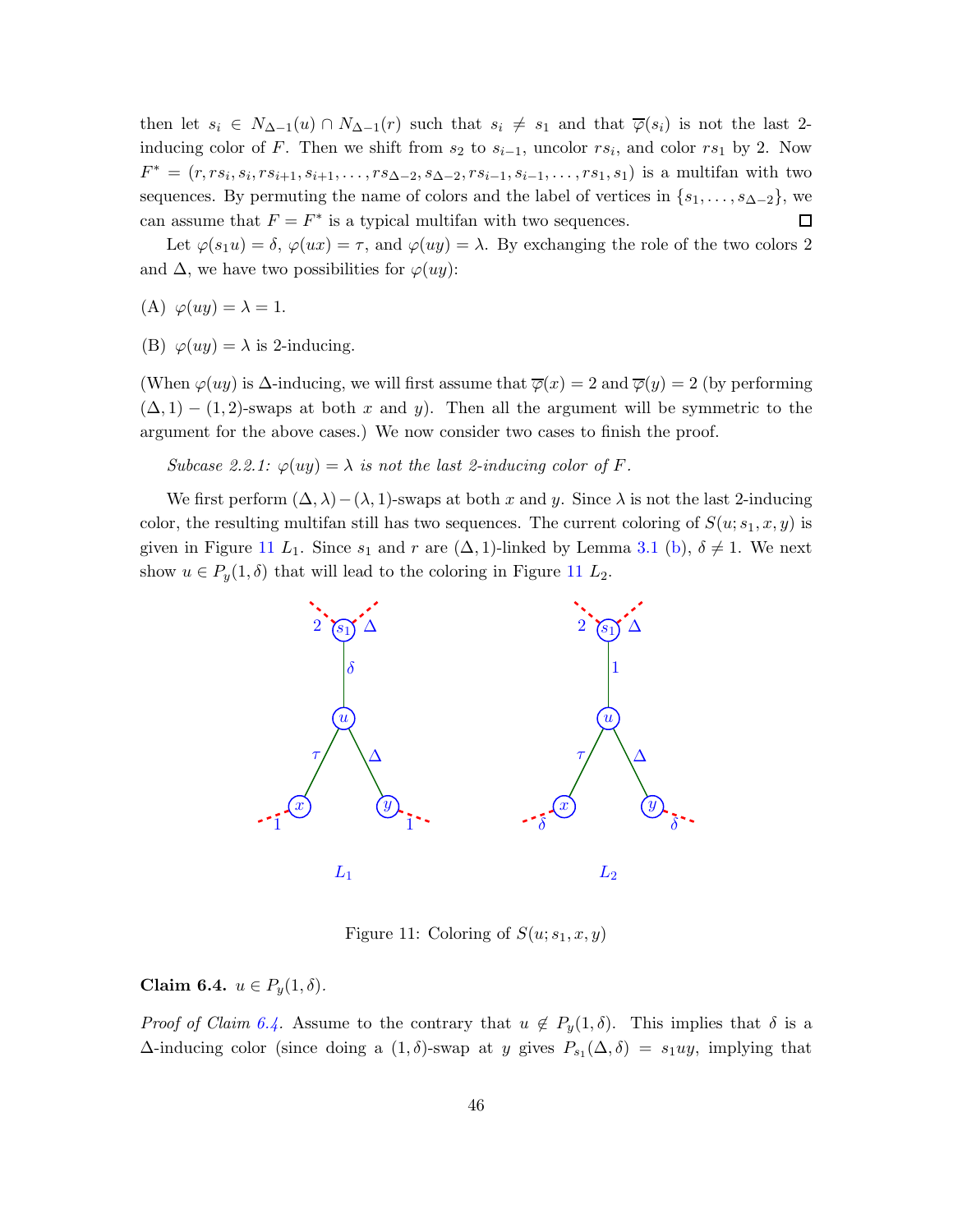s<sub>1</sub> is  $(\Delta, \delta)$ -unlined with vertices in F). If  $\varphi(ux) = \tau$  is  $\Delta$ -inducing, then we perform  $(1, 2) - (2, \tau) - (\tau, 1)$ -swaps at both x and y based on the coloring of  $L_1$  in Figure [11.](#page-45-0) Now, we must have that  $u \in P_x(1,\delta)$  or  $u \in P_y(1,\delta)$  since  $\delta$  is either 2-inducing or  $\Delta$ -inducing. Let  $\varphi'$  be obtained from the current coloring by performing a  $(1, \delta)$ -swap at both x and y. Then both  $K_1 = (r, rs_1, s_1, s_u, u, ux, x)$  and  $K_2 = (r, rs_1, s_1, s_u, u, uy, y)$  are Kierstead paths with respect to rs<sub>1</sub> and  $\varphi'$ . Since  $d_G(s_1) = \Delta - 1$ , applying Lemma [3.4,](#page-13-2) x and s<sub>1</sub> are  $(\delta, \Delta)$ -linked and y and  $s_1$  are  $(\delta, 2)$ -linked. However, by Lemma [3.2,](#page-10-2)  $s_1$  and  $\overline{\varphi}_F^{-1}$  $F^{-1}(\delta)$  are either  $(\delta, 2)$  or  $(\delta, \Delta)$ -linked, showing a contradiction.

Thus we assume that  $\varphi(ux) = \tau$  and  $\tau$  is 2-inducing. Based on the coloring of  $S(u; s_1, x, y)$ as given in Figure [11](#page-45-0)  $L_1$ , we perform  $(1, \tau) - (\tau, \delta)$ -swaps at both x and y. Let the current coloring be  $\varphi'$ . Note that either  $\varphi'(s_1u) = \delta$  or  $\varphi'(s_1u) = \tau$ . If  $\varphi'(s_1u) = \delta$ , then doing a  $(\delta, 1)$ -swap at both x and y gives  $P_{s_1}(\Delta, 1) = s_1uy$ , which gives a contradiction to Lemma [3.1](#page-10-1) [\(b\)](#page-10-4) that  $s_1$  and  $r$  are  $(\Delta, 1)$ -linked. Thus  $\varphi'(s_1u) = \tau$ . We first do a  $(\delta, 1)$ -swap at both x and y. Then since  $\tau$  is 2-inducing,  $u \in P_y(1, \tau)$  (since otherwise, doing a  $(1, \tau)$ swap at y implies that  $P_{s_1}(\tau, \Delta) = s_1uy$ , showing a contradiction to Lemma [3.2](#page-10-2) [\(a\)](#page-11-1)). Thus we do a  $(1, \tau)$ -swap at both x and y. Note that  $\delta$  is still  $\Delta$ -inducing and  $\tau$  is 2-inducing. Thus  $\overline{\varphi}_F^{-1}(\delta)$  and  $\overline{\varphi}_F^{-1}(\tau)$  are  $(\delta, \tau)$ -linked by Lemma [3.2](#page-10-2) [\(a\)](#page-11-1). Let  $\varphi'$  be obtained from the current coloring by doing a  $(\delta, \tau)$ -swap at y. Then  $K = (r, rs_1, s_1, s_1u, u, uy, y)$  is a Kierstead path with respect to  $rs_1$  and  $\varphi'$ . Since  $d_G(s_1) = \Delta - 1$ , applying Lemma [3.4,](#page-13-2) y and  $s_1$ are  $(\delta, 2)$ -linked. Since  $\delta$  is still  $\Delta$ -inducing and  $\tau$  is 2-inducing, we achieve a contradiction to the fact that  $s_1$  and  $\overline{\varphi}_F^{-1}$  $_{F}^{-1}(\delta)$  are  $(\delta, 2)$ -linked by Lemma [3.2](#page-10-2) [\(a\)](#page-11-1). Therefore it must be the  $\Box$ case  $u \in P_y(1,\delta)$ .

Since  $u \in P_y(1,\delta)$ , we perform a  $(1,\delta)$ -swap at both x and y gives  $L_2$  in Figure [11.](#page-45-0) It deduces that  $\delta$  must be a 2-inducing color, as y and  $s_1$  are  $(\delta, 2)$ -linked. Recall that F still has two sequences. Let  $\gamma$  be a  $\Delta$ -inducing color of F. Since  $\overline{\varphi}_F^{-1}$  $_{F}^{-1}(\delta)$  and  $\overline{\varphi}_{F}^{-1}$  $F^{-1}(\gamma)$  are  $(\delta, \gamma)$  $(\delta, \gamma)$ -linked by Lemma [3.2\(](#page-10-2)a), we do a  $(\delta, \gamma)$ -swap at y. This implies that  $s_1$  and y are  $(\gamma, 2)$ -linked, showing a contradiction to the fact that  $s_1$  and  $\overline{\varphi}_F^{-1}$  $_{F}^{-1}(\gamma)$  are  $(\gamma, 2)$ -linked.

Subcase 2.2.2:  $\varphi(uy) = \lambda$  is the last 2-inducing color of F.

If  $\varphi(ux) = \tau$  is 2-inducing, then  $\tau \prec \lambda$ . This gives back to the previous case. If  $\varphi(ux) = \tau$ is  $\Delta$ -inducing and  $\tau$  is not the last  $\Delta$ -inducing color, then by doing  $(\Delta, 1) - (1, 2)$ -swaps at x and y, a similar proof follows as in the previous case by exchanging the role of 2 and  $\Delta$ . Thus  $\tau$  is the last  $\Delta$ -inducing color of F.

Let  $C_u$  be the cycle in  $G_\Delta$  that contains u. By Theorem [4.1](#page-30-2) [\(i\)](#page-30-3), for every vertex on  $C_u$ , its  $(\Delta - 1)$ -neighborhood is  $N_{\Delta - 1}(u)$ . As  $|V(C_u)| \geq 3$ , there exist  $u^*, u' \in V(C_u) \setminus \{u\}$  such that one of  $\varphi(u^*y)$  and  $\varphi(u'y)$  is neither  $\tau$  nor  $\lambda$ . Assume that  $\varphi(u^*y) \notin {\tau, \lambda}$ . Now let  $u^*$ play the role of u, we reduce the problem to the previous case.

This finishes the proof of Theorem [2.7.](#page-6-2)

 $\Box$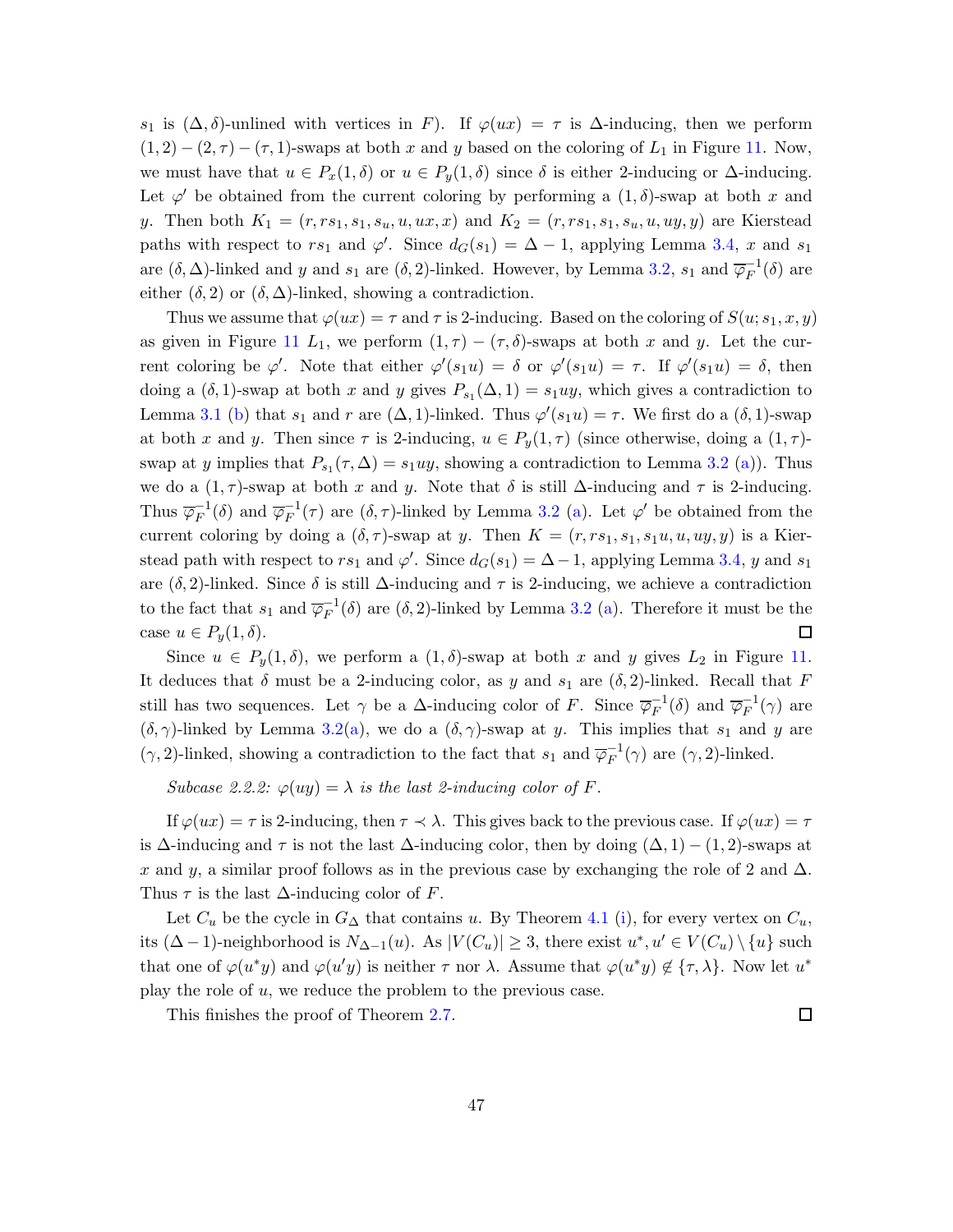## <span id="page-47-10"></span>References

- <span id="page-47-7"></span>[1] David Cariolaro and Gianfranco Cariolaro. Colouring the petals of a graph. Electron. J. Combin., 10:Research Paper 6, 11, 2003.
- <span id="page-47-5"></span>[2] Guantao Chen, Guangming Jing, and Wenan Zang. Proof of the goldberg-seymour conjecture on edge-colorings of multigraphs. [arXiv:1901.10316](http://arxiv.org/abs/1901.10316), 2019.
- <span id="page-47-6"></span>[3] A. G. Chetwynd and A. J. W. Hilton. Star multigraphs with three vertices of maximum degree. Math. Proc. Cambridge Philos. Soc., 100(2):303–317, 1986.
- [4] A. G. Chetwynd and A. J. W. Hilton. The edge-chromatic class of graphs with maximum degree at least  $|V| - 3$ . In *Graph theory in memory of G. A. Dirac (Sandbjerg,* 1985), volume 41 of Ann. Discrete Math., pages 91–110. North-Holland, Amsterdam, 1989.
- <span id="page-47-11"></span><span id="page-47-2"></span>[5] Daniel W. Cranston and Landon Rabern. The Hilton–Zhao Conjecture is True for Graphs with Maximum Degree 4. SIAM J. Discrete Math., 33(3):1228–1241, 2019.
- <span id="page-47-8"></span>[6] Jack Edmonds. Maximum matching and a polyhedron with 0, 1-vertices. J. Res. Nat. Bur. Standards Sect. B, 69B:125–130, 1965.
- [7] Jean-Claude Fournier. Colorations des arêtes d'un graphe. Cahiers Centre Études Recherche Opér., 15:311–314, 1973. Colloque sur la Théorie des Graphes (Brussels, 1973).
- <span id="page-47-3"></span>[8] M. K. Goldberg. Multigraphs with a chromatic index that is nearly maximal. Diskret. Analiz,  $(23):3-7, 72, 1973.$  A collection of articles dedicated to the memory of Vitali $\check{i}$ Konstantinovič Korobkov.
- <span id="page-47-12"></span>[9] A. J. W. Hilton and Zhao Cheng. The chromatic index of a graph whose core has maximum degree two. volume 101, pages 135–147. 1992. Special volume to mark the centennial of Julius Petersen's "Die Theorie der regulären Graphs", Part II.
- <span id="page-47-9"></span><span id="page-47-0"></span>[10] A. J. W. Hilton and Cheng Zhao. On the edge-colouring of graphs whose core has maximum degree two. J. Combin. Math. Combin. Comput., 21:97–108, 1996.
- <span id="page-47-1"></span>[11] Ian Holyer. The NP-completeness of edge-coloring. SIAM J. Comput., 10(4):718–720, 1981.
- <span id="page-47-4"></span>[12] P. D. Seymour. On multicolourings of cubic graphs, and conjectures of Fulkerson and Tutte. Proc. London Math. Soc. (3), 38(3):423–460, 1979.
- [13] P. D. Seymour. On Tutte's extension of the four-colour problem. J. Combin. Theory Ser. B, 31(1):82–94, 1981.